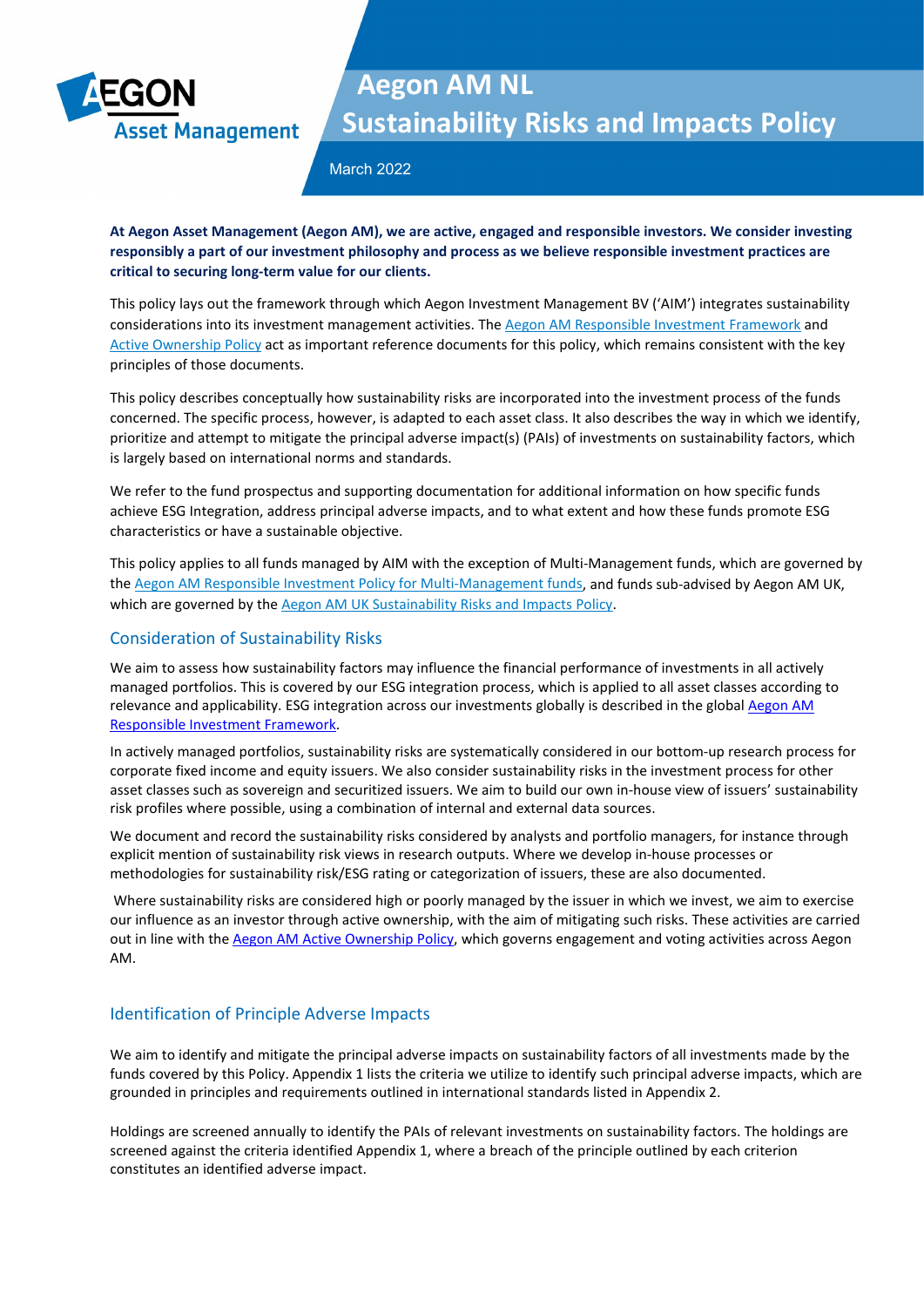

### Prioritization of Principle Adverse Impacts

Where we identify issuers that engage in activities that lead to PAIs considered fundamentally incompatible with the principles laid out in Appendix 1, we exclude them from the investment universe. We identify and prioritize such PAIs using the criteria outlined in Appendix 3. These criteria are reviewed periodically in consultation with internal and external stakeholders to ensure the prioritized PAIs are appropriate.

Issuers identified in connection with these prioritized PAIs are added to the Exclusion List in Appendix 4, which is reviewed and updated annually. Funds covered by this policy may not invest in securities from issuers on the Exclusion List.

### Engagement on Principle Adverse Impacts

Where other adverse impacts are identified, we seek to use our influence as bondholder or shareholder to enact change and help mitigate them. These engagement activities are broadly governed by the Aegon AM Active Ownership [Policy.](https://www.aegonam.com/globalassets/aam/responsible-investment/documents/aegon-am-active-ownership-policy.pdf) Engagement progress is tracked using Aegon AM's milestone system and is reviewed on a regular basis to determine where engagement goals have been achieved or where escalation is warranted.

Aegon AM also exercises voting rights where applicable in line with its ongoing engagement activities.

In addition, where engagement with an issuer is deemed to be ineffective, we may recommend the addition of said issuer to the Exclusion List in Appendix 5. This recommendation is approved in consultation with relevant stakeholders.

### Reporting

To provide clients with insights into the PAIs associated with their portfolio, as well as how PAIs and sustainability risks are being managed and mitigated, we report on these topics annually.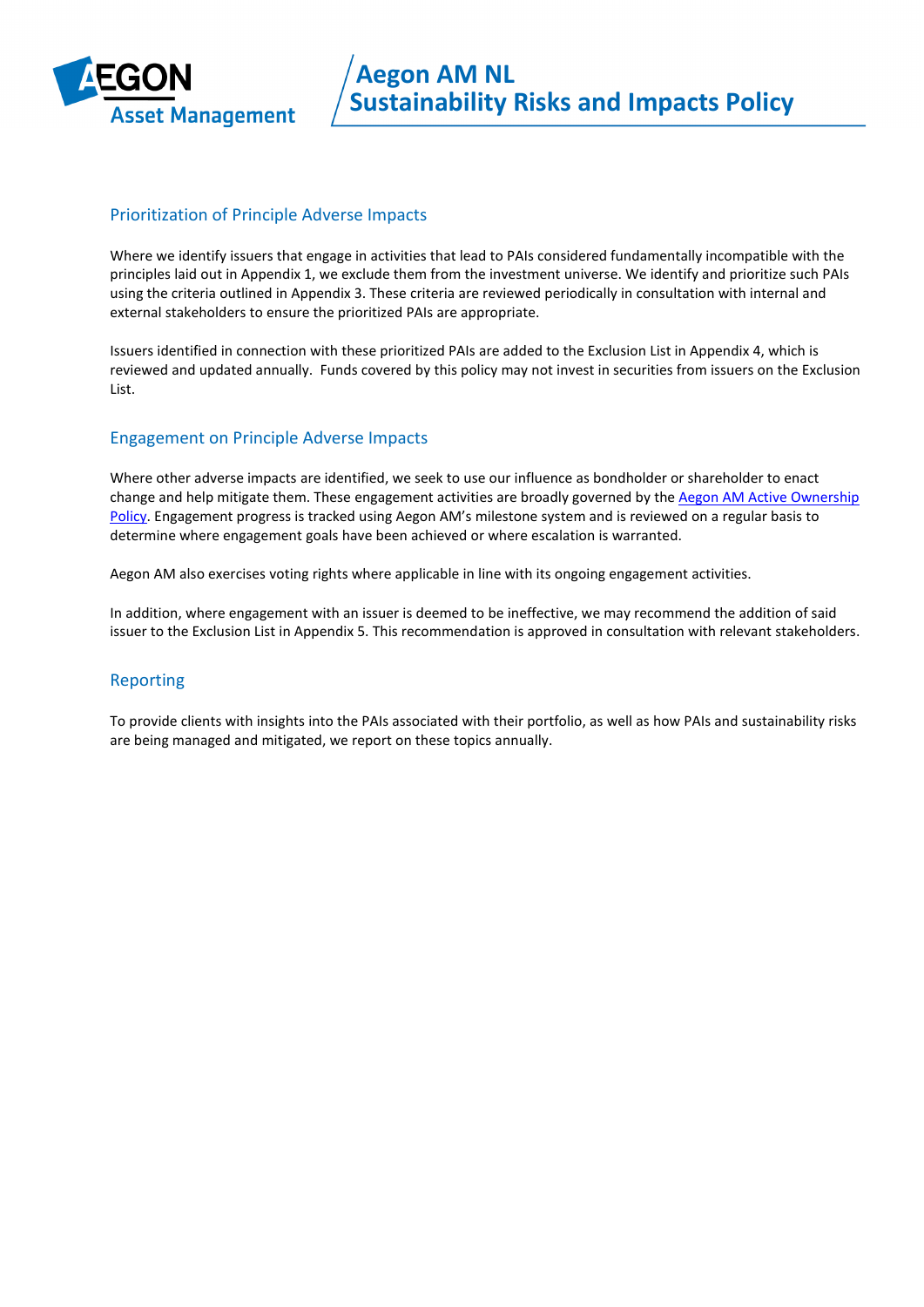

## Appendix 1: Screening criteria for identification of PAIs

### A2.1. Climate change

- Companies should consider climate risk, including consideration of both transition and physical risks.
- Companies should measure and report on their climate change impact, for example by providing carbon footprint data.
- Companies should have plans in place to reduce their climate change impact. Where targets are in place, these should be in alignment with requirements to achieve the objectives of the Paris Climate Agreement.
- Companies should integrate criteria on climate change in their procurement and operational policies.

### A2.2. Biodiversity

#### **General**

- Companies should have policies and procedures in place to protect biodiversity and address environmental issues in an appropriate and precautionary manner. $<sup>1</sup>$  $<sup>1</sup>$  $<sup>1</sup>$ </sup>
- Companies should set targets to reduce their waste production (including plastics and other toxins) and water usage.
- Companies should provide transparent reporting on their biodiversity impact and targets for reducing waste production and water usage.
- Companies should actively seek to prevent their products and operations from having a negative impact on UNESCO World Heritage sites, IUCN protected areas, and wetlands as defined in the Ramsar Convention on Wetlands of International Importance.
- Companies should use measurable environmental goals and calculate their 'No Net Loss' (NNL) or 'Net Positive Impact' (NPI) taking biodiversity into account.

### **Mining and energy**

- Companies should seek to prevent negative health and biodiversity effects and recover ecosystems after commercial activities have been completed.
- Companies should seek to mitigate the chance of accidents by making use of best available techniques. In addition, where accidents/crisis situations occur, companies should have a solid management system in place to deal with them.
- Companies should have policies and/or programs in place with regard to mining of and/or trading in conflict minerals.

#### **Forestry**

- Companies should act to prevent deforestation (e.g. by planting new forests when clearing existing forests) and protect natural forests (including old growth forests, bogs, mangroves, peatlands and rainforests) as captured in the High Conservation Value (HCV) concept.
- Companies throughout the wood supply chain should work to prevent the usage of illegally cut and traded timber and only use timber in their operations that has been certified in accordance with the criteria of the Forest Stewardship Council (FSC).
- Production chains of timber traders and companies involved in the wood product chain (including pulp, paper, veneer, and furniture producers) should be certified according to the FSC Chain of Custody criteria.
- Forest construction companies should identify and protect High Conservation Value (HCV) areas within the forests they manage and identify and protect High Carbon Stock (HCS) forests.

#### **Agriculture**

• Agriculture companies should prevent the burning of naturally occurring ecosystems (e.g. forests and savanna) for

<span id="page-2-0"></span><sup>&</sup>lt;sup>1</sup> This includes protecting natural habitats and ecosystems; carefully managing species; conserving soil and water resources; re-cycling and disposing of waste in a responsible manner; carefully monitoring production and usage of genetically modified organisms in accordance with applicable law; conducting water scarcity impact assessments; and not commencing new water-intensive operations in areas where water scarcity is a pre-existing problem.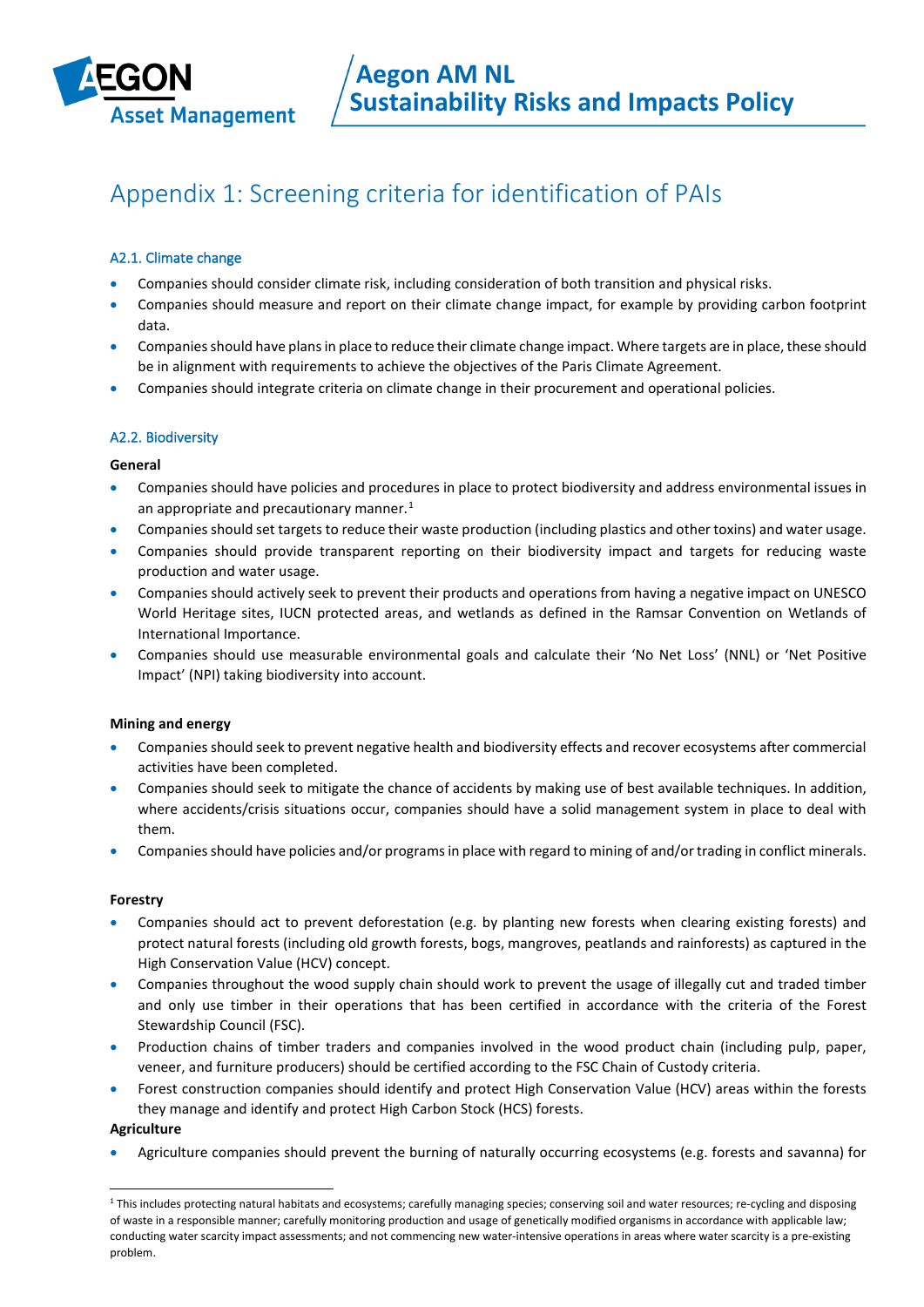

the purpose of land clearing to establish large-scale agricultural plantations.

- Agricultural companies should have 'No Deforestation, No Peat, No Exploitation' (NDPE) policies in place.
- Agriculture companies should make use of pesticides in a sustainable manner.<sup>[2](#page-3-0)</sup>

#### **Fishery**

- The operations of fishing companies should be certified according to the Marine Stewardship Council (MSC) criteria or comparable standards.
- Fishing companies should respect Marine Protected Areas, especially no-take zone, and aim to prevent overfishing and the usage of harmful fishing techniques.
- Fishing companies should prevent riverine tailings/sub-marine tailings disposal and comply with all elements of the FAO Code of Conduct for Responsible Fisheries.

### A2.3. Human rights

- Governments and companies should respect the Universal Declaration on Human Rights.
- Companies should have appropriate policies and measures in place to prevent human rights abuses in both their own operations as well as for their supply chains.
- Companies should apply the UN Guiding Principles on Business and Human Rights to their business activities.
- Companies should apply OECD Guidelines to identify human rights risks.
- Companies should respect the UN Declaration on the Rights of Indigenous Peoples.[3](#page-3-1)
- Companies should not engage in any activities which do not respect principles of International Humanitarian Law.[4](#page-3-2)
- Where companies operate exclusively in areas affected by conflict or weak governance zones, they should be able to demonstrate that they are not causing or contributing to human rights abuses.
- Companies operating in the adult entertainment industry should have adequate policies and procedures in place to prevent illegal human trafficking, sexual exploitation and violence.
- Companies should respect and support the rights of children. Where relevant, companies should contribute to the elimination of child labor in all business activities and work to provide a safe environment for all children.

### A2.4. Labor rights

- Companies should respect and apply internationally accepted standards concerning labor rights. When considering this, we refer to all relevant sources, including:
	- ILO Declaration on Fundamental Principles and Rights at Work;
	- UN Global Compact Principle 3: Businesses should uphold the freedom of association and the effective recognition of the right to collective bargaining;
	- UN Global Compact Principle 4: The elimination of all forms of forced and compulsory labor;
	- UN Global Compact Principle 6: The elimination of discrimination in respect of employment and occupation.
	- With respect to labor rights concerning children, we refer to all relevant sources, including:
	- UN Global Compact Principle 5: The effective abolition of child labor; and
	- Minimum Age Convention (ILO 138);
	- Worst Forms of Child Labor Convention (ILO 182);
	- The Convention on the Rights of the Child; and
	- The Children's Rights and Business Principles.
- Companies should have appropriate policies and management systems in place to monitor compliance with all relevant labor rights and to take action to ensure compliance, should breaches occur.

<span id="page-3-0"></span><sup>&</sup>lt;sup>2</sup> This could include, for example, minimizing overall usage by giving priority to nonchemical alternatives and considering the creation of buffer zones around target areas to prevent leakage of pesticides into the surrounding surface water and ground water.

<span id="page-3-1"></span><sup>&</sup>lt;sup>3</sup> When considering this, we will look to assess whether companies have an appropriate policy on the protection and consultation of local and indigenous communities and look to obtain Free, Prior and Informed Consent where relevant.

<span id="page-3-2"></span><sup>4</sup> When considering this, we will look to establish whether companies enable settlements, including with their own economic activities, in occupied territories.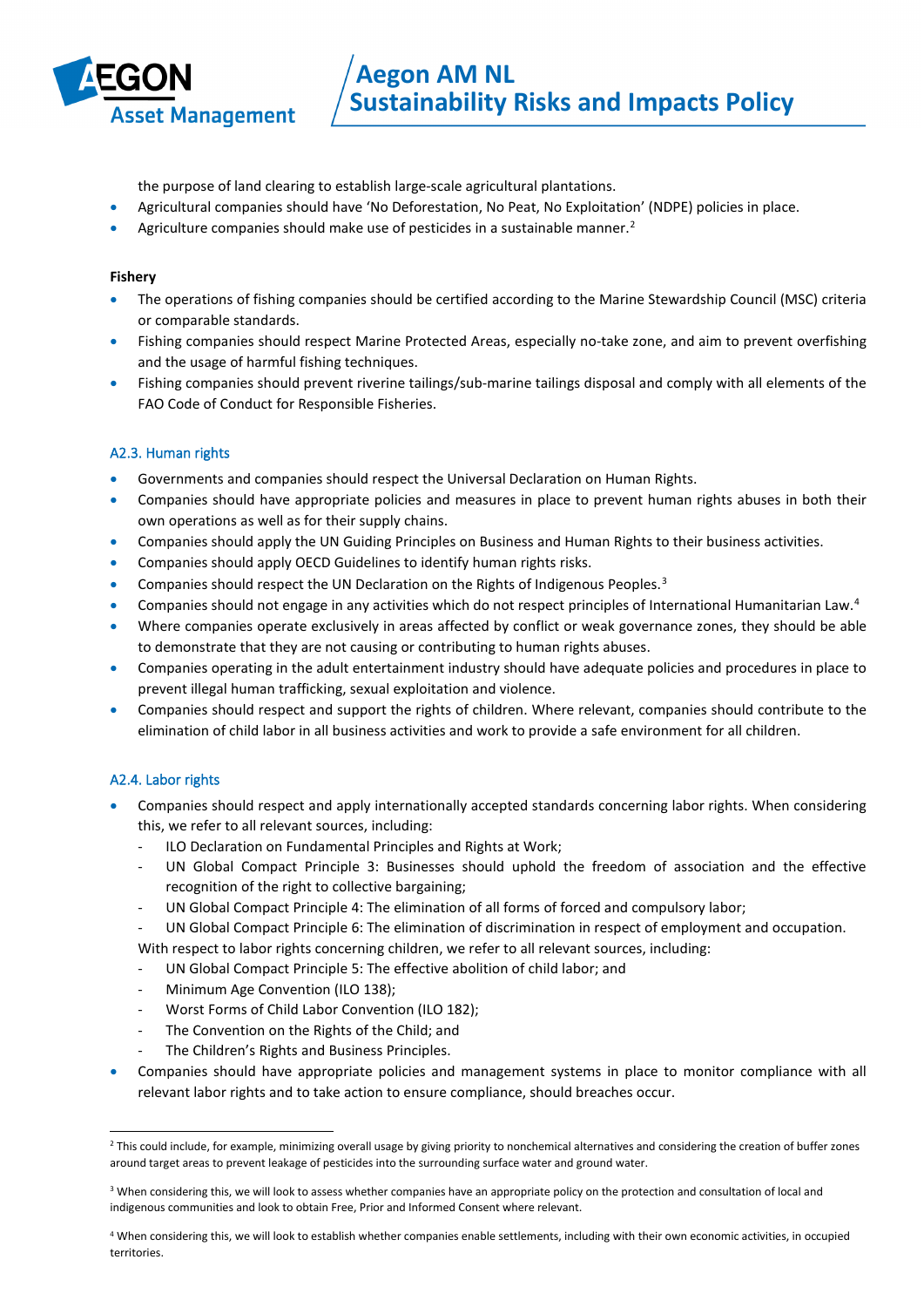

- Companies should ask their suppliers to draw up a supply chain policy to protect labor rights.
- Companies should apply a cap on working hours and pay a 'living wage' to their employees.
- Companies should provide a safe and healthy workplace and actively monitor risks arising from work activities, have management systems and take actions to eliminate or reduce these risks within their own operations and their supply chains.
- Companies should have a diversity program and discrimination policy in place.[5](#page-4-0)
- Companies should have a robust mechanism in place to allow employees and third parties to report on violations of workplace rules concerning health and safety, employee welfare, equal working rights and other relevant incidents.
- Companies should have a policy in place which demonstrates that they respect the freedom of association and collective bargaining.

#### A2.5. Good health and well-being

#### **Healthy employees**

- Companies should have policies in place to encourage employees to have active and healthy lifestyles.
- **Healthy society**
- Companies should contribute to the long-term affordability of social healthcare systems. For example, companies should not be involved in the increasing misuse and of uncontrolled prescription of medicines for pain relief such opioids, and anticompetitive practices regarding price-fixing of (generic) medicines.

#### **Impact of hazardous chemicals and waste**

- Companies involved in handling or producing hazardous chemicals and waste should acquire and maintain relevant permits.
- Companies should have appropriate measures in place to measure and report on their usage of hazardous chemicals. **Access to nutritious and safe food**
- Companies involved in the manufacturing and distribution of food and beverage products should work to increase access to healthy food options.

#### **Access to affordable medicine and healthcare**

- Companies involved in the pharmaceutical and healthcare industries should work to ensure universal access to essential medicines and healthcare at an affordable cost level in both low- to middle-income countries, as well as in developed countries.
- Vaccine companies should improve access to preventive vaccines for priority diseases in high-need countries.
- Pharmaceutical companies should have an appropriate response to the global threat of Antimicrobial Resistance, in relation to company actions relating to medicines and vaccines for bacterial and fungal infections.

#### A2.6. Corporate governance

#### **Anti-corruption**

• Companies should integrate anti-corruption criteria in their procurement and operational policies and have an appropriate management system in place to take immediate action if suspicions arise that employees or suppliers are guilty of corruption.

#### **Transparency**

- Companies and financial institutions should report in accordance with GRI Standards.
- Companies should be transparent regarding their corporate organizational and governance structure and the way that internal business activities and related financial transactions are organized and accounted for.<sup>[6](#page-4-1)</sup>

#### **Executive remuneration**

• Companies should have a clear and understandable process for identifying appropriate ESG metrics that relate to

<span id="page-4-1"></span><sup>6</sup> This includes providing suitable disclosures on: owner(s); countries in which they operate; remuneration policies and executive pay; taxation; revenue and profit disclosures; staffing arrangements (e.g. FTEs or equivalent); and their diversity policy.

<span id="page-4-0"></span><sup>5</sup> When considering this, we look for policies and data that provide evidence whether a company looks to hire from a diverse pool of candidates and seeks to protect the rights of migrant workers, minorities and women in the workplace (e.g. by ensuring equal treatment, working conditions and pay. This will also include looking for evidence of a zero-tolerance culture in the workplace against verbal, physical and sexual harassment.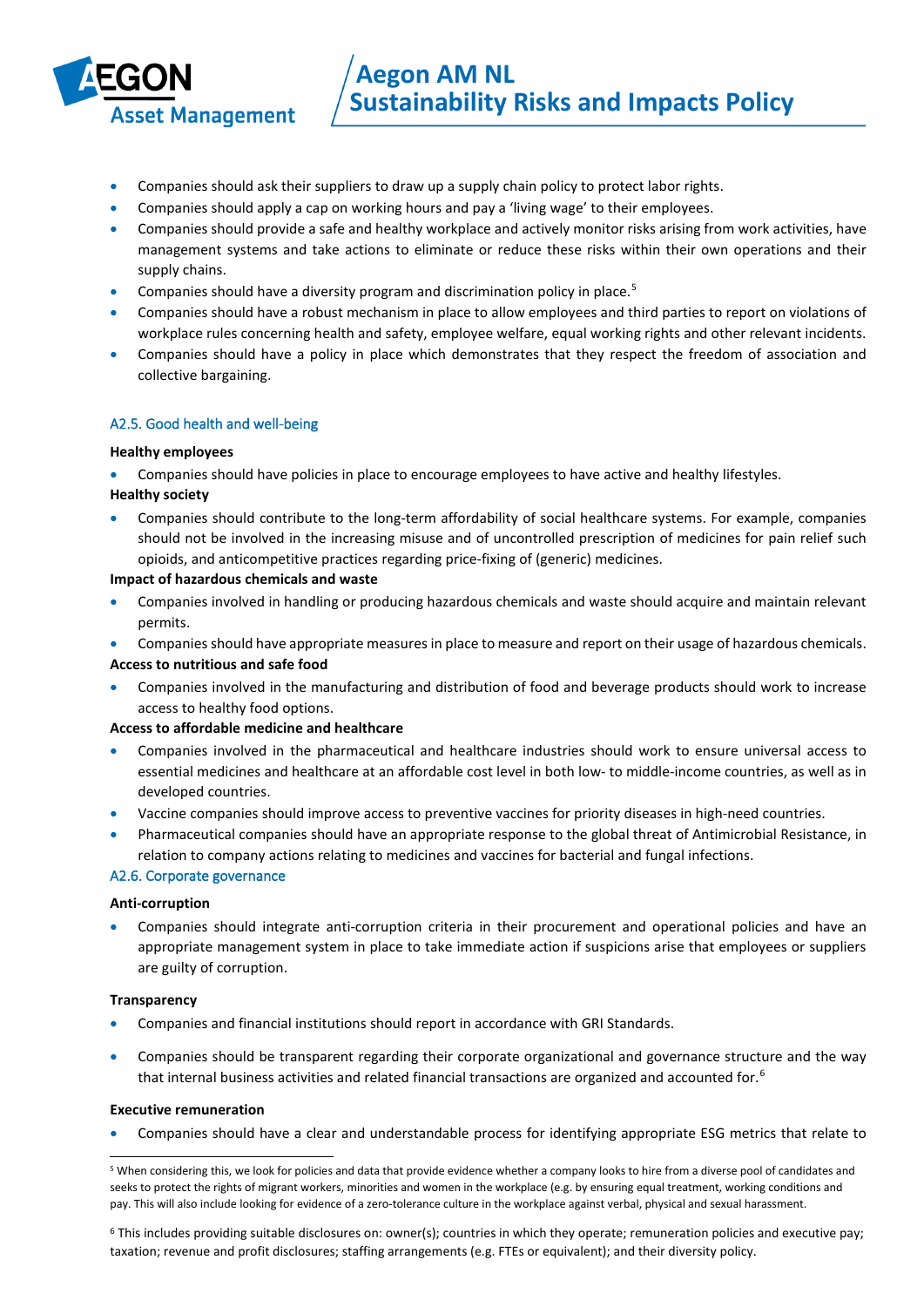

sustainable shareholder returns and company strategy.

- Companies should link appropriate ESG metrics to reward systems in a way that forms a meaningful component of the overall remuneration framework.
- Companies should disclose their rationale and methodology for incorporating ESG metrics into executive pay in a clear and concise manner. In addition, they should provide details of any challenges faced by this process and how they plan to tackle them.

### A2.7. Controversial weapons and controversial arms trade

- Companies and states should adhere to the Arms Trade Treaty and the EU Common Position on Arms Export Control. This includes an assessment of, for example, the risk of:
	- Human rights violations;
	- Fuelling an armed conflict;
	- Selling military goods to a corrupt of fragile state; and/or
	- Selling military goods to a state that spends a disproportionate share of its budget on military goods.
- Companies should not be involved in the production of controversial weapons.

#### A2.8. Financial institutions

- Financial institutions should comply with the UN Global Compact Principles (principle 10 in particular), UN Guiding Principles and the OECD Guidelines for Multinational Enterprises.
- Financial institutions should comply with the Wolfsberg Group principles, in particular Know Your Customer, Anti-Money Laundering and Counter Terrorist Financing policies.
- Financial institutions should not finance or insure activities with a negative environmental impact.
- Financial institutions should adhere to the United Nations Environment Programme Finance Initiative declaration.
- Where relevant, financial institutions should be a signatory to the UN Principles for Responsible Investment and apply these principles in practice.
- Where relevant, financial institutions should make available a clear responsible investment policy, including details of their selection, engagement and exclusion criteria; ongoing engagement activity; and their exclusion list.
- Where relevant, financial institutions should apply the Equator Principles (e.g. where they engage in project finance)
- Financial institutions should consider climate risk, including consideration of both transition and physical risks.
- Financial institutions should measure and report on their climate change impact, for example, by providing carbon footprint data.
- When making climate-related disclosures, financial institutions should adhere to the recommendations of the Taskforce on Climate-related Financial Disclosures (TCFD) and similar programs.
- Financial institutions should adopt GHG reduction plans, specifically seeking alignment with the reductions in GHG emissions required to achieve the objectives of the Paris Climate Agreement.

#### A2.9. Animal welfare

- Companies should take into account the Five Freedoms of Animal Welfare where animals are used in their business operations:
	- 1. Freedom from hunger and thirst: By ready access to fresh water and a diet to maintain full health and vigour
	- 2. Freedom from discomfort: By providing an appropriate environment including shelter and a comfortable resting area
	- 3. Freedom from pain, injury or disease: By prevention or rapid diagnosis and appropriate treatment
	- 4. Freedom to express normal behaviour: By providing sufficient space, proper facilities and the company of other animals of its kind
	- 5. Freedom from fear and distress: By ensuring conditions and treatment that avoid mental suffering
- Companies with operations related to animal farming, hunting, fishing, and/or animal captivity should conduct their business in a manner that does not violate animal welfare.<sup>[7](#page-5-0)</sup>

<span id="page-5-0"></span> $7$  We see violations of animal welfare as including (but not limited to): the cruel treatment of animals in factory farming; farming or trading of animals grown for their fur or skin; cruel practices relating to fishing and hunting; and keeping animals that were born in the wild captive or keeping them in conditions that are not comparable to their natural habitat resulting in them experiencing serious discomfort and harm.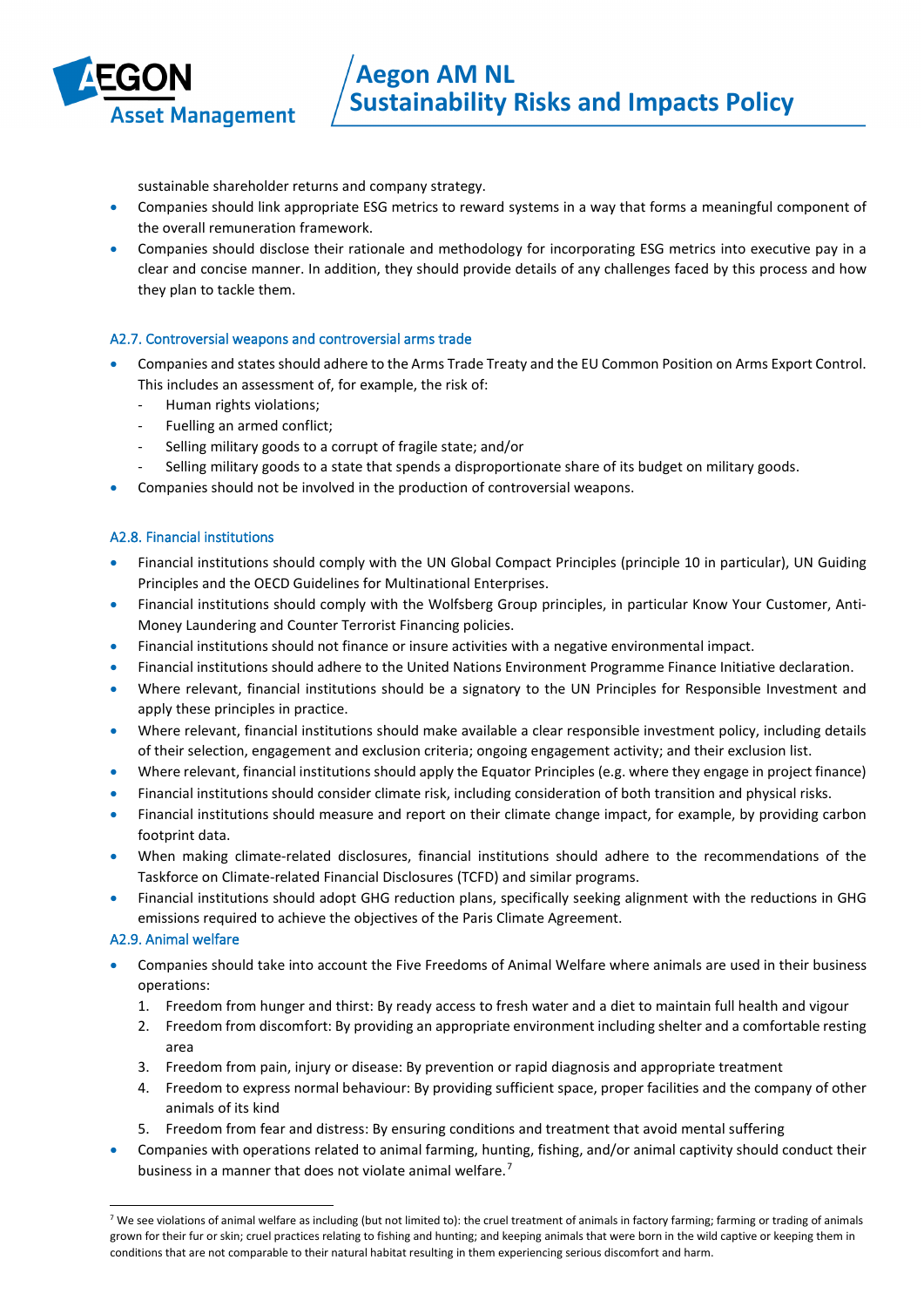

• Companies engaging in animal testing should comply with the Helsinki Declaration and principles laid out in EU Directive 2010/63/EU (i.e. animal testing is only permitted for the development of medicines). This includes companies sub-contracting research and development to third parties.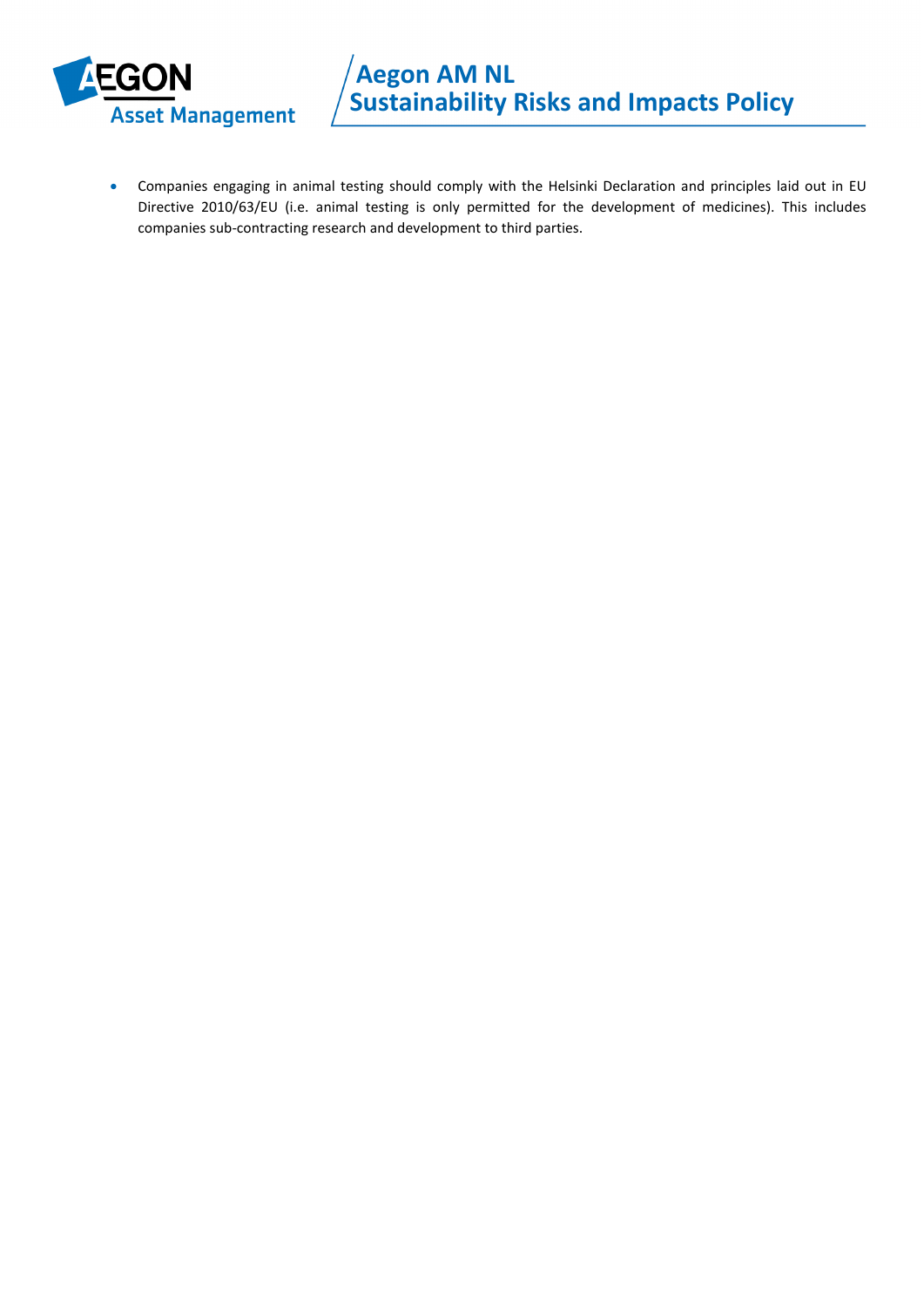

## Appendix 2: List of Reference Treaties and International Standards

This Appendix lists all international standards, norms and initiatives whose principles and, where applicable, substantial requirements are reflected in this policy.

#### **Benchmarks**

- Carbon Disclosure Project (Aegon NV is an investor member)
- Global Real Estate Sustainability Benchmark (Aegon Asset Management is a member)

#### International treaties, acts and conventions

- Arms Trade Treaty
- Basel Convention on the Control of Transboundary Movements of Hazardous Wastes and Their Disposal
- Biological Weapons Convention
- Chemical Weapons Convention
- Convention on Biological Diversity
- Convention on Cluster Munitions
- Convention on International Trade in Endangered Species of Wild Flora and Fauna (CITES)
- European Union Common Position on Arm Export Controls (2008/944/CSFP)
- Indian Prevention of Cruelty to Animals Act
- International Covenant on Civil and Political Rights
- International Covenant on Economic, Social and Cultural Rights
- Montreal Protocol on Substances that Deplete the Ozone Layer
- Ottawa Treaty (Convention on Anti-Personnel Mines)
- Paris Agreement on Climate Change
- REACH (Registration, Evaluation, Authorisation and Restriction of Chemicals)
- Rio Declaration on Environment and Development
- Ramsar Convention on Wetlands of International Importance
- Rotterdam Convention on the Prior Informed Consent Procedure for Certain Hazardous Chemicals and Pesticides in International Trade
- Stockholm Convention on Persistent Organic Pollutants
- Treaty on the Non-Proliferation of Nuclear Weapons
- Treaty on the Prohibition of Nuclear Weapons
- United Nations Convention Against Corruption
- Universal Declaration of Human Rights
- World Health Organisation Framework on Tobacco Control

#### Member organisations and collaborative engagement initiatives

- Dutch Association of Investors for Sustainable Development (VBDO)
- **Eumedion**
- Farm Animal Investment Risk & Return (FAIRR)
- Follow This resolution
- Global Coalition on Aging (Aegon NV is a founding member)
- Global Impact Investment Network
- Investors for Opioid & Pharmaceutical Accountability
- Institutional Investors Group on Climate Change (IIGCC / CA100+)
- Platform Living Wage Financials (PLWF)
- Plastic Solutions Investor Alliance (PSIA)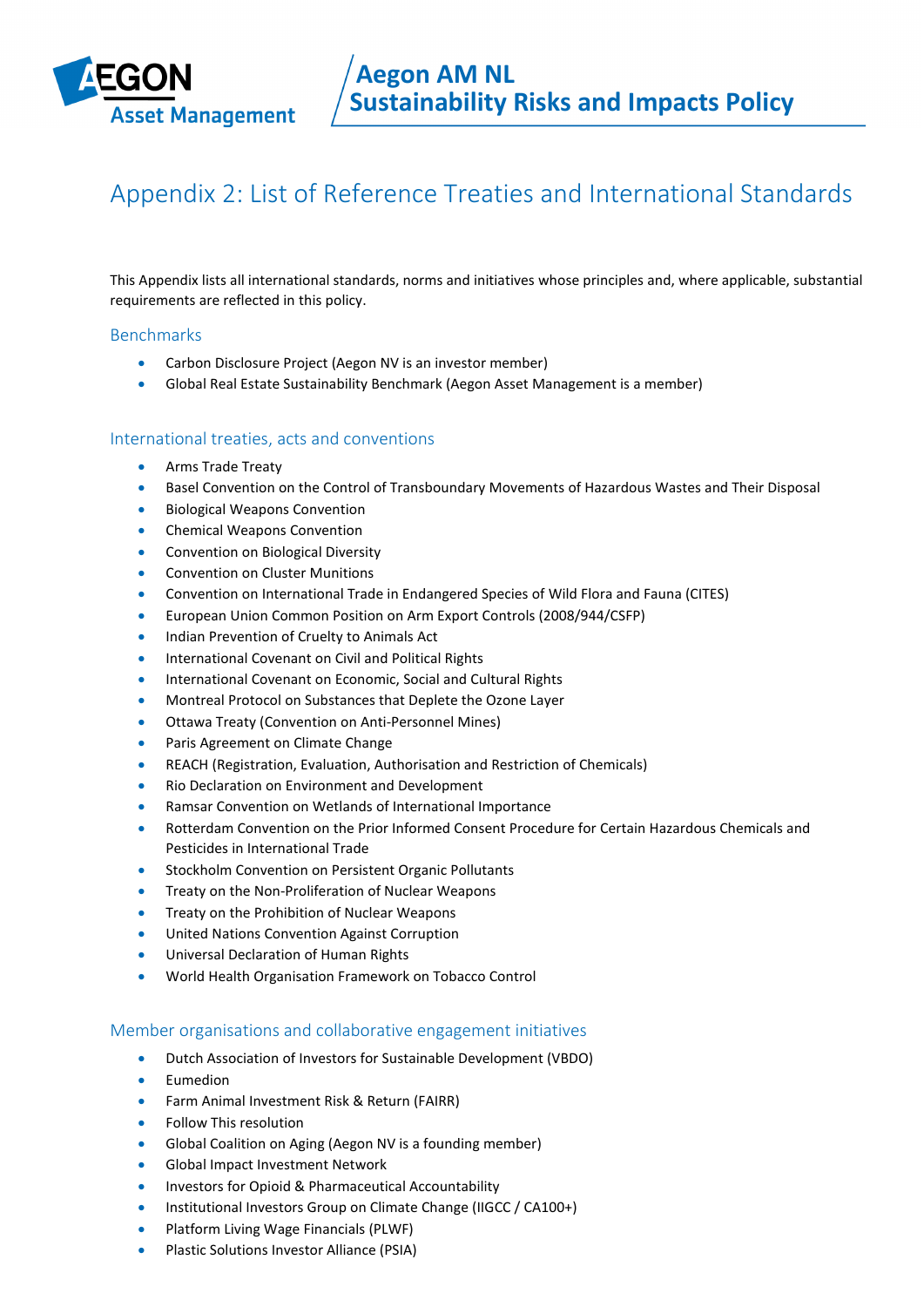

### Responsible business and investing guidelines

- Declaration of Helsinki
- Dutch Stewardship Code
- Five Freedoms of Animal Welfare
- High Conservation Value Approach
- International Labour Organisation Standards
- OECD Guidelines for Multinational Enterprises
- Tripartite Declaration of Principles Concerning Multinational Enterprises and Social Policy
- United Nations Environment Program Finance Initiative Principles for Sustainable Insurance
- United Nations Guiding Principles of Business and Humans Rights
- United Nations Global Compact Principles
- United Nations Principles for Responsible Investment
- United Nations Sustainable Development Goals

### Reporting frameworks and guidelines

- Global Reporting Initiative (GRI)
- Greenhouse Gas Protocol
- International Integrated Reporting Council (IIRC)
- Science Based Targets
- Taskforce for Climate-related Financial Disclosures (TCFD)

### Signed covenants and investor statements

- Access to Medicine Investor Statement
- Dutch Climate Agreement (Klimaatakkoord) financial sector commitment
- Agreement on International Responsible Investment in the Insurance Sector
- Paris Pledge for Action
- Spitsbergen Ambition
- Net Zero Asset Managers Initiative

### **Other**

• IUCN Red List of Threatened Species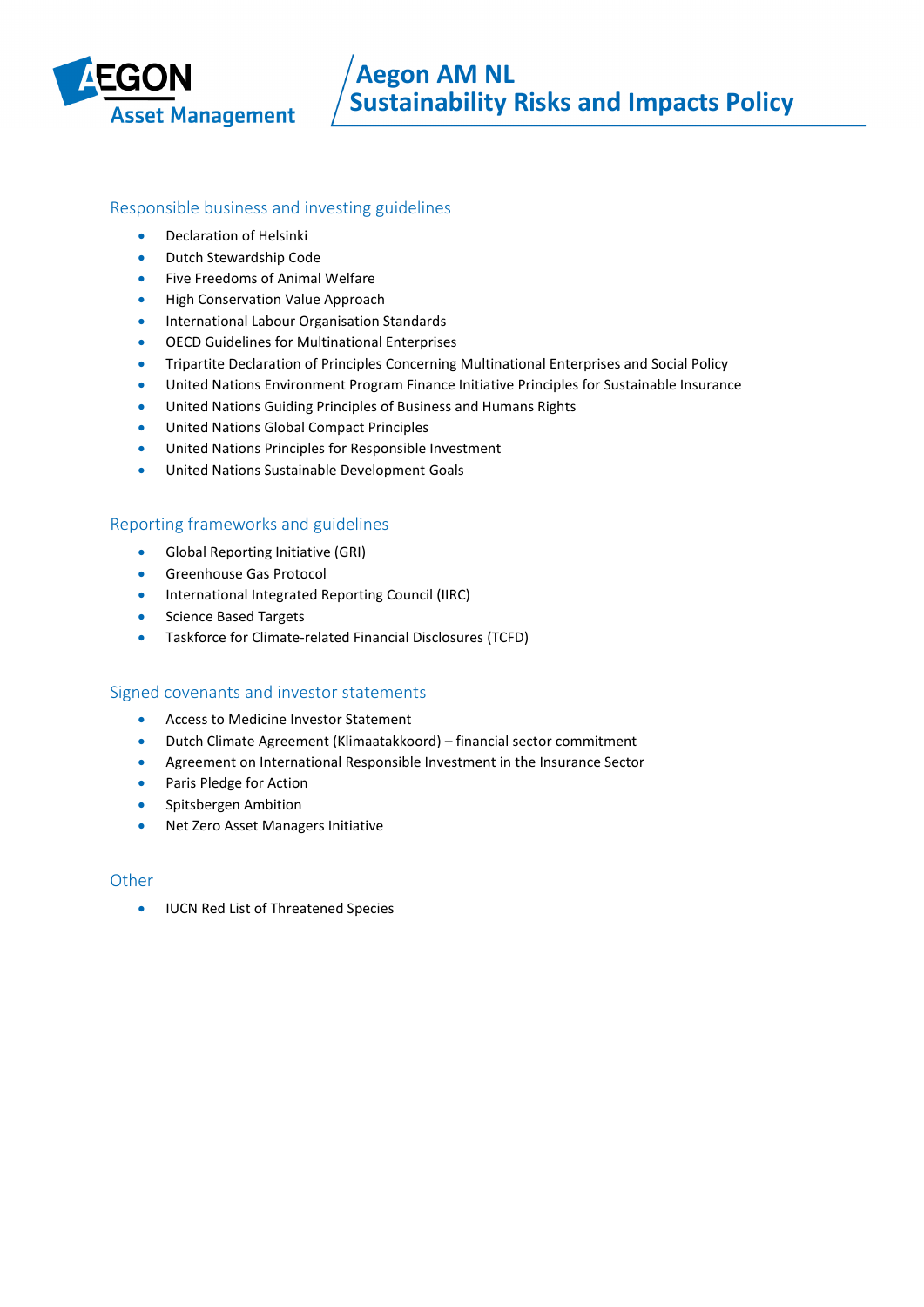

## Appendix 3: Screening criteria for prioritization of PAIs for mitigation through exclusion (Exclusion criteria)

### A4.1. Climate change

We exclude companies that:

- 1. Derive 5% or more of their revenues from thermal coals exploration, mining or refining. In addition, companies that produce more than 20 million tonnes of thermal coal annually and are actively expanding exploration, mining or refining operations are also excluded.
- 2. Derive 5% or more of their revenues from thermal coal-fired electricity generation. In addition, companies that own coal-fired electricity generation capacity greater than 10 gigawatts and are actively expanding coal-fired electricity production capacity are also excluded.
- 3. Derive 5% or more of their total oil equivalent production from oil sands.
- 4. Are pipeline operators and which are significantly involved in oil sands transportation.

#### A4.2. Biodiversity

We exclude companies that:

- 1. Derive 5% or more of their revenues from palm oil production and/or distribution.
- 2. Manage forests with 75% or lower FSC certification coverage.
- 3. Derive 5% or more of their revenues from oil and gas exploration in offshore Arctic regions.

#### A4.3. Human rights

We exclude investments in any form of government-issued debt (e.g. government bonds) from countries whose governments systematically breach human rights.

Aegon also excludes investment in any Russia- or Belarus-based companies.

#### A4.4. Good health and well-being

We exclude companies that derive 5% or more of their revenues from tobacco production.

#### A4.5. Controversial weapons and controversial arms trade

We exclude companies that:

- 1. Are involved in development, production, maintenance and trade of:
	- 1.1. Anti-personnel mines
	- 1.2. Biological or chemical weapons
	- 1.3. Cluster munitions
	- 1.4. Ammunitions containing depleted uranium
	- 1.5. Incendiary weapons using white phosphorus
	- 1.6. Nuclear weapon systems
- 2. Produce or develop key and dedicated components for controversial weapons, as listed above, or offer essential services for their use.
- 3. Are involved in controversial arms trade to countries:
	- 3.1. Where an arms embargo by the United Nations Security Council, the United States, the European Union or another relevant multilateral arms embargo is in place;
	- 3.2. That are part of a war zone; and/or
	- 3.3. That spend a disproportionate share of its budget on military goods.
- 4. Are involved in arms trade to high-risk countries for which the Dutch Government applies a 'presumption of denial'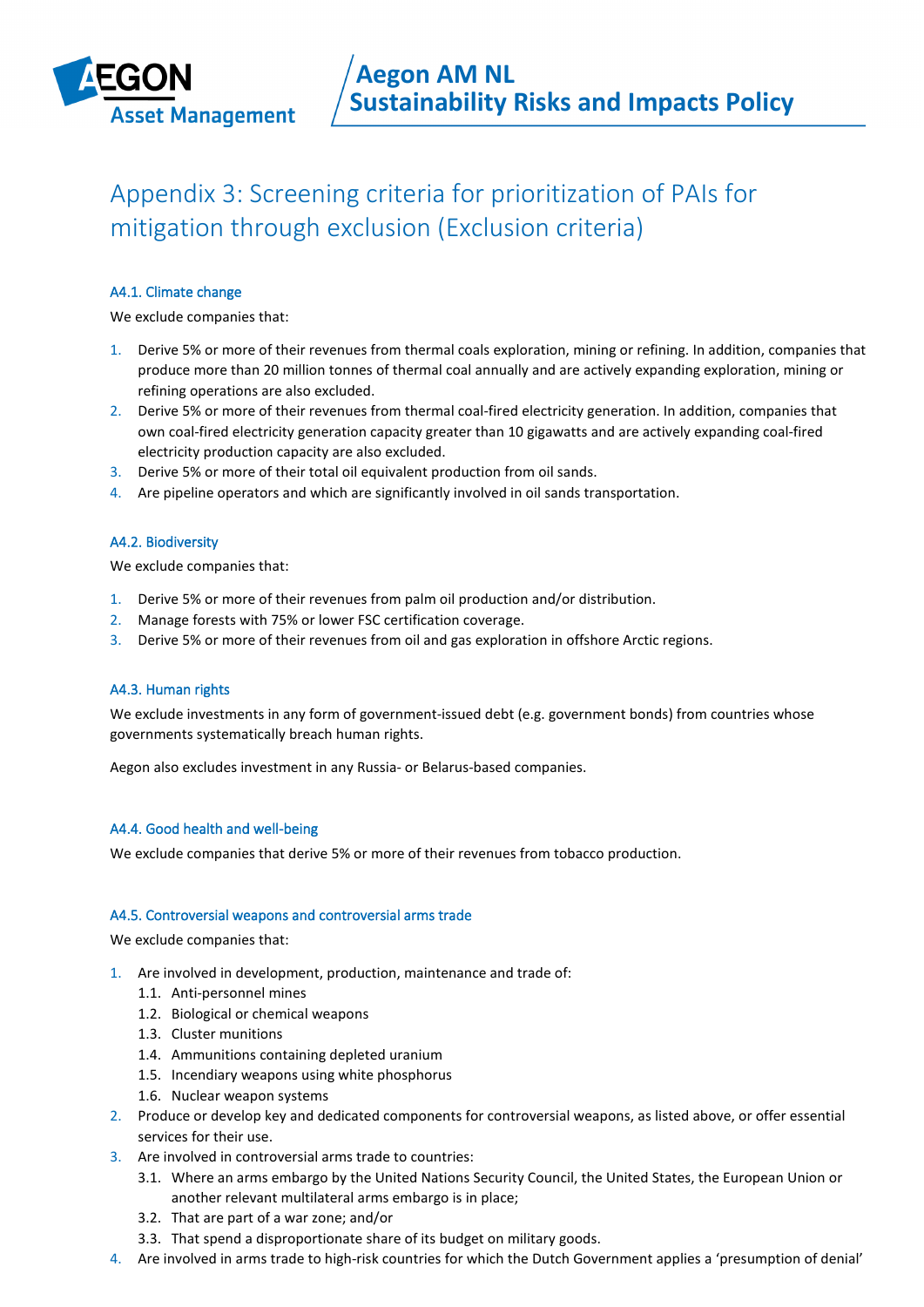

## Appendix 4: Exclusion List

Excluded companies

| Issuer                                                   | <b>Exclusion criterion</b>                            |
|----------------------------------------------------------|-------------------------------------------------------|
| 22nd Century Group Inc                                   | Tobacco                                               |
| A Brown Co Inc                                           | Biodiversity                                          |
| AAK AB                                                   | Biodiversity                                          |
| Abdul Qader Khan Research Laboratories (AQKRL)           | Controversial weapons and/or controversial arms trade |
| Aboitiz Equity Ventures, Inc                             | <b>Thermal Coal</b>                                   |
| Aboitiz Power Corp                                       | <b>Thermal Coal</b>                                   |
| Abrau-Durso PJSC                                         | Human Rights                                          |
| Abu Dhabi National Energy Co PJSC                        | <b>Thermal Coal</b>                                   |
| <b>AC Energy Corp</b>                                    | <b>Thermal Coal</b>                                   |
| AC Energy Finance International Ltd                      | <b>Thermal Coal</b>                                   |
| Academician VP Makeyev State Rocket OJSC                 | Human Rights                                          |
| Adani Electricity Mumbai Ltd                             | <b>Thermal Coal</b>                                   |
| Adani Power Ltd                                          | <b>Thermal Coal</b>                                   |
| Adani Transmission Ltd                                   | <b>Thermal Coal</b>                                   |
| Aemetis Inc                                              | Biodiversity                                          |
| <b>AEP Texas Central Co</b>                              | <b>Thermal Coal</b>                                   |
| AEP Texas, Inc                                           | <b>Thermal Coal</b>                                   |
| <b>AEP Transmission Co LLC</b>                           | <b>Thermal Coal</b>                                   |
| AEP Utilities, Inc                                       | <b>Thermal Coal</b>                                   |
| Aeroflot-Russian Airlines PJSC                           | Human Rights                                          |
| Aerojet Ordnance Tennessee, Inc                          | Controversial weapons and/or controversial arms trade |
| Aerojet Rocketdyne Holdings Inc                          | Controversial weapons and/or controversial arms trade |
| Aerojet Rocketdyne, Inc                                  | Controversial weapons and/or controversial arms trade |
| Aerospace Long-March International Trade Co, Ltd         | Controversial weapons and/or controversial arms trade |
| Aeroteh SA                                               | Controversial weapons and/or controversial arms trade |
| <b>AES Andres BV</b>                                     | <b>Thermal Coal</b>                                   |
| AES Andres Dominicana Ltd                                | <b>Thermal Coal</b>                                   |
| AES El Salvador Trust II                                 | <b>Thermal Coal</b>                                   |
| <b>AES Gener SA</b>                                      | <b>Thermal Coal</b>                                   |
| <b>AES Indiana</b>                                       | <b>Thermal Coal</b>                                   |
| AEV International Pte Ltd                                | <b>Thermal Coal</b>                                   |
| African Rainbow Minerals Ltd                             | <b>Thermal Coal</b>                                   |
| Afrikantov Experimental Design Bureau for Mechanical Eng | Human Rights                                          |
| <b>Agalawatte Plantations PLC</b>                        | Biodiversity                                          |
| <b>AGL Energy Ltd</b>                                    | <b>Thermal Coal</b>                                   |
| Agritrade Resources Ltd                                  | <b>Thermal Coal</b>                                   |
| Air 2 US LLC                                             | Controversial weapons and/or controversial arms trade |
| Air Weapons Complex                                      | Controversial weapons and/or controversial arms trade |
| Airbus Finance BV                                        | Controversial weapons and/or controversial arms trade |
| Airbus SE                                                | Controversial weapons and/or controversial arms trade |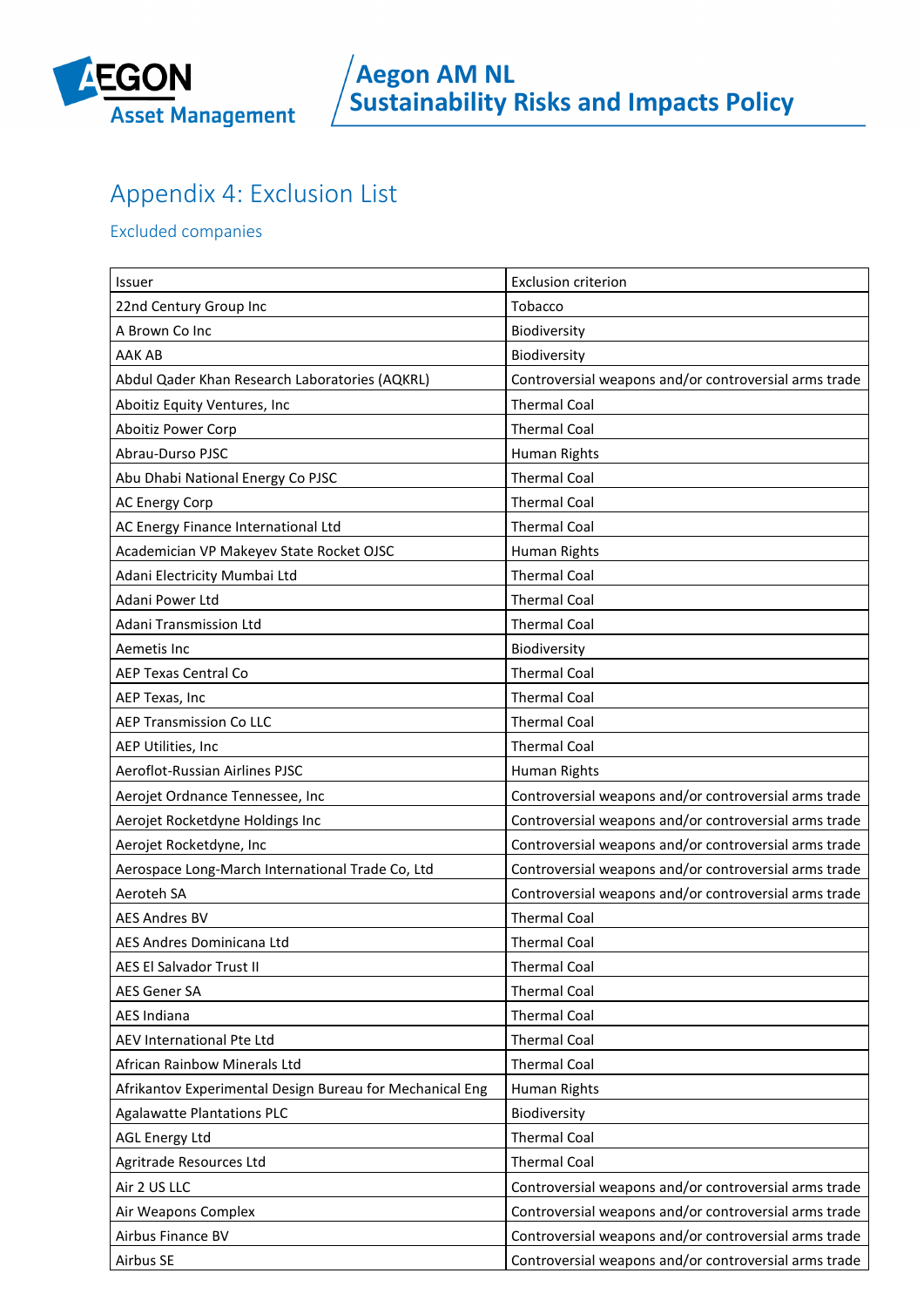

| Alabama Power Co                                         | <b>Thermal Coal</b>                                   |
|----------------------------------------------------------|-------------------------------------------------------|
| Alarko Holding AS                                        | <b>Thermal Coal</b>                                   |
| Albioma SA                                               | <b>Thermal Coal</b>                                   |
| Al-Eqbal Co for Investment Plc                           | Tobacco                                               |
| Alexander Funding Trust                                  | <b>Thermal Coal</b>                                   |
| <b>ALLETE Inc</b>                                        | <b>Thermal Coal</b>                                   |
| Alliance Holdings GP LP                                  | <b>Thermal Coal</b>                                   |
| <b>Alliance Resource Partners LP</b>                     | <b>Thermal Coal</b>                                   |
| <b>Alliant Energy Corp</b>                               | <b>Thermal Coal</b>                                   |
| Alpha Metallurgical Resources, Inc                       | <b>Thermal Coal</b>                                   |
| Alrosa Finance SA                                        | Human Rights                                          |
| <b>ALROSA PJSC</b>                                       | Human Rights                                          |
| Altalink Investments LP                                  | <b>Thermal Coal</b>                                   |
| AltaLink LP                                              | <b>Thermal Coal</b>                                   |
| <b>Altius Minerals Corp</b>                              | <b>Thermal Coal</b>                                   |
| Altri SGPS SA                                            | Biodiversity                                          |
| Altria Group Inc                                         | Tobacco                                               |
| Amentum Services, Inc                                    | Controversial weapons and/or controversial arms trade |
| Ameren Corp                                              | <b>Thermal Coal</b>                                   |
| American Electric Power Co Inc                           | <b>Thermal Coal</b>                                   |
| American Ordnance LLC                                    | Controversial weapons and/or controversial arms trade |
| An Hui Wenergy Co, Ltd                                   | <b>Thermal Coal</b>                                   |
| Anglo American Capital Plc                               | <b>Thermal Coal</b>                                   |
| Anglo American PLC                                       | <b>Thermal Coal</b>                                   |
| Anglo Pacific Group PLC                                  | <b>Thermal Coal</b>                                   |
| Anglo-Eastern Plantations Plc                            | Biodiversity                                          |
| Anhui GreatWall Military Industry Co, Ltd                | Controversial weapons and/or controversial arms trade |
| Anhui Hengyuan Coal Industry & Electricity Power Co, Ltd | <b>Thermal Coal</b>                                   |
| Appalachian Power Co                                     | <b>Thermal Coal</b>                                   |
| Arab Organization for Industrialization                  | Controversial weapons and/or controversial arms trade |
| Arch Resources, Inc                                      | <b>Thermal Coal</b>                                   |
| Arcon Partners Ltd                                       | Controversial weapons and/or controversial arms trade |
| Arizona Public Service Co                                | <b>Thermal Coal</b>                                   |
| Armaco JSC                                               | Controversial weapons and/or controversial arms trade |
| Ashot Ashkelon Industries Ltd                            | Controversial weapons and/or controversial arms trade |
| Astral Asia Bhd                                          | Biodiversity                                          |
| Athabasca Oil Corp                                       | Oil Sands                                             |
| Avibras Industria Aeroespacial S/A                       | Controversial weapons and/or controversial arms trade |
| Avic International Finance & Investment Ltd              | Controversial weapons and/or controversial arms trade |
| AviChina Industry & Technology Company Limited           | Controversial weapons and/or controversial arms trade |
| Ayer Holdings Bhd                                        | Biodiversity                                          |
| <b>Babcock International Group PLC</b>                   | Controversial weapons and/or controversial arms trade |
| <b>BADECO ADRIA dd</b>                                   | Tobacco                                               |
| BAE Systems (Finance) Ltd                                | Controversial weapons and/or controversial arms trade |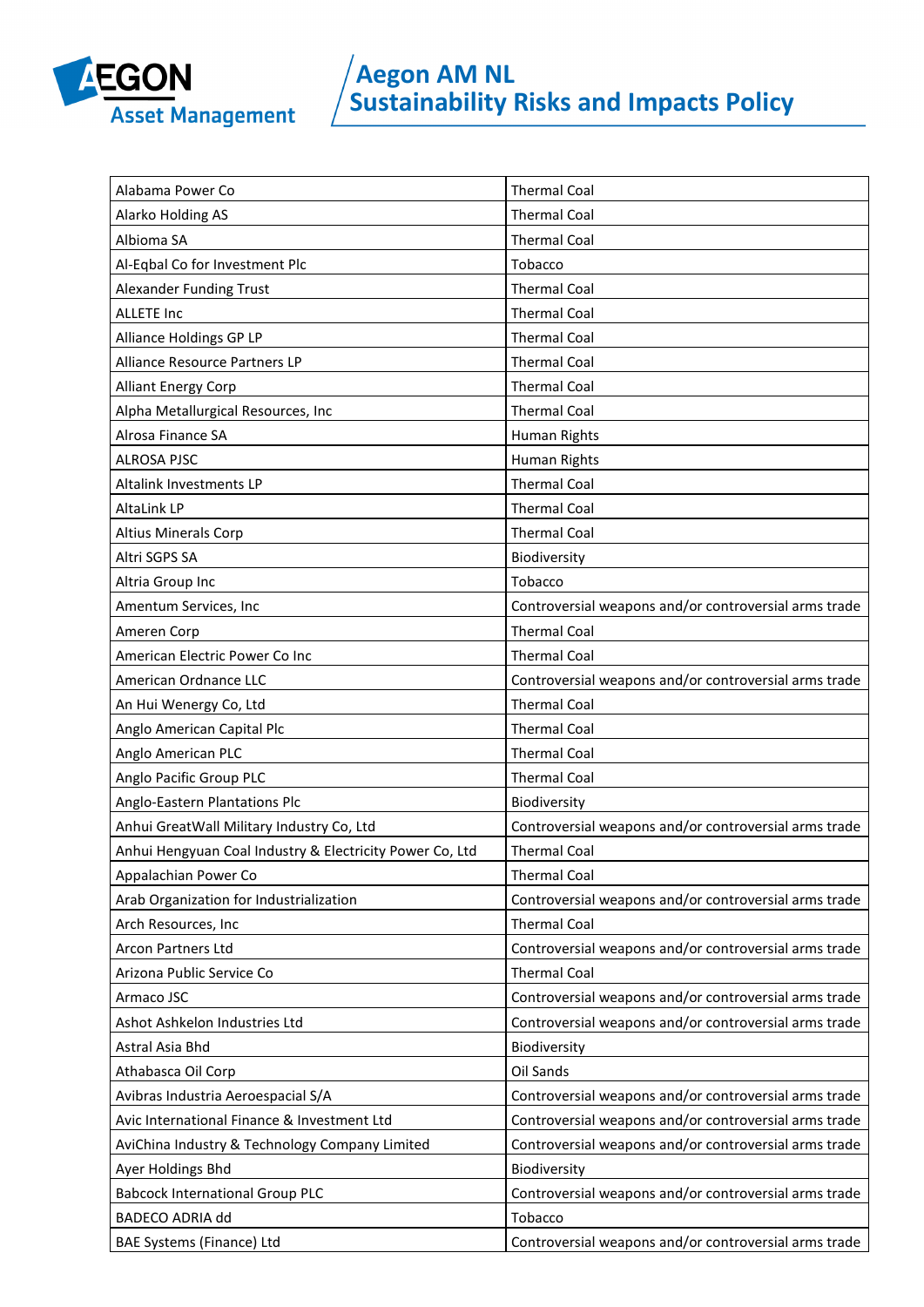

| BAE Systems Holdings, Inc                              | Controversial weapons and/or controversial arms trade |
|--------------------------------------------------------|-------------------------------------------------------|
| <b>BAE Systems PLC</b>                                 | Controversial weapons and/or controversial arms trade |
| Balkan NovoTeh doo                                     | Controversial weapons and/or controversial arms trade |
| Bank St. Petersburg PJSC                               | Human Rights                                          |
| Banpu Power Public Co Ltd                              | <b>Thermal Coal</b>                                   |
| Banpu Public Co Ltd                                    | <b>Thermal Coal</b>                                   |
| Bashneft PJSOC                                         | Human Rights                                          |
| <b>BAT Brasil</b>                                      | Tobacco                                               |
| <b>BAT Capital Corp</b>                                | Tobacco                                               |
| <b>BAT International Finance plc</b>                   | Tobacco                                               |
| <b>Bathurst Resources Ltd</b>                          | <b>Thermal Coal</b>                                   |
| <b>Battelle Memorial Institute</b>                     | Controversial weapons and/or controversial arms trade |
| BATTELLE SAVANNAH RIVER ALLIANCE LLC                   | Controversial weapons and/or controversial arms trade |
| Batu Kawan Bhd                                         | Biodiversity                                          |
| <b>Bechtel Corp</b>                                    | Controversial weapons and/or controversial arms trade |
| Beijing Energy Investment Holding Co, Ltd              | <b>Thermal Coal</b>                                   |
| Beijing Energy Investment Holdings Ltd                 | <b>Thermal Coal</b>                                   |
| Beijing Haohua Energy Resource Co, Ltd                 | <b>Thermal Coal</b>                                   |
| <b>BELON OAO</b>                                       | Human Rights                                          |
| <b>Beluga Group</b>                                    | Human Rights                                          |
| <b>BEML Ltd</b>                                        | Controversial weapons and/or controversial arms trade |
| Benso Oil Palm Plantation Ltd                          | Biodiversity                                          |
| Berkshire Hathaway Energy Co                           | <b>Thermal Coal</b>                                   |
| <b>Bharat Dynamics Limited</b>                         | Controversial weapons and/or controversial arms trade |
| <b>Bisichi Plc</b>                                     | <b>Thermal Coal</b>                                   |
| <b>Black Hills Corp</b>                                | <b>Thermal Coal</b>                                   |
| <b>BLD Plantation Bhd</b>                              | Biodiversity                                          |
| <b>Bogatyr Coal LLP</b>                                | <b>Thermal Coal</b>                                   |
| Bohai Shipbuilding Industry Co, Ltd                    | Controversial weapons and/or controversial arms trade |
| <b>Boustead Holdings Bhd</b>                           | Biodiversity                                          |
| <b>Boustead Plantations Bhd</b>                        | Biodiversity                                          |
| British American Tobacco Bangladesh Co                 | Tobacco                                               |
| British American Tobacco Chile Operaciones SA          | Tobacco                                               |
| British American Tobacco Holdings (The Netherlands) BV | Tobacco                                               |
| British American Tobacco Kenya Ltd                     | Tobacco                                               |
| British American Tobacco Malaysia Bhd                  | Tobacco                                               |
| British American Tobacco plc                           | Tobacco                                               |
| British American Tobacco Uganda Ltd                    | Tobacco                                               |
| British American Tobacco Zambia Plc                    | Tobacco                                               |
| British American Tobacco Zimbabwe Ltd                  | Tobacco                                               |
| Brunswick Rail Ltd.                                    | Human Rights                                          |
| <b>Bukit Darah PLC</b>                                 | Biodiversity                                          |
|                                                        |                                                       |
| <b>Bulgarian Energy Holding EAD</b>                    | <b>Thermal Coal</b>                                   |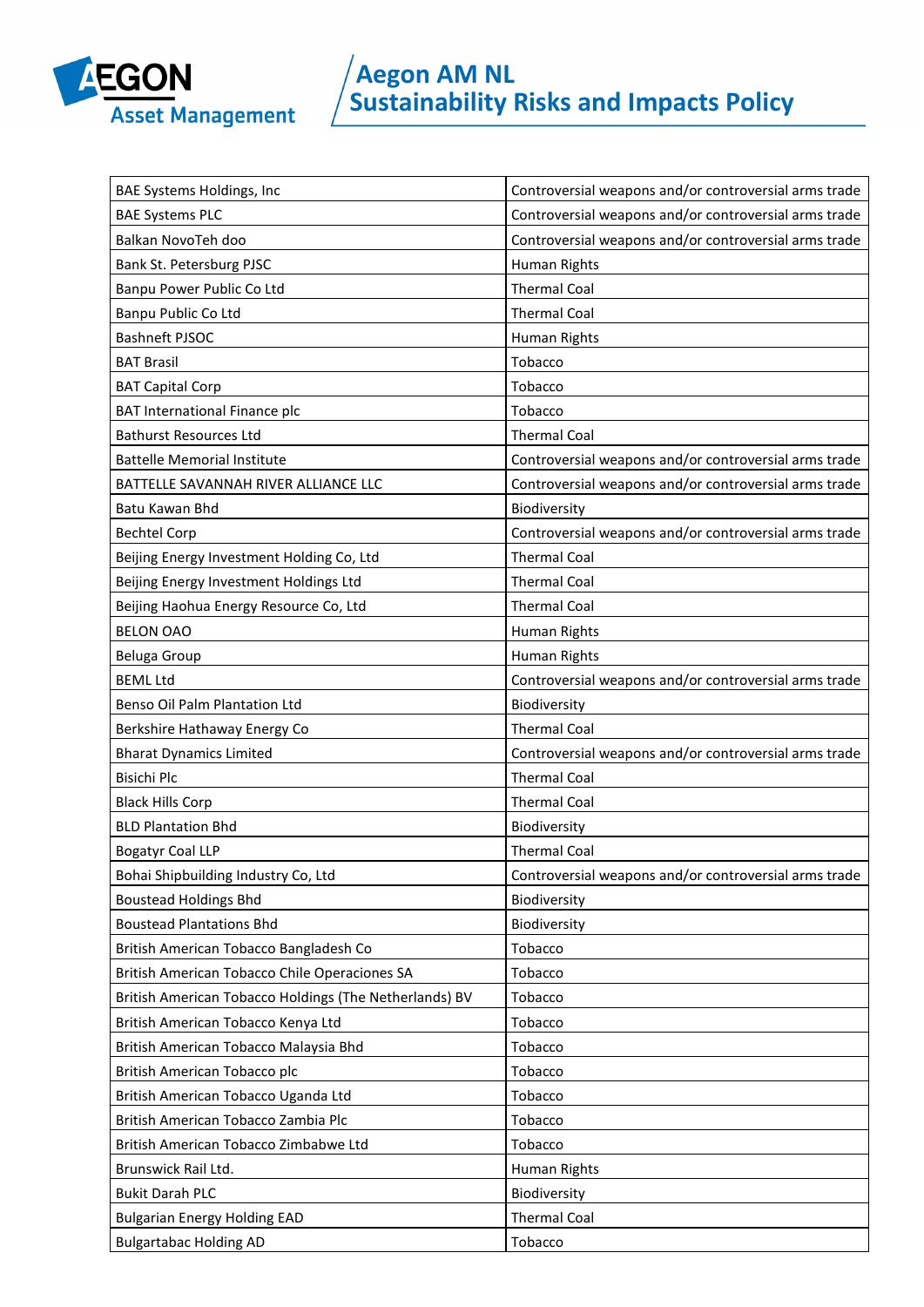

| Bumitama Agri Ltd                                        | Biodiversity                                          |
|----------------------------------------------------------|-------------------------------------------------------|
| <b>BWX Technologies, Inc</b>                             | Controversial weapons and/or controversial arms trade |
| CalEnergy Co, Inc                                        | <b>Thermal Coal</b>                                   |
| Cam Resources Bhd                                        | Biodiversity                                          |
| Canadian Natural Resources Ltd                           | Oil Sands                                             |
| Canadian Oil Sands Ltd                                   | Oil Sands                                             |
| Capital Power Corp                                       | <b>Thermal Coal</b>                                   |
| Carolina Power & Light Co                                | <b>Thermal Coal</b>                                   |
| Carson Cumberbatch PLC                                   | Biodiversity                                          |
| Castle Peak Power Finance Co Ltd                         | <b>Thermal Coal</b>                                   |
| CB Industrial Product Holding Bhd                        | Biodiversity                                          |
| <b>CBOM Finance Plc</b>                                  | Human Rights                                          |
| Cenovus Energy Inc                                       | Oil Sands                                             |
| <b>Central Coalfields Ltd</b>                            | <b>Thermal Coal</b>                                   |
| Central Design Bureau for Marine Engineering "Rubin"     | Human Rights                                          |
| <b>Central Networks East Plc</b>                         | <b>Thermal Coal</b>                                   |
| Central Networks West Plc                                | <b>Thermal Coal</b>                                   |
| Central Telegraph PJSC                                   | Human Rights                                          |
| Cepatwawasan Group Bhd                                   | Biodiversity                                          |
| <b>CESC Ltd</b>                                          | <b>Thermal Coal</b>                                   |
| Ceylon Tobacco Co PLC                                    | Tobacco                                               |
| CEZ, a s                                                 | <b>Thermal Coal</b>                                   |
| CGN New Energy Holdings Co, Ltd                          | <b>Thermal Coal</b>                                   |
| Chelyabinsk Pipe-Rolling Plant PJSC                      | Human Rights                                          |
| Cherkizovo Group PJSC                                    | Human Rights                                          |
| <b>Chin Teck Plantations Bhd</b>                         | Biodiversity                                          |
| China Academy of Launch Vehicle Technology               | Controversial weapons and/or controversial arms trade |
| China Aerospace Science & Technology Corp                | Controversial weapons and/or controversial arms trade |
| China Boton Group Co, Ltd                                | Tobacco                                               |
| China Coal Energy Co, Ltd                                | <b>Thermal Coal</b>                                   |
| China Coal Xinji Energy Co Ltd                           | <b>Thermal Coal</b>                                   |
| China Datang Co, Ltd                                     | <b>Thermal Coal</b>                                   |
| China Energy Investment Corp, Ltd                        | <b>Thermal Coal</b>                                   |
| China Guodian Corp                                       | <b>Thermal Coal</b>                                   |
| China Huadian Corp Ltd                                   | <b>Thermal Coal</b>                                   |
| China Huaneng Group (Hong Kong) Treasury Mgt Holding Ltd | <b>Thermal Coal</b>                                   |
| China Huaneng Group Co, Ltd                              | <b>Thermal Coal</b>                                   |
| China Huarong Asset Management Co Ltd                    | Non-Compliance Global Standards                       |
| China Isotope & Radiation Corp                           | Controversial weapons and/or controversial arms trade |
| China Longyuan Power Group Corp Ltd                      | <b>Thermal Coal</b>                                   |
| China National Coal Group Corp (ChinaCoal)               | <b>Thermal Coal</b>                                   |
| China National Nuclear Corp                              | Controversial weapons and/or controversial arms trade |
| China National Nuclear Corp                              | Controversial weapons and/or controversial arms trade |
| China National Nuclear Power Co Ltd                      | Controversial weapons and/or controversial arms trade |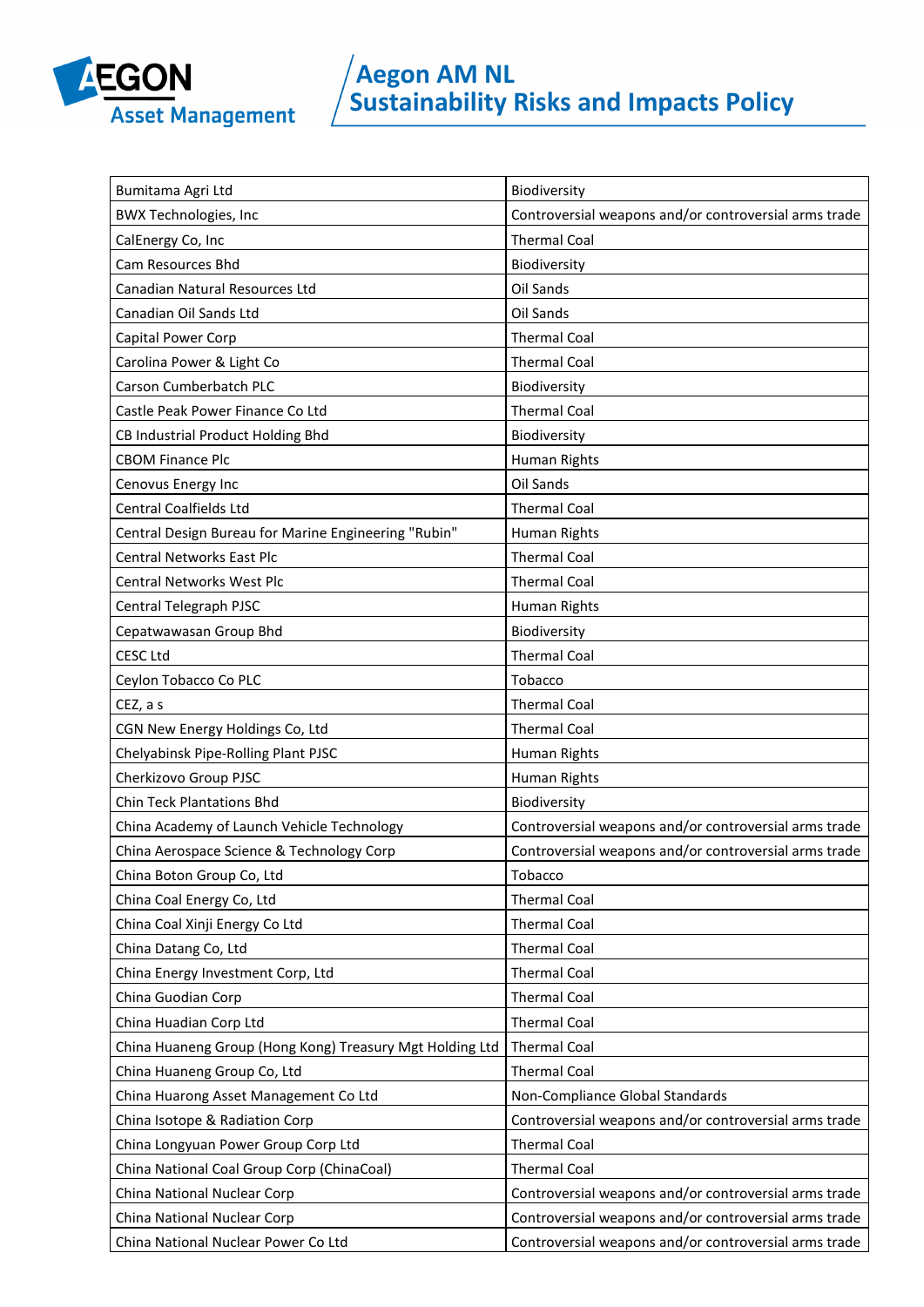

| China National Petroleum Corp                     | Non-Compliance Global Standards                       |
|---------------------------------------------------|-------------------------------------------------------|
| China National Tobacco Corp                       | Tobacco                                               |
| China North Industries Corp                       | Controversial weapons and/or controversial arms trade |
| China Petrochemical Corp                          | Non-Compliance Global Standards                       |
| China Petroleum & Chemical Corp                   | Non-Compliance Global Standards                       |
| China Pingmei Shenma Group                        | <b>Thermal Coal</b>                                   |
| China Power International Development Ltd         | <b>Thermal Coal</b>                                   |
| China Power International Holding Ltd             | <b>Thermal Coal</b>                                   |
| China Qinfa Group Ltd                             | <b>Thermal Coal</b>                                   |
| China Resources Power Holdings Co Ltd             | <b>Thermal Coal</b>                                   |
| China Shenhua Energy Co Ltd                       | <b>Thermal Coal</b>                                   |
| China Shenhua Overseas Capital Co, Ltd            | <b>Thermal Coal</b>                                   |
| China Shipbuilding Industry Co, Ltd               | Controversial weapons and/or controversial arms trade |
| China Shipbuilding Industry Corp                  | Controversial weapons and/or controversial arms trade |
| China Spacesat Co Ltd                             | Controversial weapons and/or controversial arms trade |
| Chongqing Energy Investment Group Co Ltd          | <b>Thermal Coal</b>                                   |
| Chumporn Palm Oil Industry Public Co Ltd          | Biodiversity                                          |
| CI Resources Ltd                                  | Biodiversity                                          |
| Cia Nationala ROMARM SA                           | Controversial weapons and/or controversial arms trade |
| CITGO Holding, Inc                                | Non-Compliance Global Standards                       |
| CITGO Petroleum Corporation                       | Non-Compliance Global Standards                       |
| Cleco Corporate Holdings LLC                      | <b>Thermal Coal</b>                                   |
| Cleco Power LLC                                   | <b>Thermal Coal</b>                                   |
| Cloud Peak Energy Inc                             | <b>Thermal Coal</b>                                   |
| Cloud Peak Energy Resources LLC                   | <b>Thermal Coal</b>                                   |
| <b>CLP Holdings Ltd</b>                           | <b>Thermal Coal</b>                                   |
| <b>CLP Power HK Finance Ltd</b>                   | <b>Thermal Coal</b>                                   |
| CLP Power Hong Kong Financing Ltd                 | <b>Thermal Coal</b>                                   |
| <b>CMS Energy Corp</b>                            | <b>Thermal Coal</b>                                   |
| <b>CNIM Group SA</b>                              | Controversial weapons and/or controversial arms trade |
| <b>CNNC International Ltd</b>                     | Controversial weapons and/or controversial arms trade |
| CNPC (HK) Overseas Capital Ltd                    | Non-Compliance Global Standards                       |
| CNPC Capital Co, Ltd                              | Non-Compliance Global Standards                       |
| <b>CNPC General Capital Ltd</b>                   | Non-Compliance Global Standards                       |
| <b>CNPC Global Capital Ltd</b>                    | Non-Compliance Global Standards                       |
| <b>CNRC Capitale Ltd</b>                          | Non-Compliance Global Standards                       |
| Coal Energy SA                                    | <b>Thermal Coal</b>                                   |
| Coal India Limited                                | <b>Thermal Coal</b>                                   |
| Coka Duvanska Industrija AD                       | Tobacco                                               |
| Colbún SA                                         | <b>Thermal Coal</b>                                   |
| <b>Collins Aerospace</b>                          | Controversial weapons and/or controversial arms trade |
| Columbia Pipeline Group, Inc                      | Oil Sands                                             |
| Commissariat à l'énergie atomique et aux énergies |                                                       |
| alternatives                                      | Controversial weapons and/or controversial arms trade |
| Concern PVO Almaz-Antey OJSC                      | Human Rights                                          |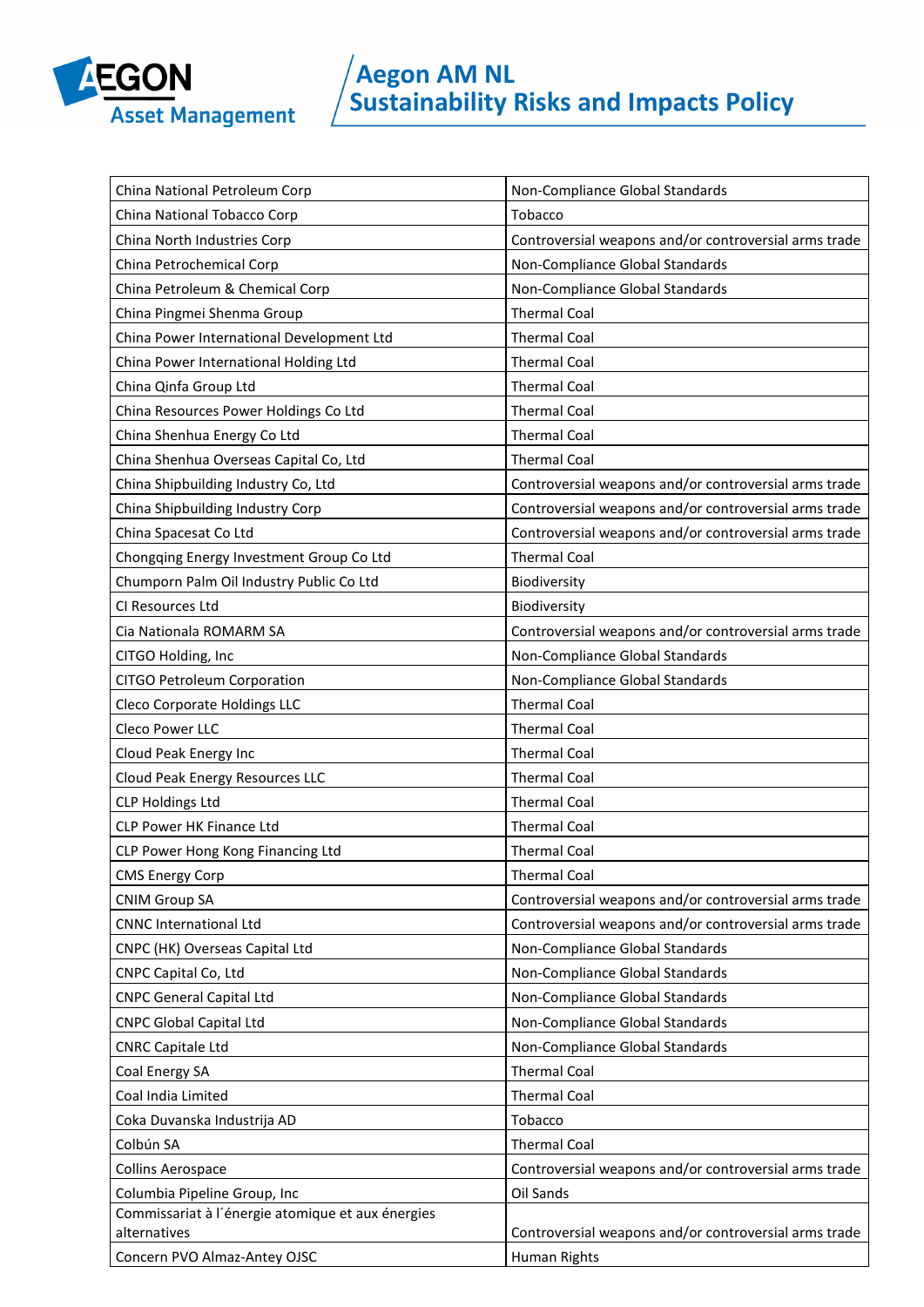

| Connacher Oil & Gas Ltd                              | Oil Sands                                             |
|------------------------------------------------------|-------------------------------------------------------|
| <b>CONSOL Coal Resources LP</b>                      | <b>Thermal Coal</b>                                   |
| <b>CONSOL Energy Inc</b>                             | <b>Thermal Coal</b>                                   |
| Consumers Energy Co                                  | <b>Thermal Coal</b>                                   |
| Coronado Global Resources, Inc                       | <b>Thermal Coal</b>                                   |
| Corporation Moscow Institute for Heat Technology JSC | Human Rights                                          |
| <b>CPS Energy</b>                                    | <b>Thermal Coal</b>                                   |
| CREDIT BANK OF MOSCOW PJSC                           | Human Rights                                          |
| <b>CSRA Inc</b>                                      | Controversial weapons and/or controversial arms trade |
| CTC Media, Inc.                                      | Human Rights                                          |
| CTO Public Co Ltd                                    | Tobacco                                               |
| <b>Dassault Aviation SA</b>                          | Controversial weapons and/or controversial arms trade |
| Datang International Power Generation Co, Ltd        | <b>Thermal Coal</b>                                   |
| Defense Industries Organization                      | Controversial weapons and/or controversial arms trade |
| Defense Research & Development Organization          | Controversial weapons and/or controversial arms trade |
| Dekel Agri-Vision Plc                                | Biodiversity                                          |
| Delloyd Ventures Sdn Bhd                             | Biodiversity                                          |
| Detsky Mir PJSC                                      | Human Rights                                          |
| <b>DIXY Group PJSC</b>                               | Human Rights                                          |
| DMCI Holdings, Inc                                   | <b>Thermal Coal</b>                                   |
| Dominion Energy Inc                                  | <b>Thermal Coal</b>                                   |
| Dominion Energy South Carolina, Inc                  | <b>Thermal Coal</b>                                   |
| Domtar Corp                                          | Biodiversity                                          |
| DTE Electric Co                                      | <b>Thermal Coal</b>                                   |
| DTE Energy Co                                        | <b>Thermal Coal</b>                                   |
| <b>DTEK BV</b>                                       | <b>Thermal Coal</b>                                   |
| <b>DTEK Energy BV</b>                                | <b>Thermal Coal</b>                                   |
| <b>DTEK Finance Plc</b>                              | <b>Thermal Coal</b>                                   |
| Ducommun Inc                                         | Controversial weapons and/or controversial arms trade |
| Duke Energy Carolinas LLC                            | <b>Thermal Coal</b>                                   |
| Duke Energy Corp                                     | <b>Thermal Coal</b>                                   |
| Duke Energy Florida LLC                              | <b>Thermal Coal</b>                                   |
| Duke Energy Indiana LLC                              | <b>Thermal Coal</b>                                   |
| Duke Energy Kentucky, Inc                            | <b>Thermal Coal</b>                                   |
| Duke Energy Ohio, Inc                                | <b>Thermal Coal</b>                                   |
| Duke Energy Progress LLC                             | <b>Thermal Coal</b>                                   |
| Dunarit Ad                                           | Controversial weapons and/or controversial arms trade |
| Duvanska Industrija ad Bujanovac                     | Tobacco                                               |
| Dynegy Inc                                           | <b>Thermal Coal</b>                                   |
| Eastern Co (Egypt)                                   | Tobacco                                               |
| Eastern Coalfields Ltd                               | <b>Thermal Coal</b>                                   |
| EDP - Energias do Brasil SA                          | <b>Thermal Coal</b>                                   |
| EDP Espírito Santo Distribuição de Energia SA        | <b>Thermal Coal</b>                                   |
| EDP São Paulo Distribuição de Energia SA             | <b>Thermal Coal</b>                                   |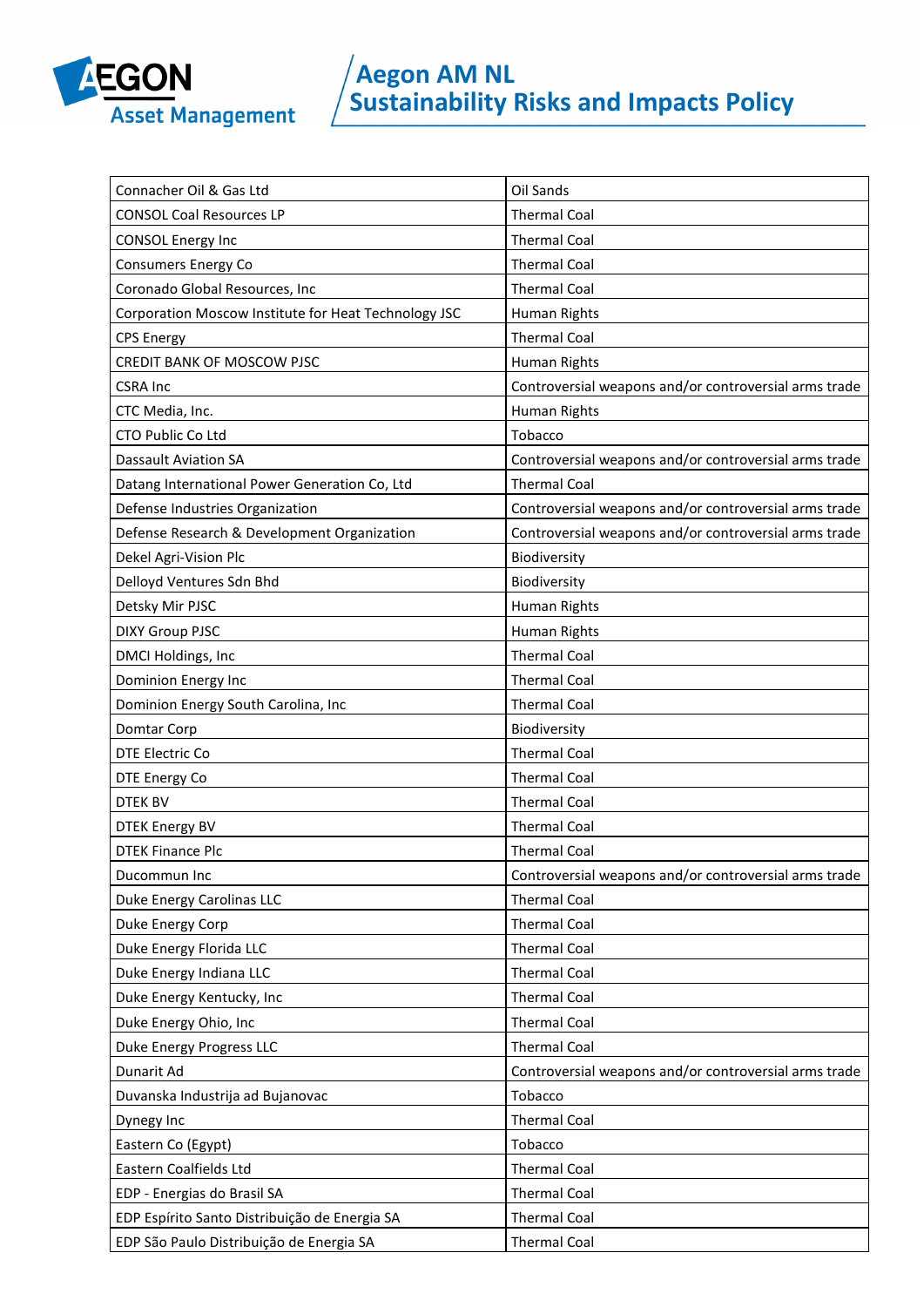

| EFS Cogen Holdings I LLC                      | Controversial weapons and/or controversial arms trade |
|-----------------------------------------------|-------------------------------------------------------|
| Elbit Systems Ltd                             | Controversial weapons and/or controversial arms trade |
| <b>Electric Boat Corp</b>                     | Controversial weapons and/or controversial arms trade |
| Electric Power Development Co, Ltd            | <b>Thermal Coal</b>                                   |
| Electricity Generating Public Co, Ltd         | <b>Thermal Coal</b>                                   |
| Electrozink PJSC                              | Human Rights                                          |
| Elektrik Uretim AS Genel Mudurlugu (EUAS)     | <b>Thermal Coal</b>                                   |
| Elektroprivreda Srbije (EPS)                  | <b>Thermal Coal</b>                                   |
| Elm Road Generating Station Supercritical LLC | <b>Thermal Coal</b>                                   |
| <b>Elpitiya Plantations PLC</b>               | Biodiversity                                          |
| Embraer Netherlands Finance BV                | Controversial weapons and/or controversial arms trade |
| Embraer Overseas Ltd                          | Controversial weapons and/or controversial arms trade |
| Embraer SA                                    | Controversial weapons and/or controversial arms trade |
| Emera US Finance LP                           | <b>Thermal Coal</b>                                   |
| Emera, Inc                                    | <b>Thermal Coal</b>                                   |
| Empresa Eléctrica Angamos SpA                 | <b>Thermal Coal</b>                                   |
| Empresa Eléctrica Cochrane SpA                | <b>Thermal Coal</b>                                   |
| Empresa Eléctrica Guacolda SA                 | <b>Thermal Coal</b>                                   |
| En+ Group International PJSC                  | Human Rights                                          |
| Enbridge Energy Management, LLC               | Oil Sands                                             |
| Enbridge Energy Partners, LP                  | Oil Sands                                             |
| Enbridge Gas Distribution, Inc                | Oil Sands                                             |
| Enbridge Gas, Inc                             | Oil Sands                                             |
| Enbridge Inc                                  | Oil Sands                                             |
| Enbridge Income Fund Holdings Inc             | Oil Sands                                             |
| Enbridge Pipelines, Inc                       | Oil Sands                                             |
| EnBW Energie Baden Württemberg AG             | <b>Thermal Coal</b>                                   |
| <b>ENBW International Finance BV</b>          | <b>Thermal Coal</b>                                   |
| Enea SA                                       | <b>Thermal Coal</b>                                   |
| Enel Russia PJSC                              | Human Rights                                          |
| Energa Finance AB                             | <b>Thermal Coal</b>                                   |
| Energa SA                                     | <b>Thermal Coal</b>                                   |
| Energetický a Prumyslový Holding as           | <b>Thermal Coal</b>                                   |
| EnergosbyT Plus OJSC                          | Human Rights                                          |
| Energy Absolute Public Co Ltd                 | Biodiversity                                          |
| Energy Earth Public Co, Ltd                   | <b>Thermal Coal</b>                                   |
| <b>Energy Harbor Corp</b>                     | <b>Thermal Coal</b>                                   |
| Eneva SA                                      | <b>Thermal Coal</b>                                   |
| Engie Brasil Energia SA                       | <b>Thermal Coal</b>                                   |
| Engie Energia Chile SA                        | <b>Thermal Coal</b>                                   |
| Engro Corp Ltd                                | <b>Thermal Coal</b>                                   |
| ENN Natural Gas Co, Ltd                       | <b>Thermal Coal</b>                                   |
|                                               |                                                       |
| <b>Entergy Arkansas LLC</b>                   | <b>Thermal Coal</b>                                   |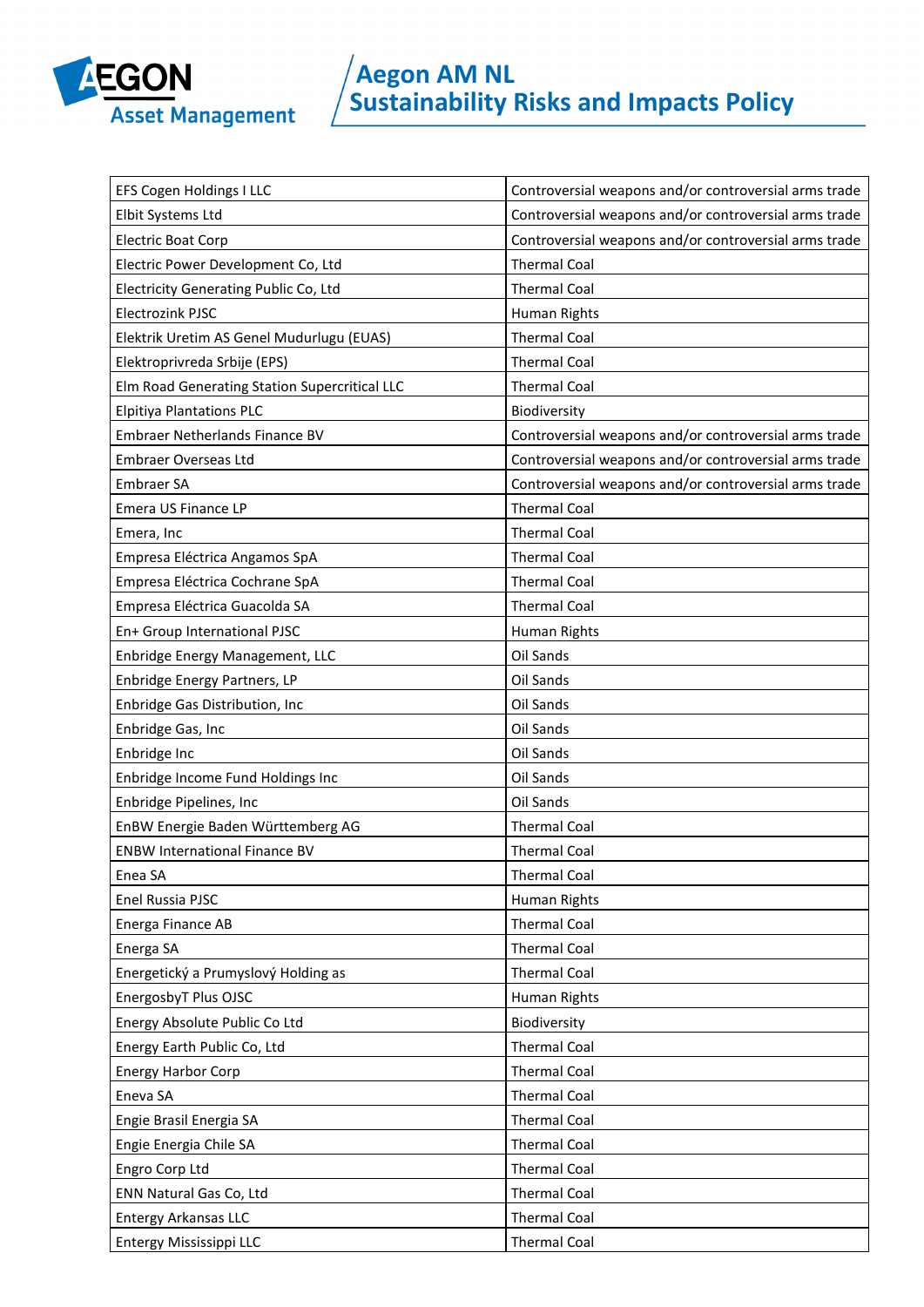

| Entergy Utility Property, Inc                 | <b>Thermal Coal</b>                                   |
|-----------------------------------------------|-------------------------------------------------------|
| EP Energy, as                                 | <b>Thermal Coal</b>                                   |
| Eskom Holdings SOC Limited                    | <b>Thermal Coal</b>                                   |
| Eterna Capital Pte Ltd                        | <b>Thermal Coal</b>                                   |
| Eurasian Natural Resources Corp Ltd           | <b>Thermal Coal</b>                                   |
| <b>Eurotorg LLC</b>                           | Human Rights                                          |
| Evergy Kansas Central, Inc                    | <b>Thermal Coal</b>                                   |
| Evergy Kansas South, Inc                      | <b>Thermal Coal</b>                                   |
| Evergy, Inc                                   | <b>Thermal Coal</b>                                   |
| <b>EWE AG</b>                                 | <b>Thermal Coal</b>                                   |
| Exillon Energy plc                            | Human Rights                                          |
| <b>Explosivos Alaveses SA</b>                 | Controversial weapons and/or controversial arms trade |
| <b>Exxaro Resources Ltd</b>                   | <b>Thermal Coal</b>                                   |
| Exxon Mobil Corp                              | Oil Sands                                             |
| Far East Holdings Bhd                         | Biodiversity                                          |
| Far Eastern Shipping Co. OJSC                 | Human Rights                                          |
| Fauji Fertilizer Co Ltd                       | <b>Thermal Coal</b>                                   |
| Federal Grid Co of Unified Energy System PJSC | Human Rights                                          |
| Federal Hydro-Generating Co. RusHydro PJSC    | Human Rights                                          |
| Feishang Anthracite Resources Ltd             | <b>Thermal Coal</b>                                   |
| Feronia Inc                                   | Biodiversity                                          |
| FGV Holdings Bhd                              | Biodiversity                                          |
|                                               |                                                       |
| Filinvest Development Corp                    | <b>Thermal Coal</b>                                   |
| Fima Corp Bhd                                 | Biodiversity                                          |
| <b>First Pacific Company Limited</b>          | Biodiversity                                          |
| First Resources Ltd (Singapore)               | Biodiversity                                          |
| <b>Fitters Diversified Bhd</b>                | Biodiversity                                          |
| Fix Price Group Ltd.                          | Human Rights                                          |
| Florida Power Corp                            | Thermal Coal                                          |
| <b>Fluor Corp</b>                             | Controversial weapons and/or controversial arms trade |
| <b>Force Protection Inc</b>                   | Controversial weapons and/or controversial arms trade |
| Foresight Energy LP                           | <b>Thermal Coal</b>                                   |
| Fortis Inc                                    | <b>Thermal Coal</b>                                   |
| FPC Finance Ltd                               | Biodiversity                                          |
| FPC Treasury Ltd                              | Biodiversity                                          |
| FPT Finance Ltd                               | Biodiversity                                          |
| Franco-Nevada Corp                            | Oil Sands                                             |
| Freeport-McMoRan Inc                          | Non-Compliance Global Standards                       |
| FSPC Titan-Barrikady JSC                      | Human Rights                                          |
| Fuji Oil Holdings Inc                         | Biodiversity                                          |
| Fujian Funeng Co, Ltd                         | <b>Thermal Coal</b>                                   |
| Gaz Capital SA                                | Human Rights                                          |
| Gaz Finance Plc                               | Human Rights                                          |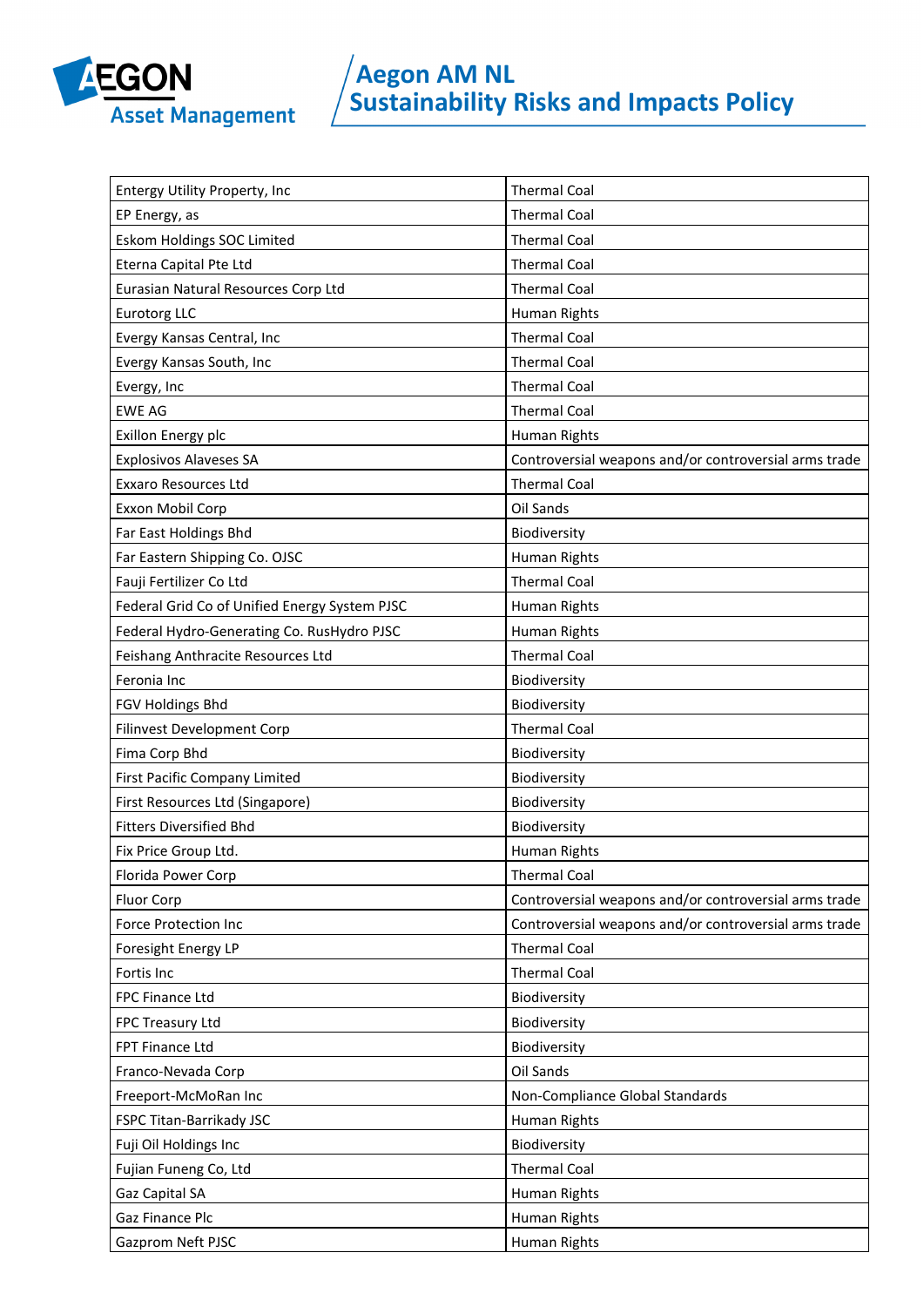

| Gazprom PJSC                                         | Human Rights                                          |
|------------------------------------------------------|-------------------------------------------------------|
| Gazprombank OJSC                                     | Human Rights                                          |
| GD Power Development Co, Ltd                         | <b>Thermal Coal</b>                                   |
| GE Capital Australia Funding Pty Ltd                 | Controversial weapons and/or controversial arms trade |
| <b>GE Capital Canada Funding Co</b>                  | Controversial weapons and/or controversial arms trade |
| GE Capital European Funding Unlimited Co             | Controversial weapons and/or controversial arms trade |
| <b>GE Capital Funding LLC</b>                        | Controversial weapons and/or controversial arms trade |
| GE Capital International Funding Co                  | Controversial weapons and/or controversial arms trade |
| <b>GE Capital Trust II</b>                           | Controversial weapons and/or controversial arms trade |
| GE Capital UK Funding Unlimited Co                   | Controversial weapons and/or controversial arms trade |
| Gemeng International Energy Co Ltd                   | <b>Thermal Coal</b>                                   |
| <b>General Dynamics Corp</b>                         | Controversial weapons and/or controversial arms trade |
| General Dynamics Mission Systems, Inc                | Controversial weapons and/or controversial arms trade |
| General Dynamics Ordnance & Tactical Systems, Inc    | Controversial weapons and/or controversial arms trade |
| <b>General Electric Capital Corp</b>                 | Controversial weapons and/or controversial arms trade |
| <b>General Electric Co</b>                           | Controversial weapons and/or controversial arms trade |
| <b>Genting Bhd</b>                                   | Biodiversity                                          |
| <b>Genting Plantations Bhd</b>                       | Biodiversity                                          |
| Geo Energy Resources Ltd                             | <b>Thermal Coal</b>                                   |
| Geofoto, Inc doo                                     | Controversial weapons and/or controversial arms trade |
| Georgia Power Co                                     | <b>Thermal Coal</b>                                   |
| Global Industrial & Defence Solutions                | Controversial weapons and/or controversial arms trade |
| <b>Global Ordnance LLC</b>                           | Controversial weapons and/or controversial arms trade |
| Global Palm Resources Holdings Ltd                   | Biodiversity                                          |
| <b>Global Power Synergy PCL</b>                      | <b>Thermal Coal</b>                                   |
| <b>Globaltrans Investment PLC</b>                    | Human Rights                                          |
| <b>GLOBALTRUCK MANAGEMENT PJSC</b>                   | Human Rights                                          |
| Glow Energy Public Co, Ltd                           | <b>Thermal Coal</b>                                   |
| GMéxico Transportes SAB de CV                        | Non-Compliance Global Standards                       |
| Godfrey Phillips India Ltd                           | Tobacco                                               |
| Godrej Agrovet Ltd                                   | Biodiversity                                          |
| <b>GOHL Capital Ltd</b>                              | Biodiversity                                          |
| Golden Agri-Resources Ltd                            | Biodiversity                                          |
| Golden Energy & Resources Ltd                        | <b>Thermal Coal</b>                                   |
| Golden Land Bhd                                      | Biodiversity                                          |
| Golden Tobacco Ltd                                   | Tobacco                                               |
| Goodman Fielder Pty Ltd                              | Biodiversity                                          |
| Gopeng Bhd                                           | Biodiversity                                          |
| Gornozavodsktsement PJSC                             | Human Rights                                          |
| Gosudarstvennaya Transportnaya Lizingovaya Kompaniya |                                                       |
| OJSC                                                 | Human Rights                                          |
| Gotse Delchev Tabac AD                               | Tobacco                                               |
| Government of Russia                                 | Human Rights                                          |
| <b>GPN Capital SA</b>                                | Human Rights                                          |
| <b>Great Plains Energy Inc</b>                       | <b>Thermal Coal</b>                                   |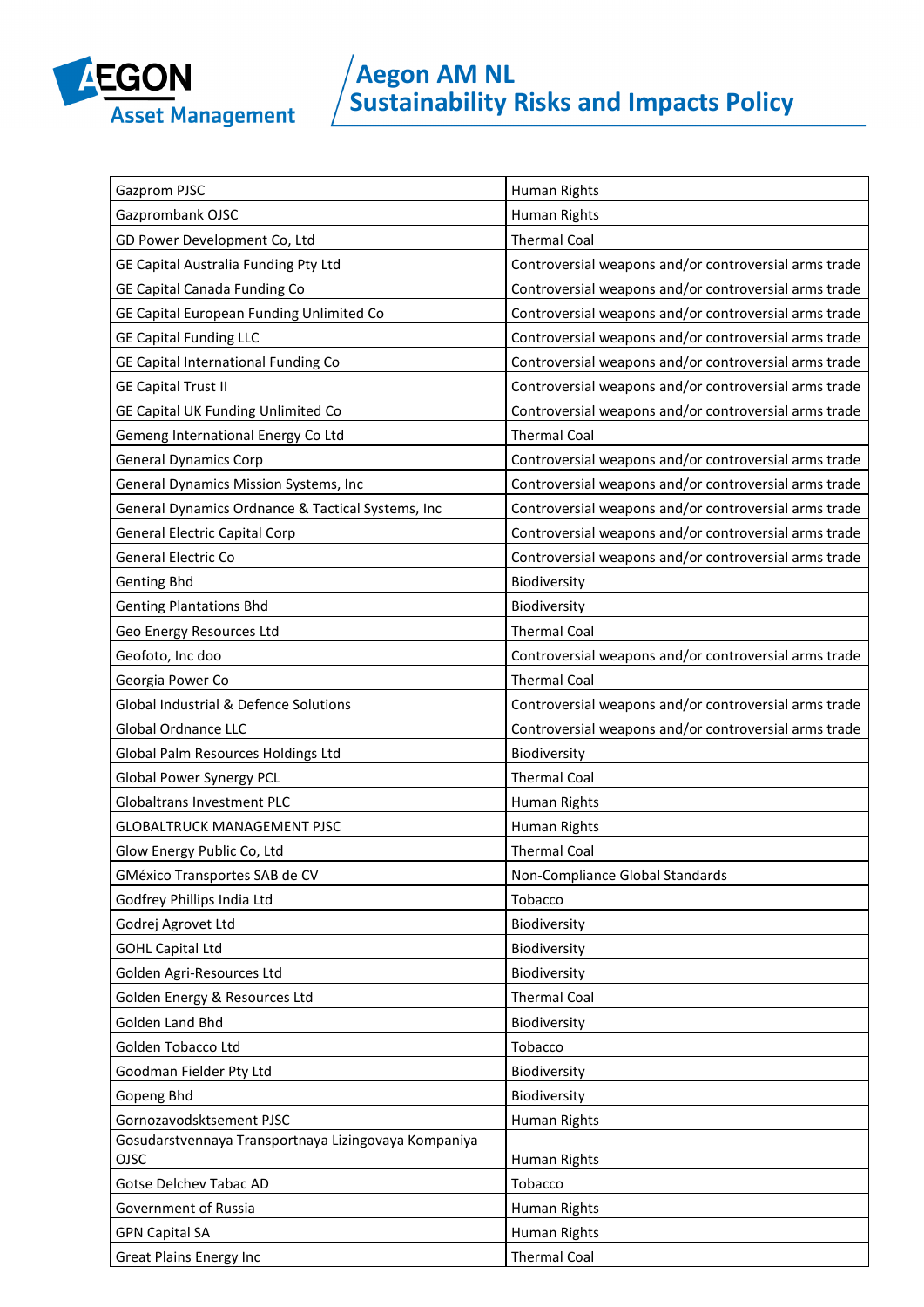

| Green Ocean Corp Bhd                                  | Biodiversity                                          |
|-------------------------------------------------------|-------------------------------------------------------|
| Grupo México, SAB de CV                               | Non-Compliance Global Standards                       |
| <b>GTLK Europe Capital DAC</b>                        | Human Rights                                          |
| GTLK Europe Ltd.                                      | Human Rights                                          |
| Guangdong Electric Power Development Co Ltd           | <b>Thermal Coal</b>                                   |
| Guangdong Investment Ltd                              | <b>Thermal Coal</b>                                   |
| Guangdong King Sun Electric Power Group Limited       | <b>Thermal Coal</b>                                   |
| Guangdong Shaoneng Group Co, Ltd                      | <b>Thermal Coal</b>                                   |
| Guanghui Energy Co, Ltd                               | <b>Thermal Coal</b>                                   |
| Guangxi Guiguan Electric Power Co, Ltd                | <b>Thermal Coal</b>                                   |
| Guangzhou Development Group, Inc                      | <b>Thermal Coal</b>                                   |
| Guizhou Panjiang Refined Coal Co, Ltd                 | <b>Thermal Coal</b>                                   |
| Guizhou Wujiang Hydropower Development Co, Ltd        | <b>Thermal Coal</b>                                   |
| Gujarat Industries Power Co Ltd                       | <b>Thermal Coal</b>                                   |
| Gujarat Mineral Development Corp Ltd                  | <b>Thermal Coal</b>                                   |
| <b>Gulf Power Co</b>                                  | <b>Thermal Coal</b>                                   |
| Guoyuan Times Coal Asset Management Co Ltd            | <b>Thermal Coal</b>                                   |
| <b>GV Gold PJSC</b>                                   | Human Rights                                          |
| <b>HAGL JSC</b>                                       | Biodiversity                                          |
| Hallador Energy Co                                    | <b>Thermal Coal</b>                                   |
| Hanwha Corp                                           | Controversial weapons and/or controversial arms trade |
| Hap Seng Consolidated Bhd                             | Biodiversity                                          |
| Hap Seng Plantations Holdings Bhd                     | Biodiversity                                          |
| Hargreaves Services PLC                               | <b>Thermal Coal</b>                                   |
| Harn Len Corp Bhd                                     | Biodiversity                                          |
| <b>Harvest Operations Corp</b>                        | Oil Sands                                             |
| HDT Védelmi Ipari Kft                                 | Controversial weapons and/or controversial arms trade |
| Headhunter Group Plc                                  | Human Rights                                          |
| Hebei Construction Group Co Ltd                       | <b>Thermal Coal</b>                                   |
| Henan Dayou Energy Co Ltd                             | <b>Thermal Coal</b>                                   |
| Henan Shenhuo Coal & Power Co, Ltd                    | <b>Thermal Coal</b>                                   |
| Hidili Industry International Development Ltd         | <b>Thermal Coal</b>                                   |
| Hirtenberger Defence Systems GmbH & Co KG             | Controversial weapons and/or controversial arms trade |
| HK Electric Investments & HK Electric Investments Ltd | <b>Thermal Coal</b>                                   |
| HMS Hydraulic Machines & Systems Group plc            | Human Rights                                          |
| Hokkaido Electric Power Co, Inc                       | <b>Thermal Coal</b>                                   |
| Hokuriku Electric Power Co                            | <b>Thermal Coal</b>                                   |
| Holding Korporacija Krusik AD Valjevo                 | Controversial weapons and/or controversial arms trade |
| Honeywell Automation India Ltd                        | Controversial weapons and/or controversial arms trade |
| Honeywell Federal Manufacturing & Technologies LLC    | Controversial weapons and/or controversial arms trade |
| Honeywell International Inc                           | Controversial weapons and/or controversial arms trade |
| Hong Kong Electric Finance Ltd                        | <b>Thermal Coal</b>                                   |
| Hongkong Electric Finance Ltd                         | <b>Thermal Coal</b>                                   |
| Hosken Consolidated Investments Ltd                   | <b>Thermal Coal</b>                                   |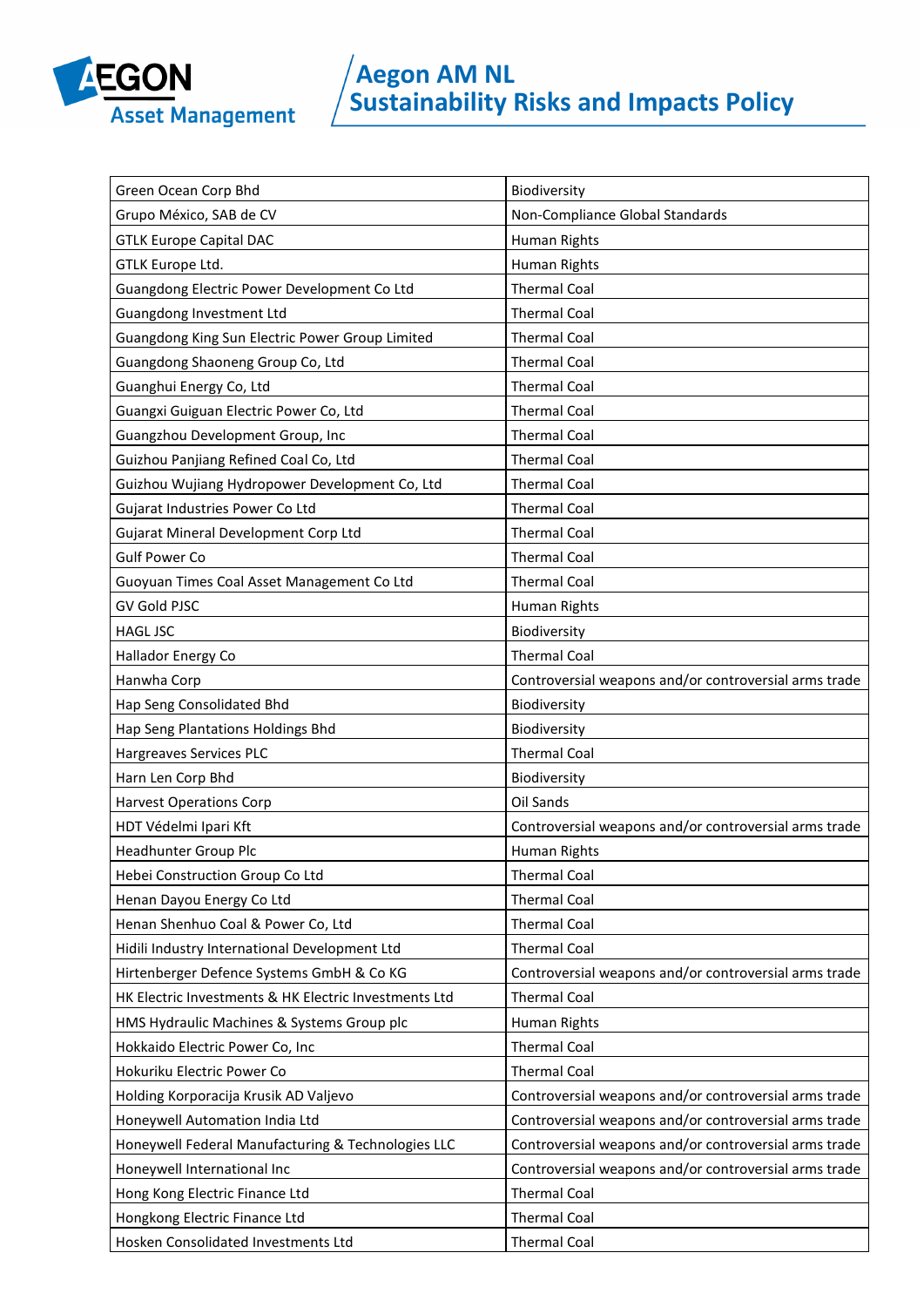

| Huadian Fuxin Energy Corp Ltd                             | <b>Thermal Coal</b>                                   |
|-----------------------------------------------------------|-------------------------------------------------------|
| Huadian Power International Corp Ltd                      | <b>Thermal Coal</b>                                   |
| Huainan Mining Industry Group                             | <b>Thermal Coal</b>                                   |
| Huaneng Power International, Inc                          | <b>Thermal Coal</b>                                   |
| Huarong Finance 2017 Co, Ltd                              | Non-Compliance Global Standards                       |
| Huarong Finance 2019 Co Ltd                               | Non-Compliance Global Standards                       |
| Huarong Finance II Co Ltd                                 | Non-Compliance Global Standards                       |
| Huarong Universe Investment Holding Ltd                   | Non-Compliance Global Standards                       |
| Huayang New Material Technology Group Co Ltd              | <b>Thermal Coal</b>                                   |
| Hubei Energy Group Co Ltd                                 | <b>Thermal Coal</b>                                   |
| Huntington Ingalls Industries, Inc                        | Controversial weapons and/or controversial arms trade |
| Huolinhe Opencut Coal Industry Corp Ltd of Inner Mongolia | <b>Thermal Coal</b>                                   |
| Husky Energy Inc                                          | Oil Sands                                             |
| Ichor Coal NV                                             | <b>Thermal Coal</b>                                   |
| Idacorp Inc                                               | <b>Thermal Coal</b>                                   |
| Idaho Power Co                                            | <b>Thermal Coal</b>                                   |
| <b>IE2 Holdco SAU</b>                                     | <b>Thermal Coal</b>                                   |
| IG Seismic Services Ltd.                                  | Human Rights                                          |
| IJM Corp Bhd                                              | Biodiversity                                          |
| <b>IJM Plantations Bhd</b>                                | Biodiversity                                          |
| Ikwezi Mining Ltd                                         | <b>Thermal Coal</b>                                   |
| IMI Systems Ltd                                           | Controversial weapons and/or controversial arms trade |
|                                                           |                                                       |
| Imperial Brands Finance Netherlands BV                    | Tobacco                                               |
| Imperial Brands Finance Plc                               | Tobacco                                               |
| <b>Imperial Brands PLC</b>                                | Tobacco                                               |
| Imperial Oil Ltd                                          | Oil Sands                                             |
| IMT Corp (Canada)                                         | Controversial weapons and/or controversial arms trade |
| <b>IMT Defence</b>                                        | Controversial weapons and/or controversial arms trade |
| Indiana Michigan Power Co                                 | <b>Thermal Coal</b>                                   |
| Indika Energy Capital III Pte Ltd                         | <b>Thermal Coal</b>                                   |
| Indika Energy Capital IV Pte Ltd                          | <b>Thermal Coal</b>                                   |
| Indo Energy Finance II BV                                 | <b>Thermal Coal</b>                                   |
| Indofood Agri Resources Ltd                               | Biodiversity                                          |
| Inner Mongolia Huineng Coal and Electricity Group Co Ltd  | <b>Thermal Coal</b>                                   |
| Inner Mongolia Mengdian Huaneng Thermal Power Corp Ltd    | <b>Thermal Coal</b>                                   |
| Inner Mongolia PingZhuang Energy Resources Co,Ltd         | <b>Thermal Coal</b>                                   |
| Inner Mongolia Yitai Coal Co,Ltd                          | <b>Thermal Coal</b>                                   |
| <b>Innoprise Plantations Bhd</b>                          | Biodiversity                                          |
| Inter RAO UES PJSC                                        | Human Rights                                          |
| Interfor Corp                                             | Biodiversity                                          |
| InterGen NV                                               | <b>Thermal Coal</b>                                   |
| <b>International Paper Co</b>                             | Biodiversity                                          |
| Interprovincial Pipe Line System, Inc                     | Oil Sands                                             |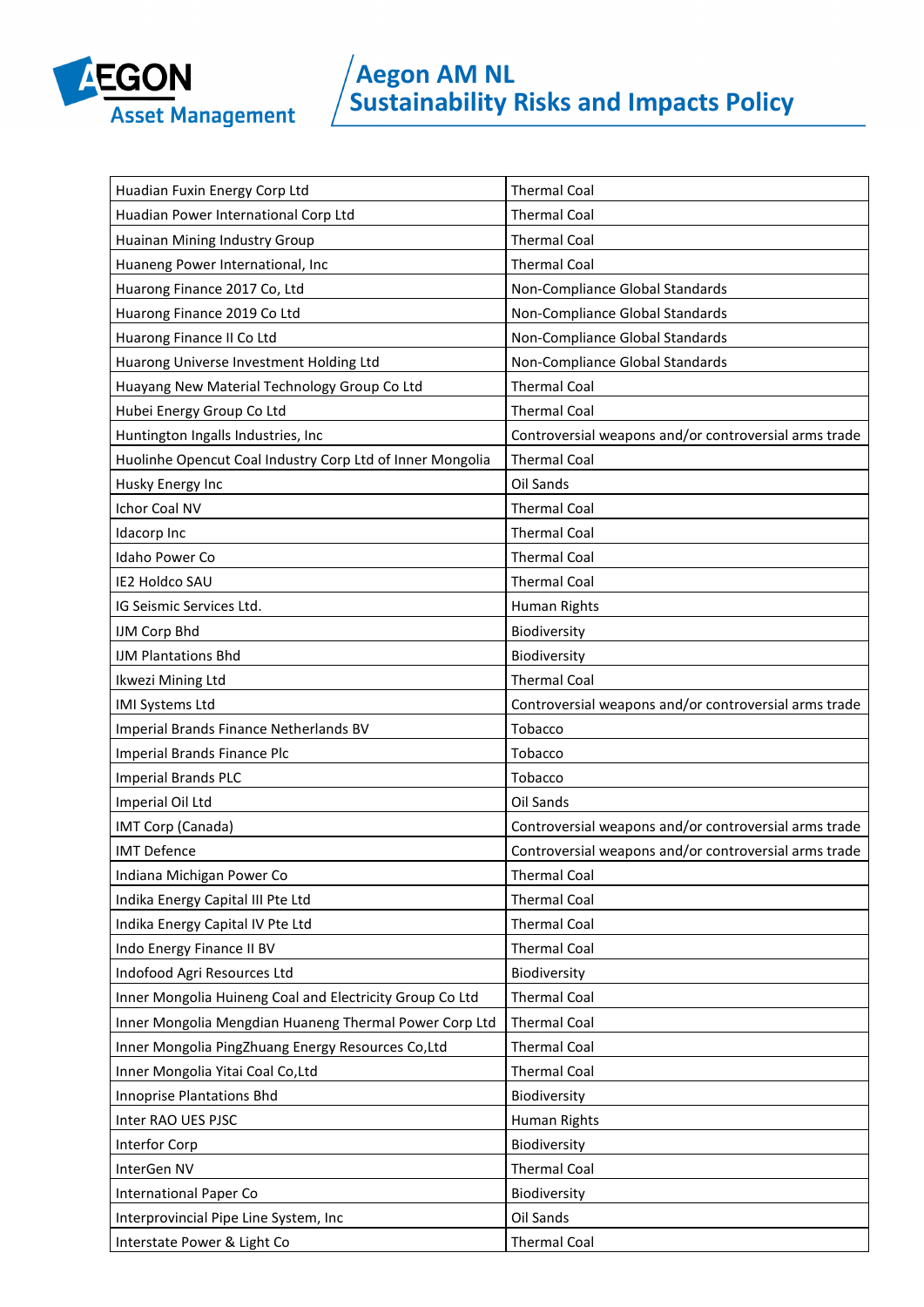

| Intra Energy Corp Ltd                                | <b>Thermal Coal</b>                                   |
|------------------------------------------------------|-------------------------------------------------------|
| IOI Corp Bhd                                         | Biodiversity                                          |
| IOI Investment Labuan Bhd                            | Biodiversity                                          |
| IPALCO Enterprises, Inc                              | <b>Thermal Coal</b>                                   |
| IPL Energy, Inc                                      | Oil Sands                                             |
| <b>Irkut Corporation</b>                             | Human Rights                                          |
| Irkutskenergo JSC                                    | Human Rights                                          |
| <b>Island Group Enterprises</b>                      | Controversial weapons and/or controversial arms trade |
| <b>Island Ordnance Systems LLC</b>                   | Controversial weapons and/or controversial arms trade |
| Island Pyrochemical Industries Corp                  | Controversial weapons and/or controversial arms trade |
| Israel Aerospace Industries Ltd                      | Controversial weapons and/or controversial arms trade |
| ITC doo                                              | Controversial weapons and/or controversial arms trade |
| <b>ITC Ltd</b>                                       | Tobacco                                               |
| Jacobs Engineering Group Inc                         | Controversial weapons and/or controversial arms trade |
| Japan Petroleum Exploration Co, Ltd                  | Oil Sands                                             |
| Japan Tobacco Inc                                    | Tobacco                                               |
| Jastrzebska Spólka Weglowa SA                        | <b>Thermal Coal</b>                                   |
| Jaya Tiasa Holdings Bhd                              | Biodiversity                                          |
| JERA Co, Inc                                         | <b>Thermal Coal</b>                                   |
| Jerusalem Cigarette co LTD                           | Tobacco                                               |
| Jiangsu Guoxin Corp Ltd                              | <b>Thermal Coal</b>                                   |
| Jindal Steel & Power Ltd                             | <b>Thermal Coal</b>                                   |
| Jinneng Holding Equipment Manufacturing Group Co Ltd | <b>Thermal Coal</b>                                   |
| Jinneng Holding Power Group Co, Ltd                  | <b>Thermal Coal</b>                                   |
| Jinneng Holding Shanxi Coal Industry Co, Ltd         | <b>Thermal Coal</b>                                   |
| Jinneng Holding Shanxi Electric Power Co, Ltd        | <b>Thermal Coal</b>                                   |
| Jinneng Holdings Coal Industry Group Co, Ltd         | <b>Thermal Coal</b>                                   |
| Jionto Energy Investment Co, Ltd Hebei               | <b>Thermal Coal</b>                                   |
| Jizhong Energy Resources Co, Ltd                     | <b>Thermal Coal</b>                                   |
| JSC HC SDS                                           | Human Rights                                          |
| JSC HC SDS-Ugol                                      | Human Rights                                          |
| <b>JSC SUEK Group</b>                                | Human Rights                                          |
| JSC Ural Mining Metallurgical Co                     | Human Rights                                          |
| JSW Energy Ltd                                       | <b>Thermal Coal</b>                                   |
| JSW Hydro Energy Ltd                                 | <b>Thermal Coal</b>                                   |
| JT International Financial Services BV               | Tobacco                                               |
| Kaha Company for Chemical Industries                 | Controversial weapons and/or controversial arms trade |
| Kailuan (Group) Ltd Liability Corp                   | <b>Thermal Coal</b>                                   |
| Kaman Corp                                           | Controversial weapons and/or controversial arms trade |
| <b>KAMAZ PTC</b>                                     | Human Rights                                          |
| Kangaroo Resources Pty Ltd                           | <b>Thermal Coal</b>                                   |
| Kansas City Power & Light Co                         | <b>Thermal Coal</b>                                   |
| Karelia Tobacco Co, Inc                              | Tobacco                                               |
| Kazanorgsintez PJSC                                  | Human Rights                                          |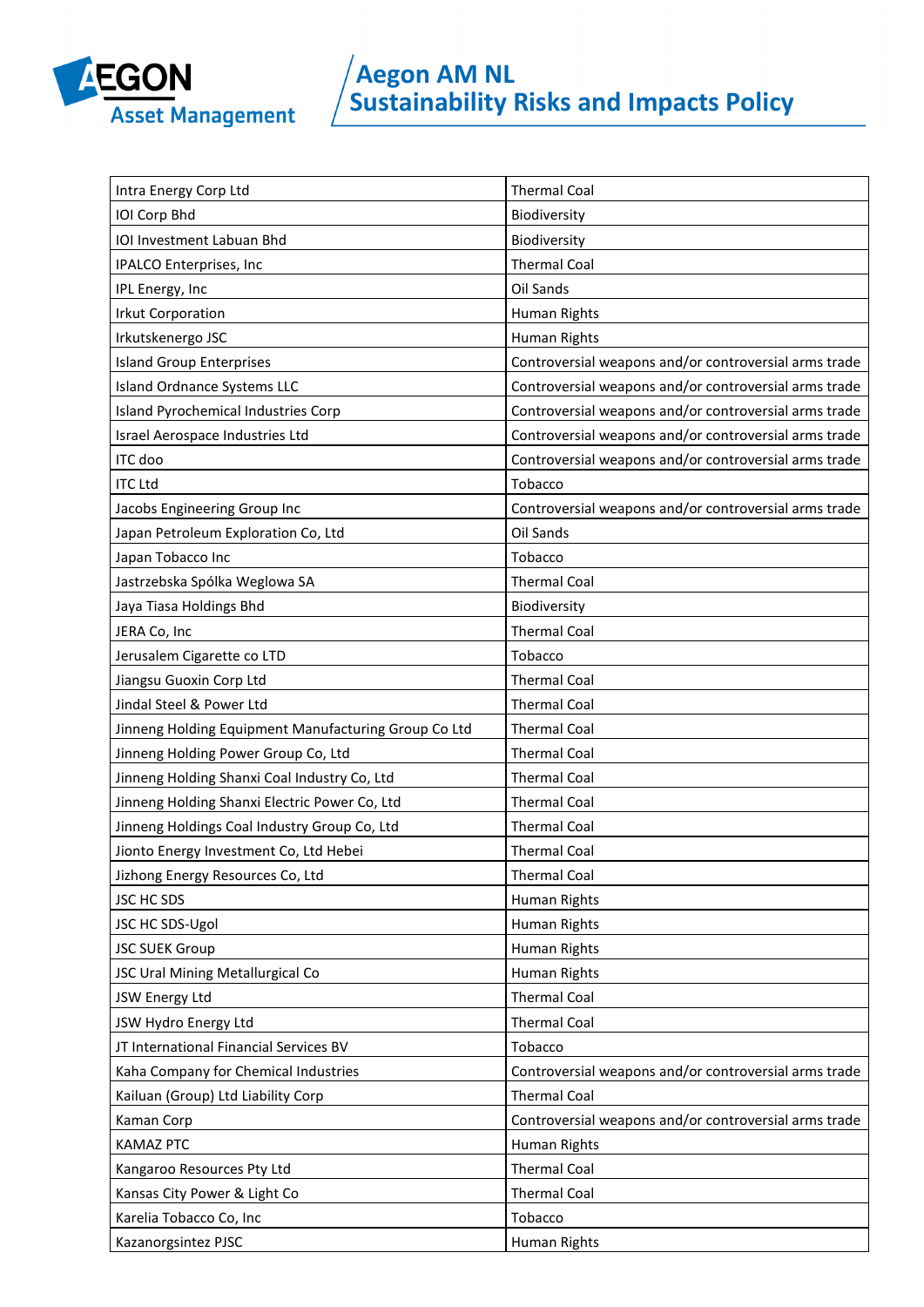

| Keck Seng (Malaysia) Bhd                | Biodiversity                                          |
|-----------------------------------------|-------------------------------------------------------|
| Kencana Agri Ltd                        | Biodiversity                                          |
| Kentucky Utilities Co                   | <b>Thermal Coal</b>                                   |
| Kern River Funding Corporation          | <b>Thermal Coal</b>                                   |
| Keystone Power Pass-Through Holders LLC | <b>Thermal Coal</b>                                   |
| Khyber Tobacco Co Ltd                   | Tobacco                                               |
| Kim Loong Resources Bhd                 | Biodiversity                                          |
| Kinetic Mines & Energy Ltd              | <b>Thermal Coal</b>                                   |
| Kingmans Resources                      | Controversial weapons and/or controversial arms trade |
| Kluang Rubber Co (Malaya) Bhd           | Biodiversity                                          |
| <b>KLX Inc</b>                          | Controversial weapons and/or controversial arms trade |
| Korea Defense Industry Corp             | Controversial weapons and/or controversial arms trade |
| Korea East-West Power Co, Ltd           | <b>Thermal Coal</b>                                   |
| Korea Electric Power Corporation        | <b>Thermal Coal</b>                                   |
| Korea Midland Power Co, Ltd             | <b>Thermal Coal</b>                                   |
| Korea South-East Power Co, Ltd          | <b>Thermal Coal</b>                                   |
| Korea Southern Power Co, Ltd            | <b>Thermal Coal</b>                                   |
| Korea Western Power Co, Ltd             | <b>Thermal Coal</b>                                   |
| Korvet AK OAO                           | Human Rights                                          |
| Kraspharma PJSC                         | Human Rights                                          |
| Kretam Holdings Bhd                     | Biodiversity                                          |
| KT&G Corp                               | Tobacco                                               |
| Kuala Lumpur Kepong Bhd                 | Biodiversity                                          |
| <b>KUB Malaysia Bhd</b>                 | Biodiversity                                          |
| KuibyshevAzot PJSC                      | Human Rights                                          |
| Kulim (Malaysia) Bhd                    | Biodiversity                                          |
| Kumpulan Fima Bhd                       | Biodiversity                                          |
| Kunlun Energy Co Ltd                    | Non-Compliance Global Standards                       |
| Kuzbasskaya Toplivnaya Kompaniya PJSC   | Human Rights                                          |
| Kwantas Corp Bhd                        | Biodiversity                                          |
| Kyushu Electric Power Co, Inc           | <b>Thermal Coal</b>                                   |
| L&T Finance Holdings Ltd                | Controversial weapons and/or controversial arms trade |
| L&T Technology Services Ltd             | Controversial weapons and/or controversial arms trade |
| Labrador Aviation Finance Ltd           | Controversial weapons and/or controversial arms trade |
| Lam Soon (Thailand) Public Co Ltd       | Biodiversity                                          |
| Larsen & Toubro Infotech Limited        | Controversial weapons and/or controversial arms trade |
| Larsen & Toubro Limited                 | Controversial weapons and/or controversial arms trade |
| Leidos Holdings Inc                     | Controversial weapons and/or controversial arms trade |
| Leidos, Inc                             | Controversial weapons and/or controversial arms trade |
| Lenta International PJSC                | Human Rights                                          |
| Leonardo Spa                            | Controversial weapons and/or controversial arms trade |
| Leonardo US Holding, Inc                | Controversial weapons and/or controversial arms trade |
| LG&E & KU Energy LLC                    | <b>Thermal Coal</b>                                   |
| LIG Corp                                | Controversial weapons and/or controversial arms trade |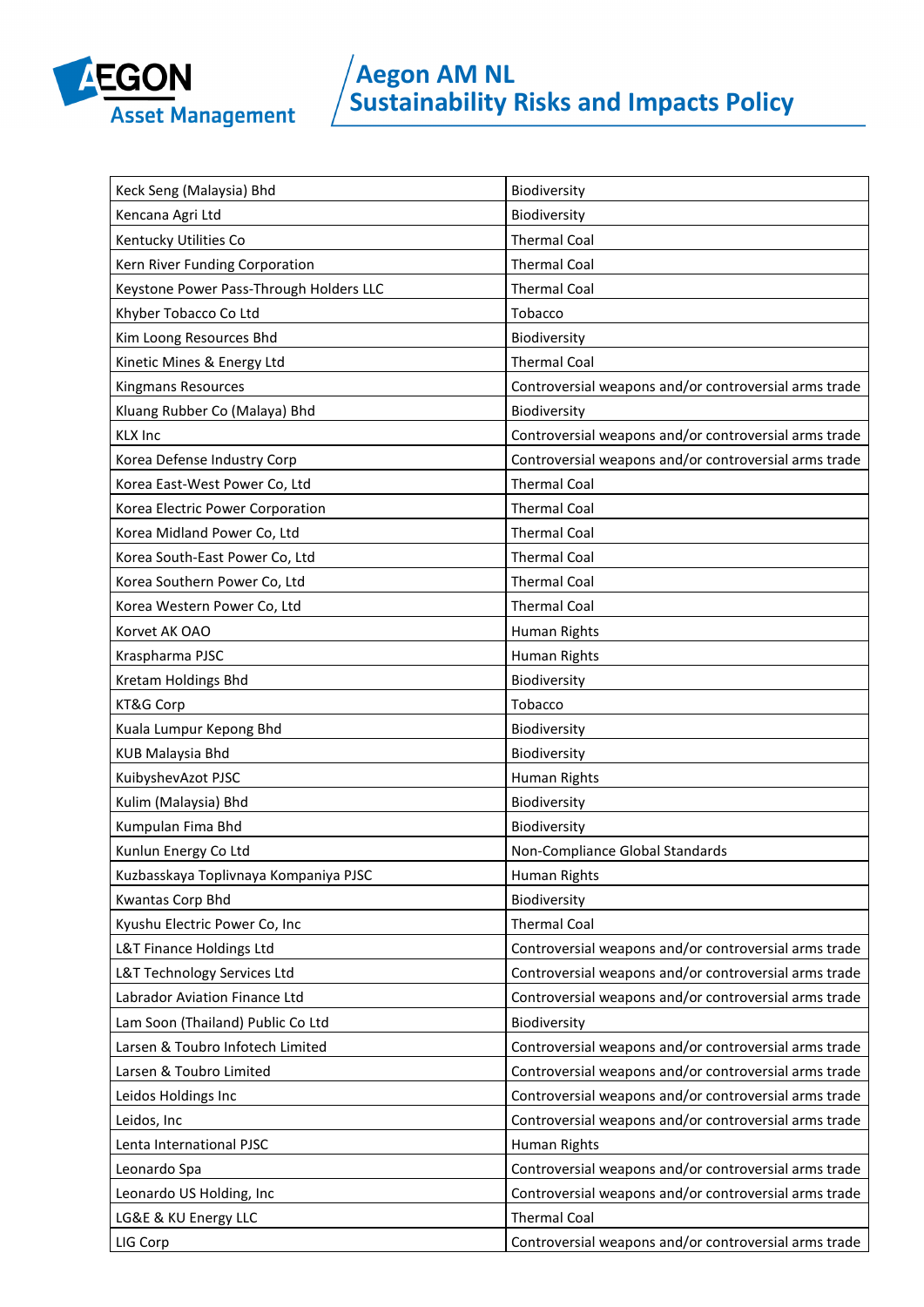

| LIG Nex1 Co Ltd                                                 | Controversial weapons and/or controversial arms trade |
|-----------------------------------------------------------------|-------------------------------------------------------|
| Listrindo Capital BV                                            | <b>Thermal Coal</b>                                   |
| LLPL Capital Pte Ltd                                            | Biodiversity                                          |
| LM Group Holding A/S                                            | Controversial weapons and/or controversial arms trade |
| Lockheed Martin Corp                                            | Controversial weapons and/or controversial arms trade |
| Lorillard, LLC                                                  | Tobacco                                               |
| Los Angeles Department of Water & Power (California)            | <b>Thermal Coal</b>                                   |
| Louisville Gas & Electric Co                                    | <b>Thermal Coal</b>                                   |
| <b>LSR Group PJSC</b>                                           | Human Rights                                          |
| LT Group, Inc                                                   | Tobacco                                               |
| Lubelski Wegiel Bogdanka SA                                     | <b>Thermal Coal</b>                                   |
| Lukoil Capital DAC                                              | Human Rights                                          |
| LUKOIL International Finance B.V.                               | Human Rights                                          |
| <b>LUKOIL Securities BV</b>                                     | Human Rights                                          |
| M.video PJSC                                                    | Human Rights                                          |
| Magnit PJSC                                                     | Human Rights                                          |
| Magnitogorsk Iron & Steel Works PJSC                            | Human Rights                                          |
| Mahanadi Coalfields Ltd                                         | <b>Thermal Coal</b>                                   |
| Maharashtra State Power Generation Co Ltd                       | <b>Thermal Coal</b>                                   |
| Mainova AG                                                      | <b>Thermal Coal</b>                                   |
| Makina Ve Kimya Endustrisi Kurumu                               | Controversial weapons and/or controversial arms trade |
| Malakoff Corp Bhd                                               | <b>Thermal Coal</b>                                   |
| Manila Electric Co                                              | <b>Thermal Coal</b>                                   |
| Manufacturing Engineering Scientific Industrial Concern<br>OJSC | Human Rights                                          |
| <b>MAXAMCorp Holding SL</b>                                     | Controversial weapons and/or controversial arms trade |
| Maxamcorp International SL                                      | Controversial weapons and/or controversial arms trade |
| Maxim Power Corp                                                | <b>Thermal Coal</b>                                   |
| Mecar SA                                                        | Controversial weapons and/or controversial arms trade |
| Mechel PAO                                                      | Human Rights                                          |
| <b>MEG Energy Corp</b>                                          | Oil Sands                                             |
| Mentiga Corp Bhd                                                | Biodiversity                                          |
| Metalloinvest Finance DAC                                       | Human Rights                                          |
| Metalloinvest Holding Co. JSC                                   | Human Rights                                          |
| Metro Pacific Investments Corp                                  | <b>Thermal Coal</b>                                   |
| Mewah International Inc                                         | Biodiversity                                          |
| Mexico Generadora de Energia S de RI                            | Non-Compliance Global Standards                       |
| MGE Energy Inc                                                  | <b>Thermal Coal</b>                                   |
| <b>MHC Plantations Bhd</b>                                      | Biodiversity                                          |
| MIC NPO Mashinostroyenia JSC                                    | Human Rights                                          |
| MidAmerican Energy Co                                           | <b>Thermal Coal</b>                                   |
| MidAmerican Energy Holdings Co                                  | <b>Thermal Coal</b>                                   |
| Military Industry Corp                                          | Controversial weapons and/or controversial arms trade |
| Mil-spec Industries Corp                                        | Controversial weapons and/or controversial arms trade |
| Mindtree Ltd                                                    | Controversial weapons and/or controversial arms trade |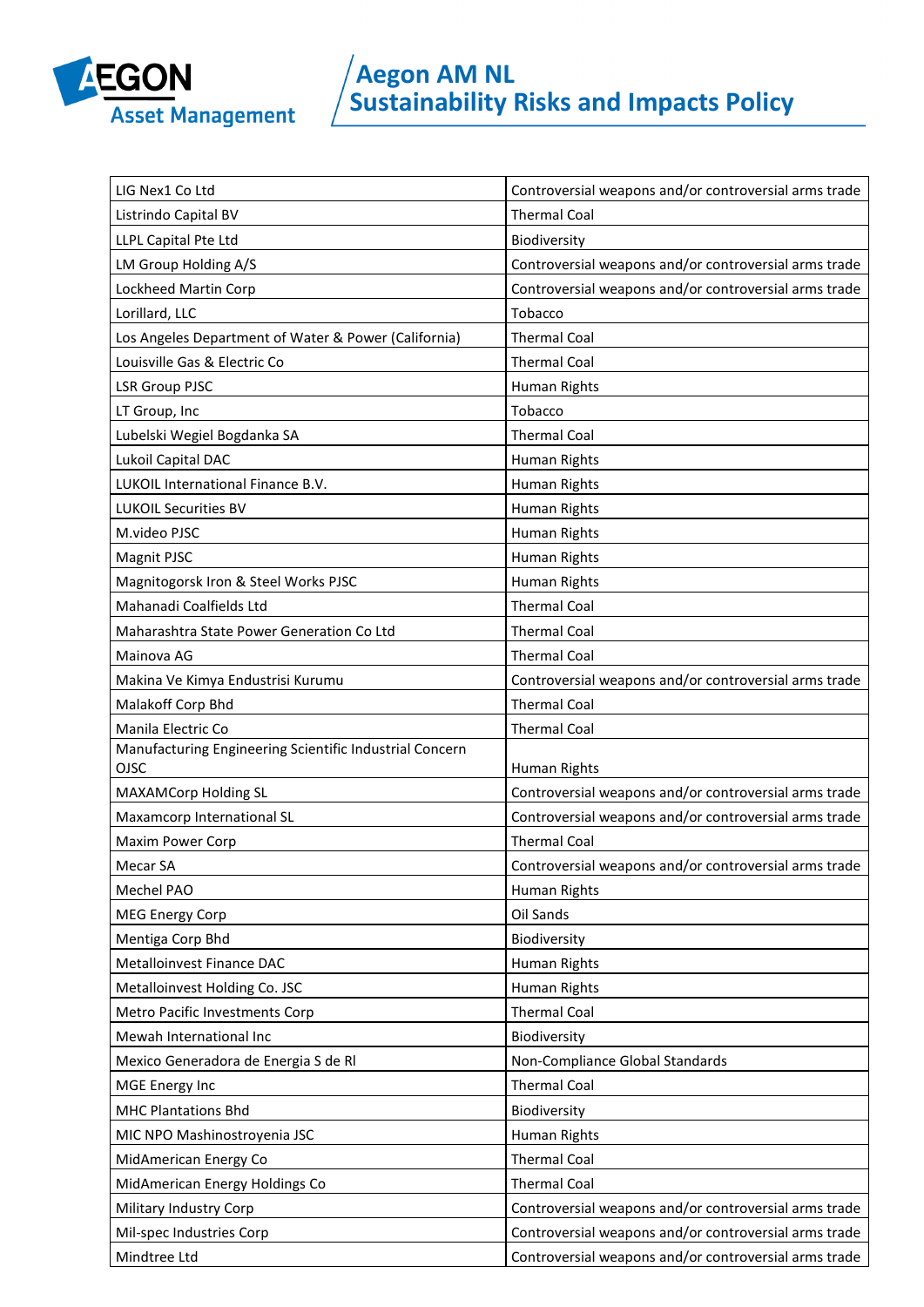

| Minejesa Capital BV                                       | <b>Thermal Coal</b>                                   |
|-----------------------------------------------------------|-------------------------------------------------------|
| <b>MKH Bhd</b>                                            | Biodiversity                                          |
| <b>MMC Finance DAC</b>                                    | Human Rights                                          |
| MMC Norilsk Nickel PJSC                                   | Human Rights                                          |
| MMK International Capital DAC                             | Human Rights                                          |
| Mobile TeleSystems PJSC                                   | Human Rights                                          |
| Mong Duong Finance Holdings BV                            | <b>Thermal Coal</b>                                   |
| Moscow City Telephone Network PJSC                        | Human Rights                                          |
| Moscow Exchange MICEX-RTS PJSC                            | Human Rights                                          |
| Moscow Industrial Bank PC JSCB                            | Human Rights                                          |
| Mosenergo OAO                                             | Human Rights                                          |
| Motovilicha plants PJSC                                   | Human Rights                                          |
| MP Evans Group plc                                        | Biodiversity                                          |
| MTN (Mauritius) Investments Ltd                           | Non-Compliance Global Standards                       |
| <b>MTN Group Limited</b>                                  | Non-Compliance Global Standards                       |
| <b>MTS Bank PJSC</b>                                      | Human Rights                                          |
| MTS International Funding Ltd.                            | Human Rights                                          |
| <b>NACCO Industries Inc</b>                               | <b>Thermal Coal</b>                                   |
| Namunukula Plantations PLC                                | Biodiversity                                          |
| Nan Nan Resources Enterprise Ltd                          | <b>Thermal Coal</b>                                   |
| Narendra & Co                                             | Controversial weapons and/or controversial arms trade |
| National Development Complex                              | Controversial weapons and/or controversial arms trade |
| National Engineering & Scientific Commission              | Controversial weapons and/or controversial arms trade |
| National Presto Industries Inc                            | Controversial weapons and/or controversial arms trade |
| National Technology & Engineering Solutions of Sandia LLC | Controversial weapons and/or controversial arms trade |
| Natural Resource Partners LP                              | <b>Thermal Coal</b>                                   |
| Nava Bharat Ventures Ltd                                  | <b>Thermal Coal</b>                                   |
| Navajo Transitional Energy Co LLC                         | <b>Thermal Coal</b>                                   |
| Naval Group SA                                            | Controversial weapons and/or controversial arms trade |
| Negri Sembilan Oil Palms Bhd                              | Biodiversity                                          |
| Nevsun Resources Ltd                                      | Non-Compliance Global Standards                       |
| New Britain Palm Oil Ltd                                  | Biodiversity                                          |
| New Hope Corp Ltd                                         | <b>Thermal Coal</b>                                   |
| Newfoundland Light & Power Ltd                            | <b>Thermal Coal</b>                                   |
| Nexter Systems SA                                         | Controversial weapons and/or controversial arms trade |
| Ngan Son JSC                                              | Tobacco                                               |
| NGC Corp Capital Trust I                                  | <b>Thermal Coal</b>                                   |
| Nikotiana BT Holding AD                                   | Tobacco                                               |
| Nishat Mills Ltd                                          | <b>Thermal Coal</b>                                   |
| NiSource Finance Corp                                     | <b>Thermal Coal</b>                                   |
| NiSource Inc                                              | <b>Thermal Coal</b>                                   |
| Nityanand Udyog Pvt Ltd                                   | Controversial weapons and/or controversial arms trade |
| Niveus Investments Ltd                                    | <b>Thermal Coal</b>                                   |
| Nizhnekamskneftekhim PJSC                                 | Human Rights                                          |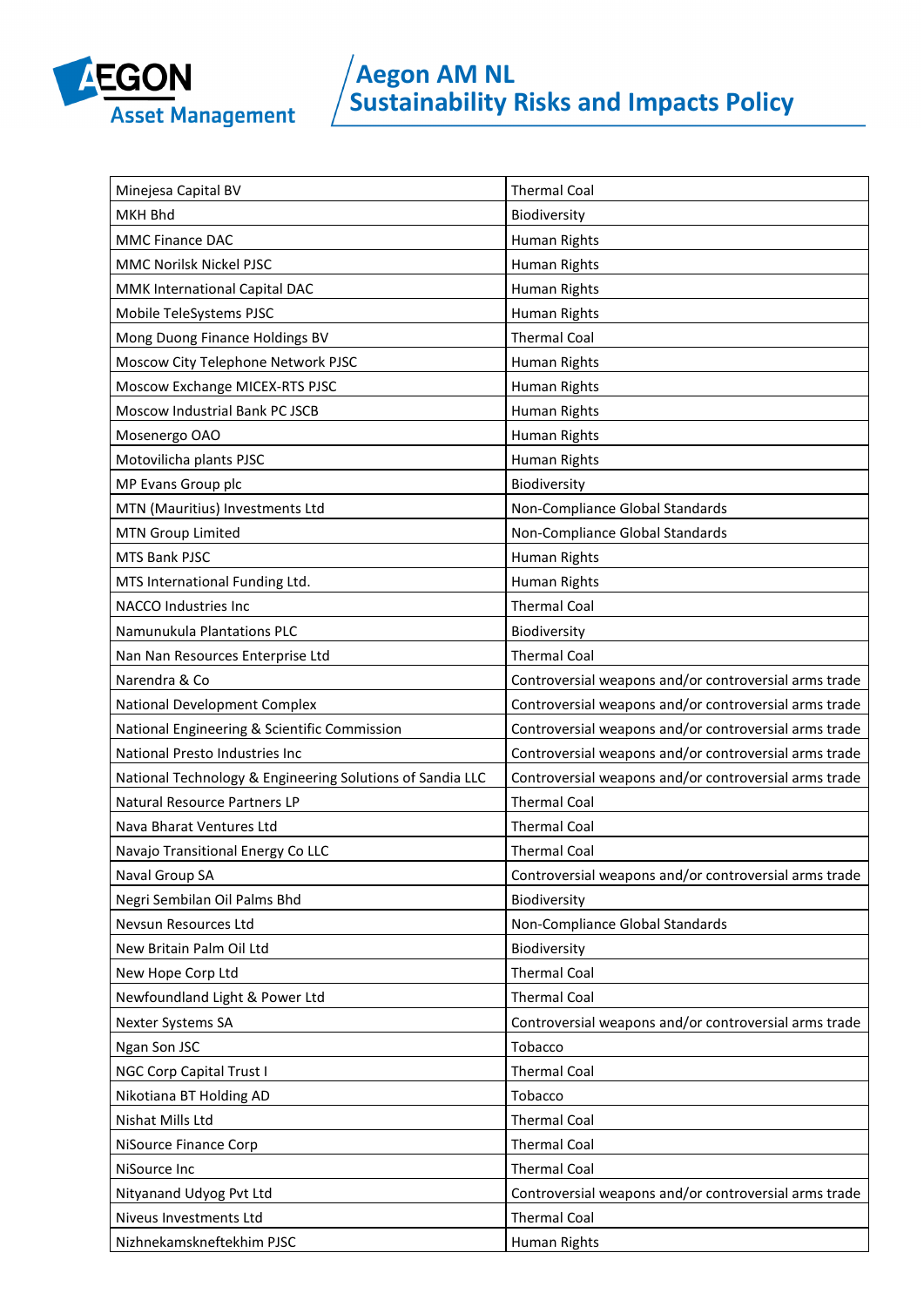

| NLC India Ltd                               | <b>Thermal Coal</b>                                   |
|---------------------------------------------|-------------------------------------------------------|
| North Western Energy Management Co. OJSC    | Human Rights                                          |
| Northern Coalfields Ltd                     | <b>Thermal Coal</b>                                   |
| Northern Electric Finance Plc               | <b>Thermal Coal</b>                                   |
| Northern Electric Plc                       | <b>Thermal Coal</b>                                   |
| Northern Lights 3 BV                        | Human Rights                                          |
| Northern Natural Gas Co                     | <b>Thermal Coal</b>                                   |
| Northern Powergrid (Yorkshire) Plc          | <b>Thermal Coal</b>                                   |
| Northern Powergrid Holdings Co              | <b>Thermal Coal</b>                                   |
| Northern States Power Co                    | <b>Thermal Coal</b>                                   |
| Northrop Grumman Corp                       | Controversial weapons and/or controversial arms trade |
| Northrop Grumman Innovation Systems, Inc    | Controversial weapons and/or controversial arms trade |
| Northrop Grumman Systems Corp               | Controversial weapons and/or controversial arms trade |
| NorthWestern Corp                           | <b>Thermal Coal</b>                                   |
| <b>NOVA Gas Transmission Ltd</b>            | Oil Sands                                             |
| Nova Scotia Power, Inc                      | <b>Thermal Coal</b>                                   |
| Novatek Finance DAC                         | Human Rights                                          |
| <b>NOVATEK JSC</b>                          | Human Rights                                          |
| Novolipetsk Steel                           | Human Rights                                          |
| Novorossiysk Commercial Sea Port PJSC       | Human Rights                                          |
| Novosibirsk Chemical Concentrates Plant JSC | Human Rights                                          |
| <b>NPC Resources Bhd</b>                    | Biodiversity                                          |
| NPO Nauka PJSC                              | Human Rights                                          |
| NRG Canal 3 Development LLC                 | <b>Thermal Coal</b>                                   |
| NRG Energy, Inc                             | <b>Thermal Coal</b>                                   |
| NTC Industries Ltd                          | Tobacco                                               |
| <b>NTPC Limited</b>                         | <b>Thermal Coal</b>                                   |
| NV Energy, Inc                              | <b>Thermal Coal</b>                                   |
| OAO UK Kuzbassrazrezugol                    | Human Rights                                          |
| Obneftegazgeologia PJSC                     | Human Rights                                          |
| Obsidian Energy Ltd                         | Oil Sands                                             |
| OCI Co, Ltd                                 | <b>Thermal Coal</b>                                   |
| <b>OGE Energy Corp</b>                      | <b>Thermal Coal</b>                                   |
| Oglethorpe Power Corp                       | <b>Thermal Coal</b>                                   |
| Oil Co. LUKOIL PJSC                         | Human Rights                                          |
| Oji Holdings Corp                           | Biodiversity                                          |
| O'Key Group SA                              | Human Rights                                          |
| Oklahoma Gas & Electric Co                  | <b>Thermal Coal</b>                                   |
| Old ANR LLC                                 | <b>Thermal Coal</b>                                   |
| Old Holdco, Inc                             | Tobacco                                               |
| OPG Power Ventures PLC                      | <b>Thermal Coal</b>                                   |
| OR GROUP PJSC                               | Human Rights                                          |
| Ordtech Military Industries (OMI)           | Controversial weapons and/or controversial arms trade |
| <b>Oriental Holdings Bhd</b>                | Biodiversity                                          |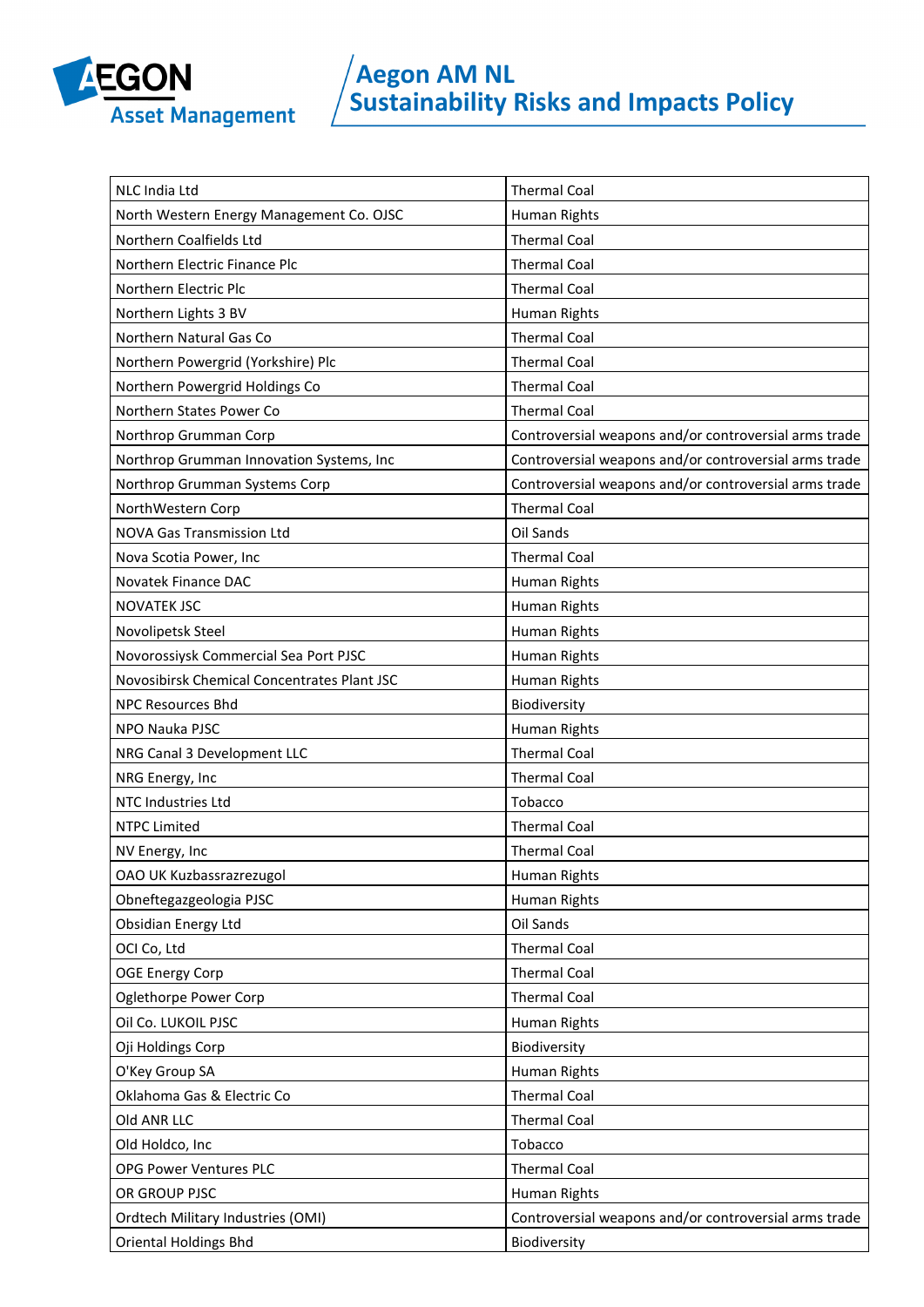

| Origin Energy Finance Ltd                    | <b>Thermal Coal</b>                                   |
|----------------------------------------------|-------------------------------------------------------|
| Origin Energy Ltd                            | <b>Thermal Coal</b>                                   |
| Oshkosh Corp                                 | Controversial weapons and/or controversial arms trade |
| <b>OTCPharm PJSC</b>                         | Human Rights                                          |
| <b>Otter Tail Corp</b>                       | <b>Thermal Coal</b>                                   |
| Ozon Holdings Plc                            | Human Rights                                          |
| PacifiCorp                                   | <b>Thermal Coal</b>                                   |
| Pakistan Ordnance Factories                  | Controversial weapons and/or controversial arms trade |
| Pakistan Tobacco Co Ltd                      | Tobacco                                               |
| Palmci SA                                    | Biodiversity                                          |
| PAO Koks                                     | Human Rights                                          |
| Pardee Resources Co                          | <b>Thermal Coal</b>                                   |
| Peabody Energy Corp                          | <b>Thermal Coal</b>                                   |
| Pengrowth Energy Corp                        | Oil Sands                                             |
| Petro-Canada                                 | Oil Sands                                             |
| PetroChina Co Ltd                            | Non-Compliance Global Standards                       |
| Petróleos de Venezuela SA                    | Non-Compliance Global Standards                       |
| PGE Górnictwo i Energetyka Konwencjonalna SA | <b>Thermal Coal</b>                                   |
| PGE Polska Grupa Energetyczna SA             | <b>Thermal Coal</b>                                   |
| PGE Sweden AB                                | <b>Thermal Coal</b>                                   |
| Pha Lai Thermal Power JSC                    | <b>Thermal Coal</b>                                   |
| Pharmacy Chain 36.6 PJSC                     | Human Rights                                          |
| <b>Pharmstandard PJSC</b>                    | Human Rights                                          |
| Phelps Dodge Corp.                           | Non-Compliance Global Standards                       |
| Philip Morris (Pakistan) Ltd                 | Tobacco                                               |
| Philip Morris CR as                          | Tobacco                                               |
| Philip Morris International Inc              | Tobacco                                               |
| Philip Morris Operations AD                  | Tobacco                                               |
| Phosagro Bond Funding Ltd.                   | Human Rights                                          |
| PhosAgro PJSC                                | Human Rights                                          |
| PIK-specialized homebuilder PJSC             | Human Rights                                          |
| Pinehill Pacific Bhd                         | Biodiversity                                          |
| Pingdingshan Tianan Coal Mining Co, Ltd      | <b>Thermal Coal</b>                                   |
| Pinnacle West Capital Corp                   | <b>Thermal Coal</b>                                   |
| PK Borets OOO                                | Human Rights                                          |
| <b>PLS Plantations Bhd</b>                   | Biodiversity                                          |
| Plum Creek Timberlands, LP                   | Biodiversity                                          |
| PNM Resources, Inc                           | <b>Thermal Coal</b>                                   |
| Polymetal International PLC                  | Human Rights                                          |
| Polymetal JSC                                | Human Rights                                          |
| Polyus Finance Plc                           | Human Rights                                          |
| Polyus PJSC                                  | Human Rights                                          |
| Poongsan Corporation                         | Controversial weapons and/or controversial arms trade |
| Poongsan Holdings Corporation                | Controversial weapons and/or controversial arms trade |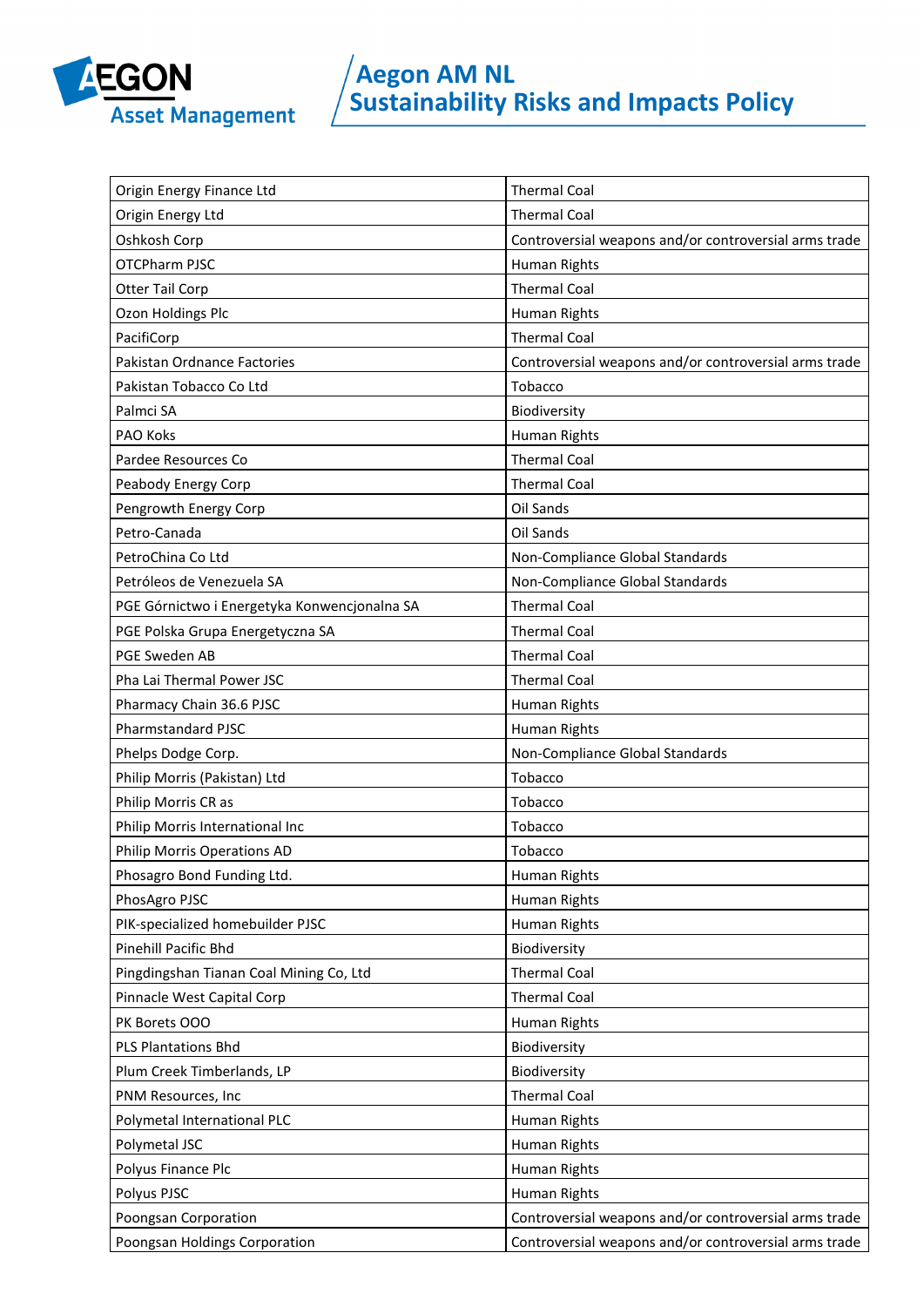

| Portland General Electric Co                     | <b>Thermal Coal</b>                                   |
|--------------------------------------------------|-------------------------------------------------------|
| Power Assets Holdings Ltd                        | <b>Thermal Coal</b>                                   |
| PPB Group Bhd                                    | Biodiversity                                          |
| PPL Capital Funding, Inc                         | <b>Thermal Coal</b>                                   |
| PPL Corp                                         | <b>Thermal Coal</b>                                   |
| PPL WEM Ltd                                      | <b>Thermal Coal</b>                                   |
| Prakash Industries Ltd                           | <b>Thermal Coal</b>                                   |
| Presco PLC                                       | Biodiversity                                          |
| Pretis dd                                        | Controversial weapons and/or controversial arms trade |
| Production Association Northern Machine-Building |                                                       |
| Enterprise                                       | Human Rights                                          |
| Protek PJSC                                      | Human Rights                                          |
| PSI Energy, Inc                                  | <b>Thermal Coal</b>                                   |
| PT ABM Investama Tbk                             | <b>Thermal Coal</b>                                   |
| PT Adaro Energy Tbk                              | <b>Thermal Coal</b>                                   |
| PT Adaro Indonesia                               | <b>Thermal Coal</b>                                   |
| PT Astra Agro Lestari Tbk                        | Biodiversity                                          |
| PT Astra International Tbk                       | Biodiversity                                          |
| PT Atlas Resources Tbk                           | <b>Thermal Coal</b>                                   |
| PT Austindo Nusantara Jaya Tbk                   | Biodiversity                                          |
| PT Bakrie Sumatera Plantations Tbk               | Biodiversity                                          |
| PT Baramulti Suksessarana Tbk                    | <b>Thermal Coal</b>                                   |
| PT Bayan Resources Tbk                           | <b>Thermal Coal</b>                                   |
| PT Bentoel International Investama Tbk           | Tobacco                                               |
| PT Bukit Asam Tbk                                | <b>Thermal Coal</b>                                   |
| PT Bumi Resources Tbk                            | <b>Thermal Coal</b>                                   |
| PT Cikarang Listrindo Tbk                        | <b>Thermal Coal</b>                                   |
| PT Dharma Satya Nusantara Tbk                    | Biodiversity                                          |
| PT Dian Swastatika Sentosa Tbk                   | <b>Thermal Coal</b>                                   |
| PT Eagle High Plantations Tbk                    | Biodiversity                                          |
| PT Exploitasi Energi Indonesia Tbk               | <b>Thermal Coal</b>                                   |
| PT Golden Eagle Energy Tbk                       | <b>Thermal Coal</b>                                   |
| PT Gozco Plantations Tbk                         | Biodiversity                                          |
| PT Gudang Garam Tbk                              | Tobacco                                               |
| PT Hanjaya Mandala Sampoerna Tbk                 | Tobacco                                               |
| PT Harum Energy Tbk                              | <b>Thermal Coal</b>                                   |
| PT Indah Kiat Pulp & Paper Tbk                   | Biodiversity                                          |
| PT Indika Energy Tbk                             | <b>Thermal Coal</b>                                   |
| PT Indo Tambangraya Megah Tbk                    | <b>Thermal Coal</b>                                   |
| PT Indofood Sukses Makmur Tbk                    | Biodiversity                                          |
| PT Indonesia Asahan Aluminium (Persero)          | <b>Thermal Coal</b>                                   |
| PT Indonesian Tobacco Tbk                        | Tobacco                                               |
| PT Jaya Agra Wattie Tbk                          | Biodiversity                                          |
| PT Mitrabara Adiperdana Tbk                      | <b>Thermal Coal</b>                                   |
| PT Multi Agro Gemilang Plantation Tbk            | Biodiversity                                          |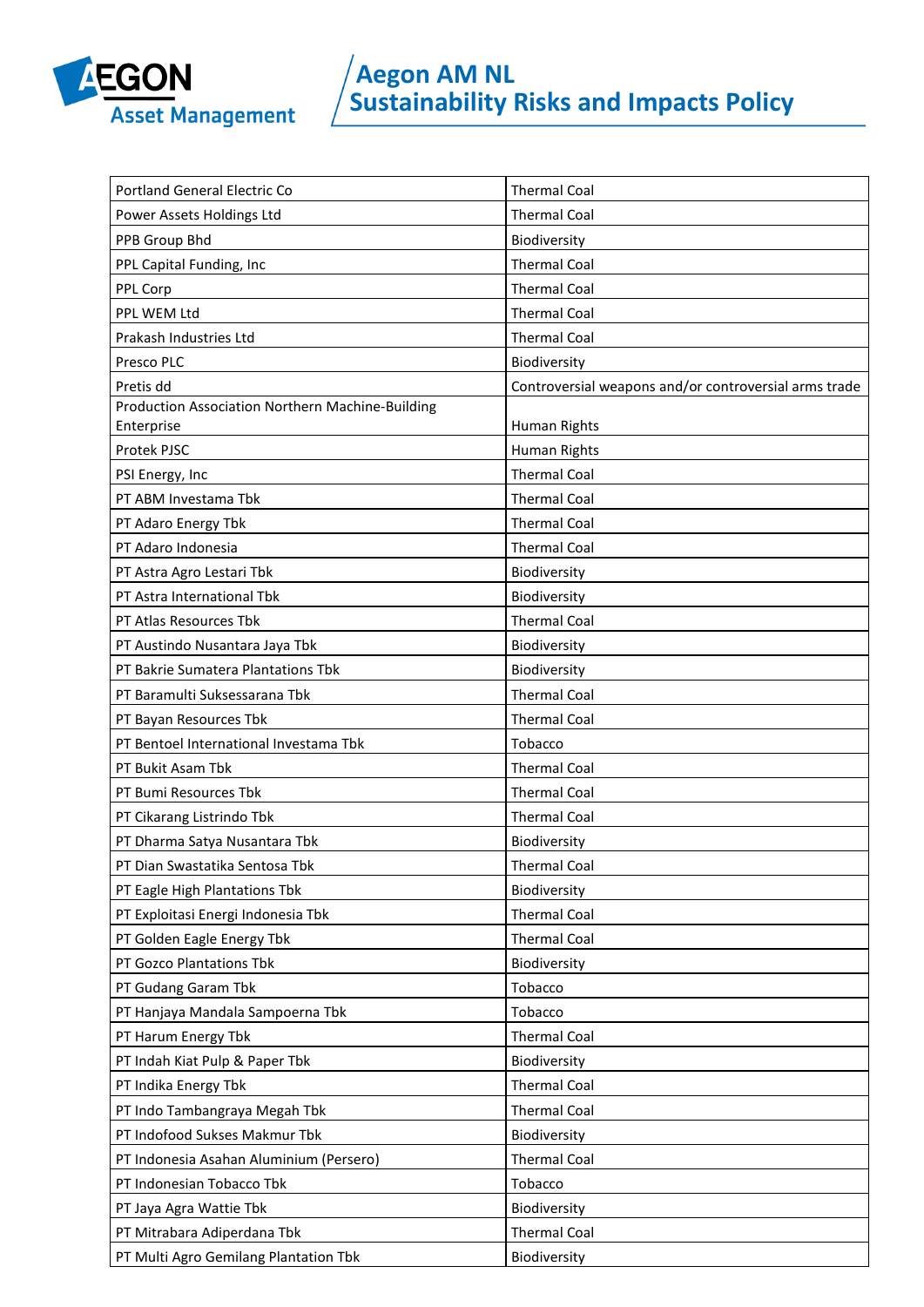

| PT Musim Mas-Fuji                                     | Biodiversity                                          |
|-------------------------------------------------------|-------------------------------------------------------|
| PT Paiton Energy Co                                   | <b>Thermal Coal</b>                                   |
| PT Perusahaan Listrik Negara (Persero)                | <b>Thermal Coal</b>                                   |
| PT Perusahaan Listrik Negara (Persero) Cilegon        | <b>Thermal Coal</b>                                   |
| PT Perusahaan Perkebunan London Sumatra Indonesia Tbk | Biodiversity                                          |
| PT Provident Agro Tbk                                 | Biodiversity                                          |
| PT Resource Alam Indonesia Tbk                        | <b>Thermal Coal</b>                                   |
| PT Salim Ivomas Pratama Tbk                           | Biodiversity                                          |
| PT Sampoerna Agro Tbk                                 | Biodiversity                                          |
| PT Sawit Sumbermas Sarana Tbk                         | Biodiversity                                          |
| PT Sinar Mas Agro Resources & Technology Tbk          | Biodiversity                                          |
| PT Sinar Mas Group                                    | Biodiversity                                          |
| PT Toba Bara Sejahtera Tbk                            | <b>Thermal Coal</b>                                   |
| PT Trada Alam Minera Tbk                              | <b>Thermal Coal</b>                                   |
| PT Tunas Baru Lampung Tbk                             | Biodiversity                                          |
| PT United Tractors Tbk                                | <b>Thermal Coal</b>                                   |
| PT Wismilak Inti Makmur Tbk                           | Tobacco                                               |
| Public Power Corp SA                                  | <b>Thermal Coal</b>                                   |
| Public Service Company of Colorado                    | <b>Thermal Coal</b>                                   |
| Public Service Company of New Mexico                  | <b>Thermal Coal</b>                                   |
| Public Service Company of Oklahoma                    | <b>Thermal Coal</b>                                   |
| Puget Energy Inc                                      | <b>Thermal Coal</b>                                   |
| Puget Sound Energy, Inc                               | <b>Thermal Coal</b>                                   |
| Puncak Niaga Holdings Bhd                             | Biodiversity                                          |
| Pyxus International, Inc                              | Tobacco                                               |
| <b>QIWI PLC</b>                                       | Human Rights                                          |
| <b>QL Resources Bhd</b>                               | Biodiversity                                          |
| Raduga State Machine-Building Design Bureau JSC       | Human Rights                                          |
| Railways of Yakutia JSC                               | Human Rights                                          |
| Raspadskaya PJSC                                      | Human Rights                                          |
| Ratch Group Public Co Ltd                             | <b>Thermal Coal</b>                                   |
| RATCH-Australia Corp Ltd                              | <b>Thermal Coal</b>                                   |
| Raytheon Co                                           | Controversial weapons and/or controversial arms trade |
| Raytheon Missiles & Defense                           | Controversial weapons and/or controversial arms trade |
| Raytheon Technologies Corp                            | Controversial weapons and/or controversial arms trade |
| <b>REA Finance BV</b>                                 | Biodiversity                                          |
| REA Holdings plc                                      | Biodiversity                                          |
| Reinet Investments SCA                                | Tobacco                                               |
| Reliance Power Ltd                                    | <b>Thermal Coal</b>                                   |
| Reynolds American Inc                                 | Tobacco                                               |
| RGS (AEGCO) Funding Corp                              | <b>Thermal Coal</b>                                   |
| RGS I&M Funding Corp                                  | <b>Thermal Coal</b>                                   |
| RH International (Singapore) Corp Pte Ltd             | <b>Thermal Coal</b>                                   |
| Rheinmetall AG                                        | Controversial weapons and/or controversial arms trade |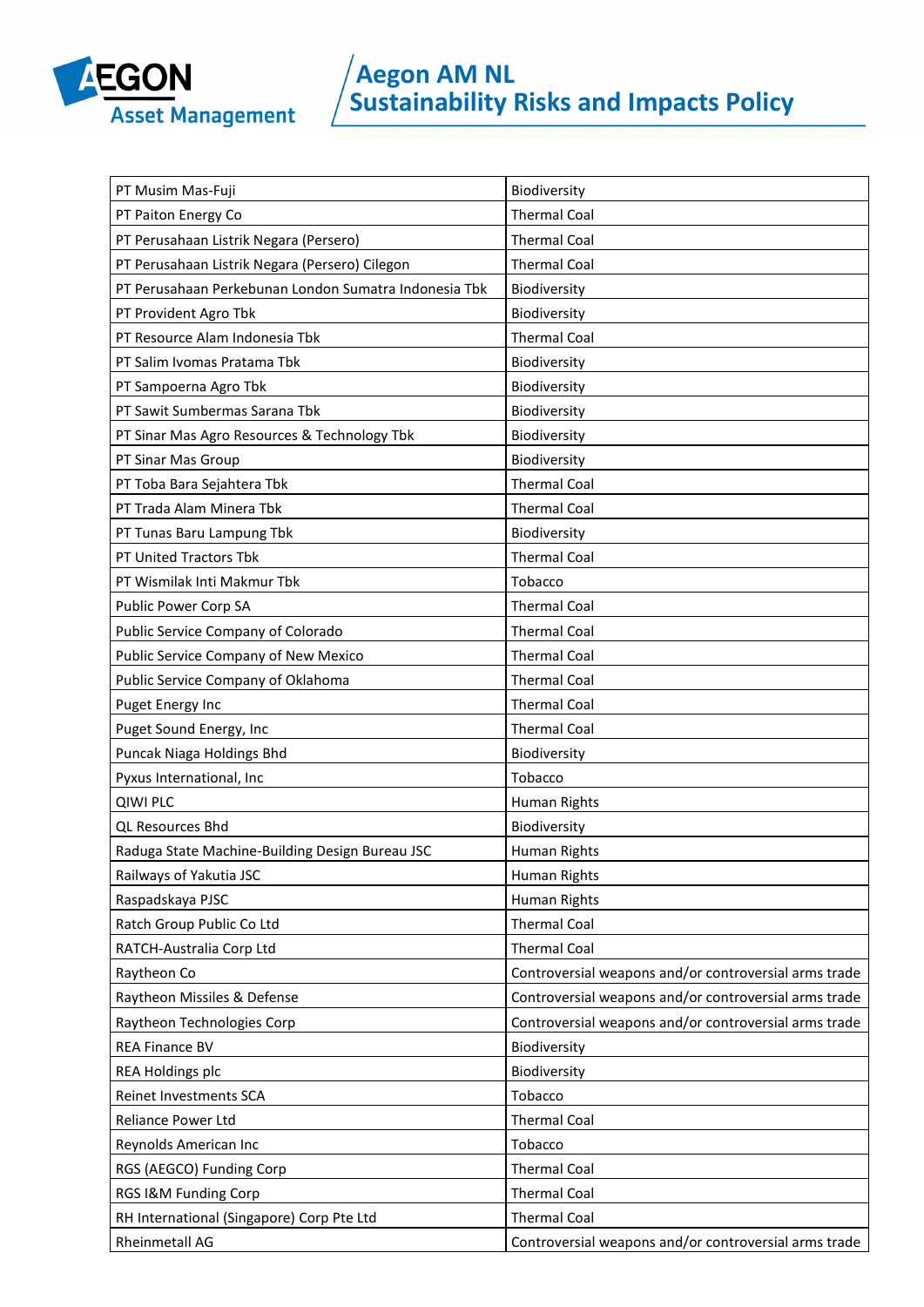

| Rhino Resource Partners LP                   | <b>Thermal Coal</b>                                   |
|----------------------------------------------|-------------------------------------------------------|
| <b>Rimbunan Sawit Bhd</b>                    | Biodiversity                                          |
| <b>Riverview Rubber Estates Bhd</b>          | Biodiversity                                          |
| Rockwell Collins, Inc                        | Controversial weapons and/or controversial arms trade |
| Roketsan Roket Sanayii ve Ticaret AS         | Controversial weapons and/or controversial arms trade |
| Ros Agro PLC                                 | Human Rights                                          |
| Rosan Resources Holdings Ltd                 | <b>Thermal Coal</b>                                   |
| Rosatom State Atomic Energy Corp             | Human Rights                                          |
| Rosneft Oil Co.                              | Human Rights                                          |
| Rosneftegaz JSC                              | Human Rights                                          |
| Rosoboronexport JSC                          | Human Rights                                          |
| Rosprom                                      | Human Rights                                          |
| Rosseti Centre & Volga Region PJSC           | Human Rights                                          |
| Rosseti Lenenergo PJSC                       | Human Rights                                          |
| ROSSETI PJSC                                 | Human Rights                                          |
| Rosseti Volga PJSC                           | Human Rights                                          |
| <b>Rostec Corporation</b>                    | Human Rights                                          |
| Rostelecom PJSC                              | Human Rights                                          |
| Rusal Capital DAC                            | <b>Thermal Coal</b>                                   |
| Russia Ministry of Finance                   | Human Rights                                          |
| Russian Helicopters JSC                      | Human Rights                                          |
| Russian Railways OJSC                        | Human Rights                                          |
| <b>RussNeft PJSC</b>                         | Human Rights                                          |
| <b>RWE AG</b>                                | <b>Thermal Coal</b>                                   |
| Sabal Trail Transmission LLC                 | Oil Sands                                             |
| Safran SA                                    | Controversial weapons and/or controversial arms trade |
| Sakr Factory for Developed Industries        | Controversial weapons and/or controversial arms trade |
| Samolet Group PJSC                           | Human Rights                                          |
| Samruk-Energy JSC                            | Human Rights                                          |
| Samyang Chemical Co, Ltd                     | Controversial weapons and/or controversial arms trade |
| Sarawak Oil Palms Bhd                        | Biodiversity                                          |
| <b>SARAWAK Plantation Bhd</b>                | Biodiversity                                          |
| Sasol Financing International Ltd            | <b>Thermal Coal</b>                                   |
| Sasol Financing USA LLC                      | <b>Thermal Coal</b>                                   |
| Sasol Ltd                                    | <b>Thermal Coal</b>                                   |
| Saymar Ltd                                   | Controversial weapons and/or controversial arms trade |
| SB Capital S.A.                              | Human Rights                                          |
| Sberbank Russia PJSC                         | Human Rights                                          |
| <b>SCANA Corp</b>                            | <b>Thermal Coal</b>                                   |
| Scandinavian Tobacco Group A/S               | Tobacco                                               |
| SCF Capital Ltd.                             | Human Rights                                          |
| Scientific Production Association Bazalt JSC | Human Rights                                          |
| Scope Industries Bhd                         | Biodiversity                                          |
| SDIC Power Holdings CO, LTD                  | <b>Thermal Coal</b>                                   |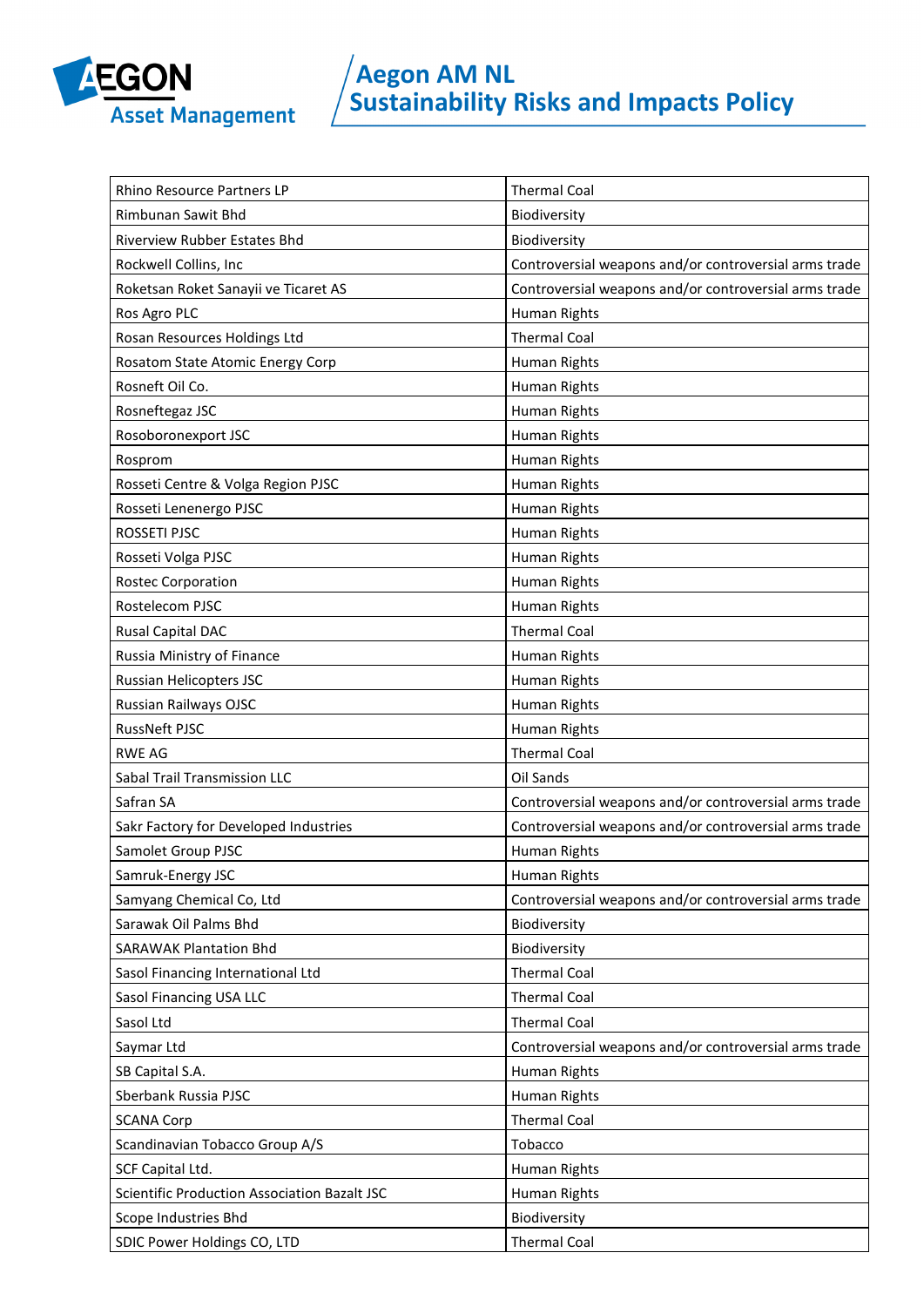

| SDS-Ugol Holding Co OAO                              | Human Rights                                          |
|------------------------------------------------------|-------------------------------------------------------|
| Segezha Group PJSC                                   | Human Rights                                          |
| Seligdar OAO                                         | Human Rights                                          |
| Sembcorp Industries Ltd                              | <b>Thermal Coal</b>                                   |
| Semirara Mining & Power Corp                         | <b>Thermal Coal</b>                                   |
| Seriti Coal Pty Ltd                                  | <b>Thermal Coal</b>                                   |
| Seriti Power                                         | <b>Thermal Coal</b>                                   |
| Seriti Resources Holdings Pty Ltd                    | <b>Thermal Coal</b>                                   |
| Severstal PAO                                        | Human Rights                                          |
| SFTUE Belspetsvneshtechnika                          | Human Rights                                          |
| Shaanxi Coal & Chemical Industry Group Co, Ltd       | <b>Thermal Coal</b>                                   |
| Shaanxi Coal Industry Co, Ltd                        | <b>Thermal Coal</b>                                   |
| Shaanxi Investment Group Co. Ltd.                    | <b>Thermal Coal</b>                                   |
| Shaanxi Yulin Energy Group Co Ltd                    | <b>Thermal Coal</b>                                   |
| Shan Xi Hua Yang Group New Energy Co Ltd             | <b>Thermal Coal</b>                                   |
| Shandong Energy Group Co, Ltd                        | <b>Thermal Coal</b>                                   |
| Shandong Sunpaper Co, Ltd                            | Biodiversity                                          |
| Shanghai Datun Energy Resources Co, Ltd              | <b>Thermal Coal</b>                                   |
| Shanghai Electric Power Co, Ltd                      | <b>Thermal Coal</b>                                   |
| Shanghai Electric Power Finance Ltd                  | <b>Thermal Coal</b>                                   |
| Shanghai Industrial Holdings Ltd                     | Tobacco                                               |
| Shanxi Coal International Energy Group Co Ltd        | <b>Thermal Coal</b>                                   |
| Shanxi Coking Co, Ltd                                | <b>Thermal Coal</b>                                   |
| Shanxi Coking Coal Energy Group Co, Ltd              | <b>Thermal Coal</b>                                   |
| Shanxi Coking Coal Group Co Ltd                      | <b>Thermal Coal</b>                                   |
| Shanxi Huayang Group New Energy Co Ltd               | <b>Thermal Coal</b>                                   |
| Shanxi Lanhua Sci-Tech Venture Co Ltd                | <b>Thermal Coal</b>                                   |
| Shanxi Lu'an Environmental Energy Development Co Ltd | <b>Thermal Coal</b>                                   |
| Shanxi Lu'An Mining Industry Group Co, Ltd           | <b>Thermal Coal</b>                                   |
| Shenergy (Group) Co, Ltd                             | <b>Thermal Coal</b>                                   |
| Shenergy Co, Ltd                                     | <b>Thermal Coal</b>                                   |
| Shenzhen Energy Group Co, Ltd                        | <b>Thermal Coal</b>                                   |
| Shikoku Electric Power Co, Inc                       | <b>Thermal Coal</b>                                   |
| Siberian Coal Energy Co. JSC                         | Human Rights                                          |
| Siberian Generation Co                               | Human Rights                                          |
| SIBUR Holding JSC                                    | Human Rights                                          |
| <b>SIBUR Securities DAC</b>                          | Human Rights                                          |
| Sichuan Aerospace Industrial Group Co, Ltd           | Controversial weapons and/or controversial arms trade |
| Sierra Pacific Power Co                              | <b>Thermal Coal</b>                                   |
| Sime Darby Plantation Sdn Bhd                        | Biodiversity                                          |
| Sin Heng Chan (Malaya) Bhd                           | Biodiversity                                          |
| Sinnar Bidi Udyog Ltd                                | Tobacco                                               |
| Sinopec Capital (2013) Ltd                           | Non-Compliance Global Standards                       |
| Sinopec Capital Ltd                                  | Non-Compliance Global Standards                       |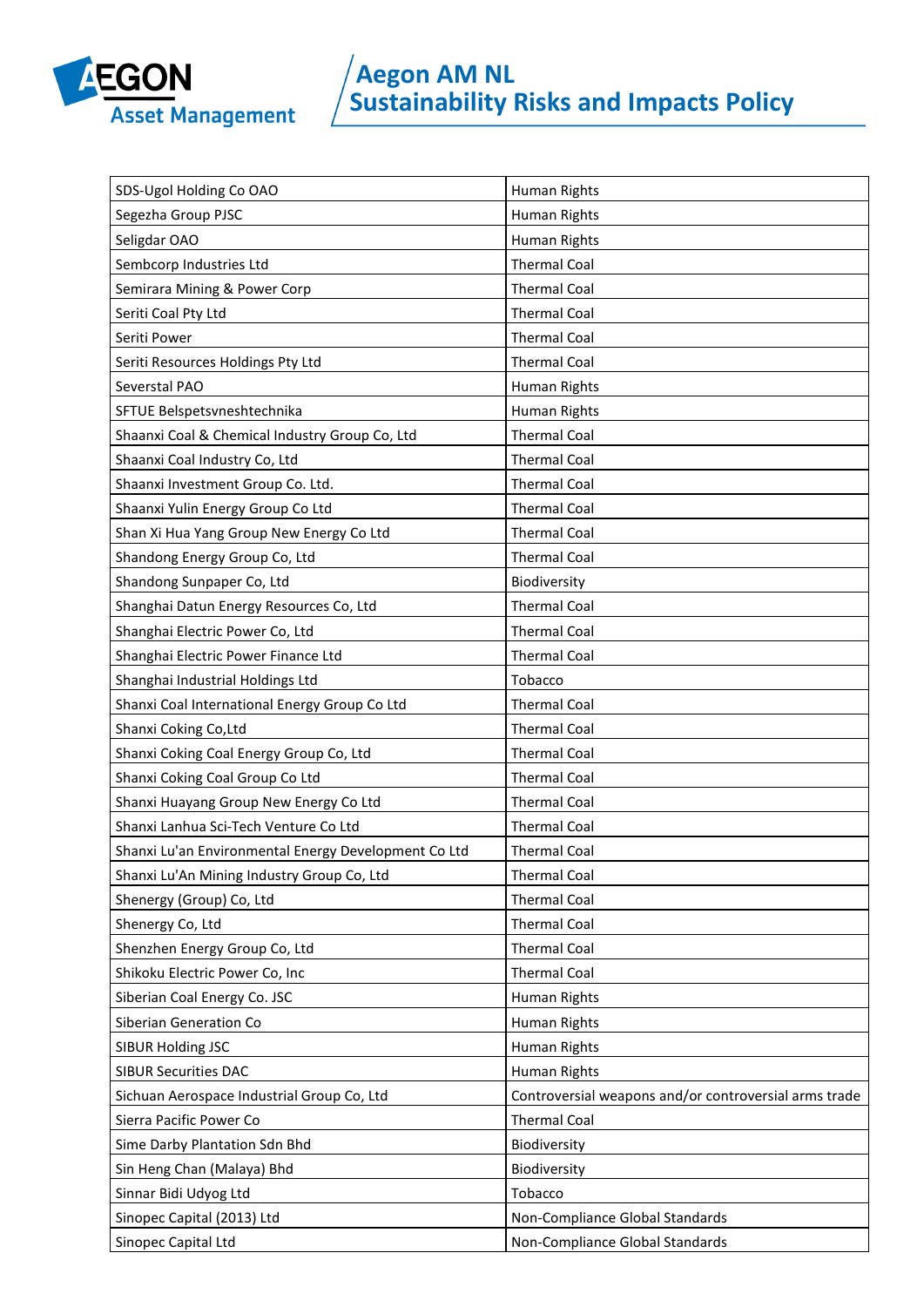

| SINOPEC Engineering (Group) Co Ltd<br>Non-Compliance Global Standards<br>Non-Compliance Global Standards<br>Sinopec Group Overseas Development (2012) Ltd<br>Sinopec Group Overseas Development (2013) Ltd<br>Non-Compliance Global Standards<br>Sinopec Group Overseas Development (2014) Ltd<br>Non-Compliance Global Standards<br>Sinopec Group Overseas Development (2015) Ltd<br>Non-Compliance Global Standards<br>Sinopec Group Overseas Development (2016) Ltd<br>Non-Compliance Global Standards<br>Sinopec Group Overseas Development (2017) Ltd<br>Non-Compliance Global Standards<br>Non-Compliance Global Standards<br>Sinopec Group Overseas Development (2018) Ltd<br>Non-Compliance Global Standards<br>Sinopec Group Overseas Development Ltd<br>Non-Compliance Global Standards<br>Sinopec Kantons Holdings Ltd<br>Sinopec Oilfield Service Corp<br>Non-Compliance Global Standards<br>Non-Compliance Global Standards<br>Sinopec Shanghai Petrochemical Co Ltd<br>Sinopec Yizheng Chemical Fibre Co, Ltd / Fiber Ops/<br>Non-Compliance Global Standards<br>Sintez of Kurgan OAO<br>Human Rights<br>SIPEF SA/NV<br>Biodiversity<br>Sistema PJSFC<br>Human Rights<br><b>SITAB</b><br>Tobacco<br>Tobacco<br>Slantse Stara Zagora Tabac AD<br>SMC Global Power Holdings Corp<br><b>Thermal Coal</b><br>Controversial weapons and/or controversial arms trade<br>SNT DYNAMICS Co, Ltd<br>SNT Holdings Co, Ltd<br>Controversial weapons and/or controversial arms trade<br>Socfinaf SA<br>Biodiversity<br>Socfinasia SA<br>Biodiversity<br>Société Camerounaise de Palmeraies SA<br>Biodiversity<br>Biodiversity<br>Société de Caoutchoucs de Grand-Bereby<br>Société Financière des Caoutchoucs SA<br>Biodiversity<br>Solid Partners Sdn Bhd<br>Controversial weapons and/or controversial arms trade<br>Human Rights<br>Sollers Auto PJSC<br>South Eastern Coalfields Ltd<br><b>Thermal Coal</b><br>Southern Acids (Malaysia) Bhd<br>Biodiversity<br>Southern Company Gas Capital Corp<br><b>Thermal Coal</b><br>Southern Copper Corporation<br>Non-Compliance Global Standards<br><b>Thermal Coal</b><br>SouthGobi Resources Ltd<br>Southstone Minerals Ltd<br><b>Thermal Coal</b><br><b>Thermal Coal</b><br>Southwestern Electric Power Co<br>Southwestern Public Service Co<br><b>Thermal Coal</b><br>Sovcombank PJSC<br>Human Rights<br>Sovcomflot OJSC<br>Human Rights<br>Oil Sands<br>Spectra Energy Corp<br>Oil Sands<br>Spectra Energy Partners, LP<br>SPIC 2016 US Dollar Bond Co Ltd<br><b>Thermal Coal</b><br><b>Thermal Coal</b><br>SPIC 2018 USD Senior Perpetual Bond Co Ltd<br><b>Thermal Coal</b><br>SPIC Dongfang New Energy Corp<br>Splav State Research & Production Association Fsue<br>Human Rights |  |
|------------------------------------------------------------------------------------------------------------------------------------------------------------------------------------------------------------------------------------------------------------------------------------------------------------------------------------------------------------------------------------------------------------------------------------------------------------------------------------------------------------------------------------------------------------------------------------------------------------------------------------------------------------------------------------------------------------------------------------------------------------------------------------------------------------------------------------------------------------------------------------------------------------------------------------------------------------------------------------------------------------------------------------------------------------------------------------------------------------------------------------------------------------------------------------------------------------------------------------------------------------------------------------------------------------------------------------------------------------------------------------------------------------------------------------------------------------------------------------------------------------------------------------------------------------------------------------------------------------------------------------------------------------------------------------------------------------------------------------------------------------------------------------------------------------------------------------------------------------------------------------------------------------------------------------------------------------------------------------------------------------------------------------------------------------------------------------------------------------------------------------------------------------------------------------------------------------------------------------------------------------------------------------------------------------------------------------------------------------------------------------------------------------------------------------------------------------------------------------------------------------------------------------------------------------------------------------------------------------------------------------------------------------------------------------------------------------------------------------------|--|
|                                                                                                                                                                                                                                                                                                                                                                                                                                                                                                                                                                                                                                                                                                                                                                                                                                                                                                                                                                                                                                                                                                                                                                                                                                                                                                                                                                                                                                                                                                                                                                                                                                                                                                                                                                                                                                                                                                                                                                                                                                                                                                                                                                                                                                                                                                                                                                                                                                                                                                                                                                                                                                                                                                                                          |  |
|                                                                                                                                                                                                                                                                                                                                                                                                                                                                                                                                                                                                                                                                                                                                                                                                                                                                                                                                                                                                                                                                                                                                                                                                                                                                                                                                                                                                                                                                                                                                                                                                                                                                                                                                                                                                                                                                                                                                                                                                                                                                                                                                                                                                                                                                                                                                                                                                                                                                                                                                                                                                                                                                                                                                          |  |
|                                                                                                                                                                                                                                                                                                                                                                                                                                                                                                                                                                                                                                                                                                                                                                                                                                                                                                                                                                                                                                                                                                                                                                                                                                                                                                                                                                                                                                                                                                                                                                                                                                                                                                                                                                                                                                                                                                                                                                                                                                                                                                                                                                                                                                                                                                                                                                                                                                                                                                                                                                                                                                                                                                                                          |  |
|                                                                                                                                                                                                                                                                                                                                                                                                                                                                                                                                                                                                                                                                                                                                                                                                                                                                                                                                                                                                                                                                                                                                                                                                                                                                                                                                                                                                                                                                                                                                                                                                                                                                                                                                                                                                                                                                                                                                                                                                                                                                                                                                                                                                                                                                                                                                                                                                                                                                                                                                                                                                                                                                                                                                          |  |
|                                                                                                                                                                                                                                                                                                                                                                                                                                                                                                                                                                                                                                                                                                                                                                                                                                                                                                                                                                                                                                                                                                                                                                                                                                                                                                                                                                                                                                                                                                                                                                                                                                                                                                                                                                                                                                                                                                                                                                                                                                                                                                                                                                                                                                                                                                                                                                                                                                                                                                                                                                                                                                                                                                                                          |  |
|                                                                                                                                                                                                                                                                                                                                                                                                                                                                                                                                                                                                                                                                                                                                                                                                                                                                                                                                                                                                                                                                                                                                                                                                                                                                                                                                                                                                                                                                                                                                                                                                                                                                                                                                                                                                                                                                                                                                                                                                                                                                                                                                                                                                                                                                                                                                                                                                                                                                                                                                                                                                                                                                                                                                          |  |
|                                                                                                                                                                                                                                                                                                                                                                                                                                                                                                                                                                                                                                                                                                                                                                                                                                                                                                                                                                                                                                                                                                                                                                                                                                                                                                                                                                                                                                                                                                                                                                                                                                                                                                                                                                                                                                                                                                                                                                                                                                                                                                                                                                                                                                                                                                                                                                                                                                                                                                                                                                                                                                                                                                                                          |  |
|                                                                                                                                                                                                                                                                                                                                                                                                                                                                                                                                                                                                                                                                                                                                                                                                                                                                                                                                                                                                                                                                                                                                                                                                                                                                                                                                                                                                                                                                                                                                                                                                                                                                                                                                                                                                                                                                                                                                                                                                                                                                                                                                                                                                                                                                                                                                                                                                                                                                                                                                                                                                                                                                                                                                          |  |
|                                                                                                                                                                                                                                                                                                                                                                                                                                                                                                                                                                                                                                                                                                                                                                                                                                                                                                                                                                                                                                                                                                                                                                                                                                                                                                                                                                                                                                                                                                                                                                                                                                                                                                                                                                                                                                                                                                                                                                                                                                                                                                                                                                                                                                                                                                                                                                                                                                                                                                                                                                                                                                                                                                                                          |  |
|                                                                                                                                                                                                                                                                                                                                                                                                                                                                                                                                                                                                                                                                                                                                                                                                                                                                                                                                                                                                                                                                                                                                                                                                                                                                                                                                                                                                                                                                                                                                                                                                                                                                                                                                                                                                                                                                                                                                                                                                                                                                                                                                                                                                                                                                                                                                                                                                                                                                                                                                                                                                                                                                                                                                          |  |
|                                                                                                                                                                                                                                                                                                                                                                                                                                                                                                                                                                                                                                                                                                                                                                                                                                                                                                                                                                                                                                                                                                                                                                                                                                                                                                                                                                                                                                                                                                                                                                                                                                                                                                                                                                                                                                                                                                                                                                                                                                                                                                                                                                                                                                                                                                                                                                                                                                                                                                                                                                                                                                                                                                                                          |  |
|                                                                                                                                                                                                                                                                                                                                                                                                                                                                                                                                                                                                                                                                                                                                                                                                                                                                                                                                                                                                                                                                                                                                                                                                                                                                                                                                                                                                                                                                                                                                                                                                                                                                                                                                                                                                                                                                                                                                                                                                                                                                                                                                                                                                                                                                                                                                                                                                                                                                                                                                                                                                                                                                                                                                          |  |
|                                                                                                                                                                                                                                                                                                                                                                                                                                                                                                                                                                                                                                                                                                                                                                                                                                                                                                                                                                                                                                                                                                                                                                                                                                                                                                                                                                                                                                                                                                                                                                                                                                                                                                                                                                                                                                                                                                                                                                                                                                                                                                                                                                                                                                                                                                                                                                                                                                                                                                                                                                                                                                                                                                                                          |  |
|                                                                                                                                                                                                                                                                                                                                                                                                                                                                                                                                                                                                                                                                                                                                                                                                                                                                                                                                                                                                                                                                                                                                                                                                                                                                                                                                                                                                                                                                                                                                                                                                                                                                                                                                                                                                                                                                                                                                                                                                                                                                                                                                                                                                                                                                                                                                                                                                                                                                                                                                                                                                                                                                                                                                          |  |
|                                                                                                                                                                                                                                                                                                                                                                                                                                                                                                                                                                                                                                                                                                                                                                                                                                                                                                                                                                                                                                                                                                                                                                                                                                                                                                                                                                                                                                                                                                                                                                                                                                                                                                                                                                                                                                                                                                                                                                                                                                                                                                                                                                                                                                                                                                                                                                                                                                                                                                                                                                                                                                                                                                                                          |  |
|                                                                                                                                                                                                                                                                                                                                                                                                                                                                                                                                                                                                                                                                                                                                                                                                                                                                                                                                                                                                                                                                                                                                                                                                                                                                                                                                                                                                                                                                                                                                                                                                                                                                                                                                                                                                                                                                                                                                                                                                                                                                                                                                                                                                                                                                                                                                                                                                                                                                                                                                                                                                                                                                                                                                          |  |
|                                                                                                                                                                                                                                                                                                                                                                                                                                                                                                                                                                                                                                                                                                                                                                                                                                                                                                                                                                                                                                                                                                                                                                                                                                                                                                                                                                                                                                                                                                                                                                                                                                                                                                                                                                                                                                                                                                                                                                                                                                                                                                                                                                                                                                                                                                                                                                                                                                                                                                                                                                                                                                                                                                                                          |  |
|                                                                                                                                                                                                                                                                                                                                                                                                                                                                                                                                                                                                                                                                                                                                                                                                                                                                                                                                                                                                                                                                                                                                                                                                                                                                                                                                                                                                                                                                                                                                                                                                                                                                                                                                                                                                                                                                                                                                                                                                                                                                                                                                                                                                                                                                                                                                                                                                                                                                                                                                                                                                                                                                                                                                          |  |
|                                                                                                                                                                                                                                                                                                                                                                                                                                                                                                                                                                                                                                                                                                                                                                                                                                                                                                                                                                                                                                                                                                                                                                                                                                                                                                                                                                                                                                                                                                                                                                                                                                                                                                                                                                                                                                                                                                                                                                                                                                                                                                                                                                                                                                                                                                                                                                                                                                                                                                                                                                                                                                                                                                                                          |  |
|                                                                                                                                                                                                                                                                                                                                                                                                                                                                                                                                                                                                                                                                                                                                                                                                                                                                                                                                                                                                                                                                                                                                                                                                                                                                                                                                                                                                                                                                                                                                                                                                                                                                                                                                                                                                                                                                                                                                                                                                                                                                                                                                                                                                                                                                                                                                                                                                                                                                                                                                                                                                                                                                                                                                          |  |
|                                                                                                                                                                                                                                                                                                                                                                                                                                                                                                                                                                                                                                                                                                                                                                                                                                                                                                                                                                                                                                                                                                                                                                                                                                                                                                                                                                                                                                                                                                                                                                                                                                                                                                                                                                                                                                                                                                                                                                                                                                                                                                                                                                                                                                                                                                                                                                                                                                                                                                                                                                                                                                                                                                                                          |  |
|                                                                                                                                                                                                                                                                                                                                                                                                                                                                                                                                                                                                                                                                                                                                                                                                                                                                                                                                                                                                                                                                                                                                                                                                                                                                                                                                                                                                                                                                                                                                                                                                                                                                                                                                                                                                                                                                                                                                                                                                                                                                                                                                                                                                                                                                                                                                                                                                                                                                                                                                                                                                                                                                                                                                          |  |
|                                                                                                                                                                                                                                                                                                                                                                                                                                                                                                                                                                                                                                                                                                                                                                                                                                                                                                                                                                                                                                                                                                                                                                                                                                                                                                                                                                                                                                                                                                                                                                                                                                                                                                                                                                                                                                                                                                                                                                                                                                                                                                                                                                                                                                                                                                                                                                                                                                                                                                                                                                                                                                                                                                                                          |  |
|                                                                                                                                                                                                                                                                                                                                                                                                                                                                                                                                                                                                                                                                                                                                                                                                                                                                                                                                                                                                                                                                                                                                                                                                                                                                                                                                                                                                                                                                                                                                                                                                                                                                                                                                                                                                                                                                                                                                                                                                                                                                                                                                                                                                                                                                                                                                                                                                                                                                                                                                                                                                                                                                                                                                          |  |
|                                                                                                                                                                                                                                                                                                                                                                                                                                                                                                                                                                                                                                                                                                                                                                                                                                                                                                                                                                                                                                                                                                                                                                                                                                                                                                                                                                                                                                                                                                                                                                                                                                                                                                                                                                                                                                                                                                                                                                                                                                                                                                                                                                                                                                                                                                                                                                                                                                                                                                                                                                                                                                                                                                                                          |  |
|                                                                                                                                                                                                                                                                                                                                                                                                                                                                                                                                                                                                                                                                                                                                                                                                                                                                                                                                                                                                                                                                                                                                                                                                                                                                                                                                                                                                                                                                                                                                                                                                                                                                                                                                                                                                                                                                                                                                                                                                                                                                                                                                                                                                                                                                                                                                                                                                                                                                                                                                                                                                                                                                                                                                          |  |
|                                                                                                                                                                                                                                                                                                                                                                                                                                                                                                                                                                                                                                                                                                                                                                                                                                                                                                                                                                                                                                                                                                                                                                                                                                                                                                                                                                                                                                                                                                                                                                                                                                                                                                                                                                                                                                                                                                                                                                                                                                                                                                                                                                                                                                                                                                                                                                                                                                                                                                                                                                                                                                                                                                                                          |  |
|                                                                                                                                                                                                                                                                                                                                                                                                                                                                                                                                                                                                                                                                                                                                                                                                                                                                                                                                                                                                                                                                                                                                                                                                                                                                                                                                                                                                                                                                                                                                                                                                                                                                                                                                                                                                                                                                                                                                                                                                                                                                                                                                                                                                                                                                                                                                                                                                                                                                                                                                                                                                                                                                                                                                          |  |
|                                                                                                                                                                                                                                                                                                                                                                                                                                                                                                                                                                                                                                                                                                                                                                                                                                                                                                                                                                                                                                                                                                                                                                                                                                                                                                                                                                                                                                                                                                                                                                                                                                                                                                                                                                                                                                                                                                                                                                                                                                                                                                                                                                                                                                                                                                                                                                                                                                                                                                                                                                                                                                                                                                                                          |  |
|                                                                                                                                                                                                                                                                                                                                                                                                                                                                                                                                                                                                                                                                                                                                                                                                                                                                                                                                                                                                                                                                                                                                                                                                                                                                                                                                                                                                                                                                                                                                                                                                                                                                                                                                                                                                                                                                                                                                                                                                                                                                                                                                                                                                                                                                                                                                                                                                                                                                                                                                                                                                                                                                                                                                          |  |
|                                                                                                                                                                                                                                                                                                                                                                                                                                                                                                                                                                                                                                                                                                                                                                                                                                                                                                                                                                                                                                                                                                                                                                                                                                                                                                                                                                                                                                                                                                                                                                                                                                                                                                                                                                                                                                                                                                                                                                                                                                                                                                                                                                                                                                                                                                                                                                                                                                                                                                                                                                                                                                                                                                                                          |  |
|                                                                                                                                                                                                                                                                                                                                                                                                                                                                                                                                                                                                                                                                                                                                                                                                                                                                                                                                                                                                                                                                                                                                                                                                                                                                                                                                                                                                                                                                                                                                                                                                                                                                                                                                                                                                                                                                                                                                                                                                                                                                                                                                                                                                                                                                                                                                                                                                                                                                                                                                                                                                                                                                                                                                          |  |
|                                                                                                                                                                                                                                                                                                                                                                                                                                                                                                                                                                                                                                                                                                                                                                                                                                                                                                                                                                                                                                                                                                                                                                                                                                                                                                                                                                                                                                                                                                                                                                                                                                                                                                                                                                                                                                                                                                                                                                                                                                                                                                                                                                                                                                                                                                                                                                                                                                                                                                                                                                                                                                                                                                                                          |  |
|                                                                                                                                                                                                                                                                                                                                                                                                                                                                                                                                                                                                                                                                                                                                                                                                                                                                                                                                                                                                                                                                                                                                                                                                                                                                                                                                                                                                                                                                                                                                                                                                                                                                                                                                                                                                                                                                                                                                                                                                                                                                                                                                                                                                                                                                                                                                                                                                                                                                                                                                                                                                                                                                                                                                          |  |
|                                                                                                                                                                                                                                                                                                                                                                                                                                                                                                                                                                                                                                                                                                                                                                                                                                                                                                                                                                                                                                                                                                                                                                                                                                                                                                                                                                                                                                                                                                                                                                                                                                                                                                                                                                                                                                                                                                                                                                                                                                                                                                                                                                                                                                                                                                                                                                                                                                                                                                                                                                                                                                                                                                                                          |  |
|                                                                                                                                                                                                                                                                                                                                                                                                                                                                                                                                                                                                                                                                                                                                                                                                                                                                                                                                                                                                                                                                                                                                                                                                                                                                                                                                                                                                                                                                                                                                                                                                                                                                                                                                                                                                                                                                                                                                                                                                                                                                                                                                                                                                                                                                                                                                                                                                                                                                                                                                                                                                                                                                                                                                          |  |
|                                                                                                                                                                                                                                                                                                                                                                                                                                                                                                                                                                                                                                                                                                                                                                                                                                                                                                                                                                                                                                                                                                                                                                                                                                                                                                                                                                                                                                                                                                                                                                                                                                                                                                                                                                                                                                                                                                                                                                                                                                                                                                                                                                                                                                                                                                                                                                                                                                                                                                                                                                                                                                                                                                                                          |  |
|                                                                                                                                                                                                                                                                                                                                                                                                                                                                                                                                                                                                                                                                                                                                                                                                                                                                                                                                                                                                                                                                                                                                                                                                                                                                                                                                                                                                                                                                                                                                                                                                                                                                                                                                                                                                                                                                                                                                                                                                                                                                                                                                                                                                                                                                                                                                                                                                                                                                                                                                                                                                                                                                                                                                          |  |
|                                                                                                                                                                                                                                                                                                                                                                                                                                                                                                                                                                                                                                                                                                                                                                                                                                                                                                                                                                                                                                                                                                                                                                                                                                                                                                                                                                                                                                                                                                                                                                                                                                                                                                                                                                                                                                                                                                                                                                                                                                                                                                                                                                                                                                                                                                                                                                                                                                                                                                                                                                                                                                                                                                                                          |  |
|                                                                                                                                                                                                                                                                                                                                                                                                                                                                                                                                                                                                                                                                                                                                                                                                                                                                                                                                                                                                                                                                                                                                                                                                                                                                                                                                                                                                                                                                                                                                                                                                                                                                                                                                                                                                                                                                                                                                                                                                                                                                                                                                                                                                                                                                                                                                                                                                                                                                                                                                                                                                                                                                                                                                          |  |
|                                                                                                                                                                                                                                                                                                                                                                                                                                                                                                                                                                                                                                                                                                                                                                                                                                                                                                                                                                                                                                                                                                                                                                                                                                                                                                                                                                                                                                                                                                                                                                                                                                                                                                                                                                                                                                                                                                                                                                                                                                                                                                                                                                                                                                                                                                                                                                                                                                                                                                                                                                                                                                                                                                                                          |  |
|                                                                                                                                                                                                                                                                                                                                                                                                                                                                                                                                                                                                                                                                                                                                                                                                                                                                                                                                                                                                                                                                                                                                                                                                                                                                                                                                                                                                                                                                                                                                                                                                                                                                                                                                                                                                                                                                                                                                                                                                                                                                                                                                                                                                                                                                                                                                                                                                                                                                                                                                                                                                                                                                                                                                          |  |
|                                                                                                                                                                                                                                                                                                                                                                                                                                                                                                                                                                                                                                                                                                                                                                                                                                                                                                                                                                                                                                                                                                                                                                                                                                                                                                                                                                                                                                                                                                                                                                                                                                                                                                                                                                                                                                                                                                                                                                                                                                                                                                                                                                                                                                                                                                                                                                                                                                                                                                                                                                                                                                                                                                                                          |  |
|                                                                                                                                                                                                                                                                                                                                                                                                                                                                                                                                                                                                                                                                                                                                                                                                                                                                                                                                                                                                                                                                                                                                                                                                                                                                                                                                                                                                                                                                                                                                                                                                                                                                                                                                                                                                                                                                                                                                                                                                                                                                                                                                                                                                                                                                                                                                                                                                                                                                                                                                                                                                                                                                                                                                          |  |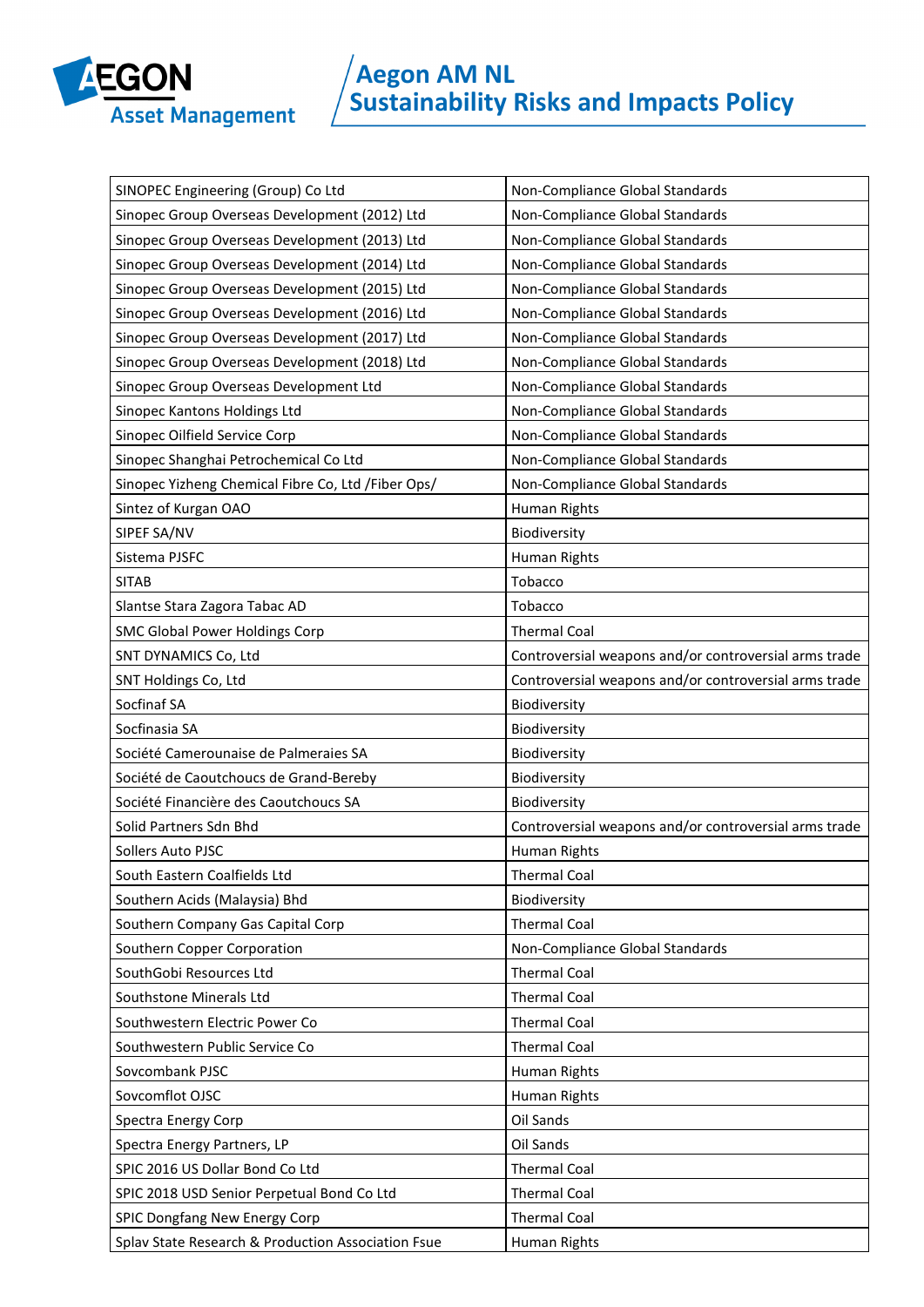

| SSMS Plantation Holdings Pte Ltd               | Biodiversity                                          |
|------------------------------------------------|-------------------------------------------------------|
| Standard Diversified, Inc                      | Tobacco                                               |
| State Development and Investment Corp (SDIC)   | <b>Thermal Coal</b>                                   |
| State Power Investment Corp, Ltd               | <b>Thermal Coal</b>                                   |
| <b>State Space Corp Roscosmos</b>              | Human Rights                                          |
| Steel Capital S.A.                             | Human Rights                                          |
| <b>Steel Funding DAC</b>                       | Human Rights                                          |
| Stella-Jones Inc                               | Biodiversity                                          |
| <b>Sterling Plantations Ltd</b>                | Biodiversity                                          |
| <b>STG Global Finance BV</b>                   | Tobacco                                               |
| <b>Stratus Capital Plc</b>                     | Controversial weapons and/or controversial arms trade |
| Subur Tiasa Holdings Bhd                       | Biodiversity                                          |
| <b>SUEK-FINANS OOO</b>                         | Human Rights                                          |
| Suek-Kuzbass OAO                               | Human Rights                                          |
| Suncor Energy Inc                              | Oil Sands                                             |
| Suncor Energy Ventures Holding Corporation     | Oil Sands                                             |
| Sundiro Holding Co Ltd                         | <b>Thermal Coal</b>                                   |
| Sungei Bagan Rubber Co (Malaya) Bhd            | Biodiversity                                          |
| Sunpower Group Ltd                             | <b>Thermal Coal</b>                                   |
| Sunshine Holdings PLC                          | Biodiversity                                          |
| Sunshine Oilsands Ltd                          | Oil Sands                                             |
| Surgutneftegas PJSC                            | Human Rights                                          |
| Swedish Match AB                               | Tobacco                                               |
| Synchrony Credit Card Master Note Trust 2017-2 | Controversial weapons and/or controversial arms trade |
| Synchrony Credit Card Master Note Trust 2018-2 | Controversial weapons and/or controversial arms trade |
| Synchrony Credit Card Master Trust 2016-2      | Controversial weapons and/or controversial arms trade |
| Synthetic Moulders Ltd                         | Controversial weapons and/or controversial arms trade |
| T Plus PJSC                                    | Human Rights                                          |
| Ta Ann Holdings Bhd                            | Biodiversity                                          |
| <b>Tactical Missiles Corp JSC</b>              | Human Rights                                          |
| <b>Taiwan Cement Corp</b>                      | <b>Thermal Coal</b>                                   |
| <b>Talen Energy Corp</b>                       | <b>Thermal Coal</b>                                   |
| Talen Energy Supply LLC                        | <b>Thermal Coal</b>                                   |
| <b>Tantal PJSC</b>                             | Human Rights                                          |
| Tanzania Cigarette Co Ltd                      | Tobacco                                               |
| Tasko Corp                                     | Controversial weapons and/or controversial arms trade |
| <b>TATA Advanced Systems Ltd</b>               | Controversial weapons and/or controversial arms trade |
| Tata Consultancy Services Ltd                  | Controversial weapons and/or controversial arms trade |
| Tata Investment Corp Ltd                       | Controversial weapons and/or controversial arms trade |
| Tata Sons Private Limited                      | Controversial weapons and/or controversial arms trade |
| <b>Tatneft PJSC</b>                            | Human Rights                                          |
| TAURON Polska Energia SA                       | <b>Thermal Coal</b>                                   |
| TBB Aviation, Inc                              | Controversial weapons and/or controversial arms trade |
| TBLA International Pte Ltd                     | Biodiversity                                          |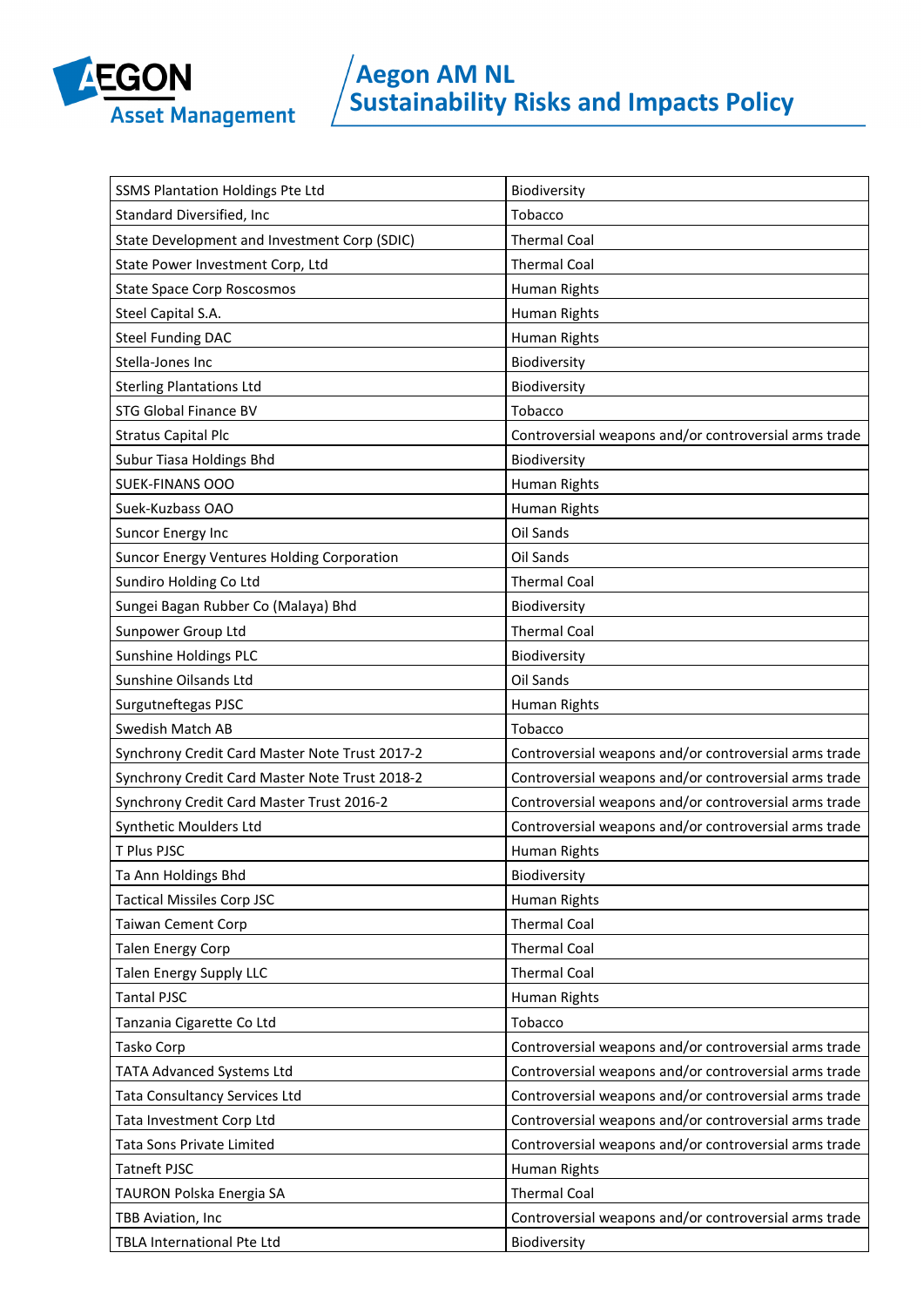

| <b>TC Energy Corp</b>                                                 | Oil Sands                                             |
|-----------------------------------------------------------------------|-------------------------------------------------------|
| TC PipeLines, LP                                                      | Oil Sands                                             |
| <b>TCC International Holdings Ltd</b>                                 | <b>Thermal Coal</b>                                   |
| <b>TCS Group Holding PLC</b>                                          | Human Rights                                          |
| <b>TDM Bhd</b>                                                        | Biodiversity                                          |
| Tebian Electric Apparatus Stock Co, Ltd                               | <b>Thermal Coal</b>                                   |
| <b>Teck Resources Ltd</b>                                             | Oil Sands                                             |
| TECO Energy, Inc                                                      | <b>Thermal Coal</b>                                   |
| Tenaga Nasional Bhd                                                   | <b>Thermal Coal</b>                                   |
| Tennessee Valley Authority                                            | <b>Thermal Coal</b>                                   |
| Terasen Gas, Inc                                                      | <b>Thermal Coal</b>                                   |
| TERRA MAURICIA Ltd                                                    | <b>Thermal Coal</b>                                   |
| <b>TerraCom Ltd</b>                                                   | <b>Thermal Coal</b>                                   |
| Territorial Generating Co No 1 PJSC                                   | Human Rights                                          |
| Texas Competitive Electric Holdings Co LLC                            | <b>Thermal Coal</b>                                   |
| <b>Textron Financial Corp</b>                                         | Controversial weapons and/or controversial arms trade |
| <b>Textron Inc</b>                                                    | Controversial weapons and/or controversial arms trade |
| <b>Textron Systems Corp</b>                                           | Controversial weapons and/or controversial arms trade |
| <b>TH Plantations Bhd</b>                                             | Biodiversity                                          |
| <b>Thales SA</b>                                                      | Controversial weapons and/or controversial arms trade |
| The AES Corp                                                          | <b>Thermal Coal</b>                                   |
| The Boeing Company                                                    | Controversial weapons and/or controversial arms trade |
| The Chugoku Electric Power Co, Inc                                    | <b>Thermal Coal</b>                                   |
| The Day & Zimmermann Group, Inc                                       | Controversial weapons and/or controversial arms trade |
| The Hongkong Electric Co, Ltd                                         | <b>Thermal Coal</b>                                   |
| The Indian Ordnance Factories Organisation                            | Controversial weapons and/or controversial arms trade |
| The Israel Electric Corp Ltd                                          | <b>Thermal Coal</b>                                   |
| The Kansai Electric Power Co, Inc                                     | <b>Thermal Coal</b>                                   |
| The Lanna Resources Public Co, Ltd                                    | <b>Thermal Coal</b>                                   |
| The Okinawa Electric Power Co, Inc                                    | <b>Thermal Coal</b>                                   |
| The Okomu Oil Palm Co PLC                                             | Biodiversity                                          |
| The Second Generation Co of the Wholesale Power Market<br><b>PJSC</b> | Human Rights                                          |
| The Singareni Collieries Co Ltd                                       | <b>Thermal Coal</b>                                   |
| The Southern Co                                                       | <b>Thermal Coal</b>                                   |
| The Tata Power Company Limited                                        | <b>Thermal Coal</b>                                   |
| The United Shipbuilding Corp                                          | Human Rights                                          |
| Thungela Resources Ltd                                                | <b>Thermal Coal</b>                                   |
| Tian Chang Group Holdings Ltd                                         | Tobacco                                               |
| <b>Tinkoff Bank JSC</b>                                               | Human Rights                                          |
| TMK Capital S.A.                                                      | Human Rights                                          |
| <b>TMK PAO</b>                                                        | Human Rights                                          |
| TNB Global Ventures Capital Bhd                                       | <b>Thermal Coal</b>                                   |
| Tohoku Electric Power Co, Inc                                         | <b>Thermal Coal</b>                                   |
| Top Energy Co Ltd Shanxi                                              | <b>Thermal Coal</b>                                   |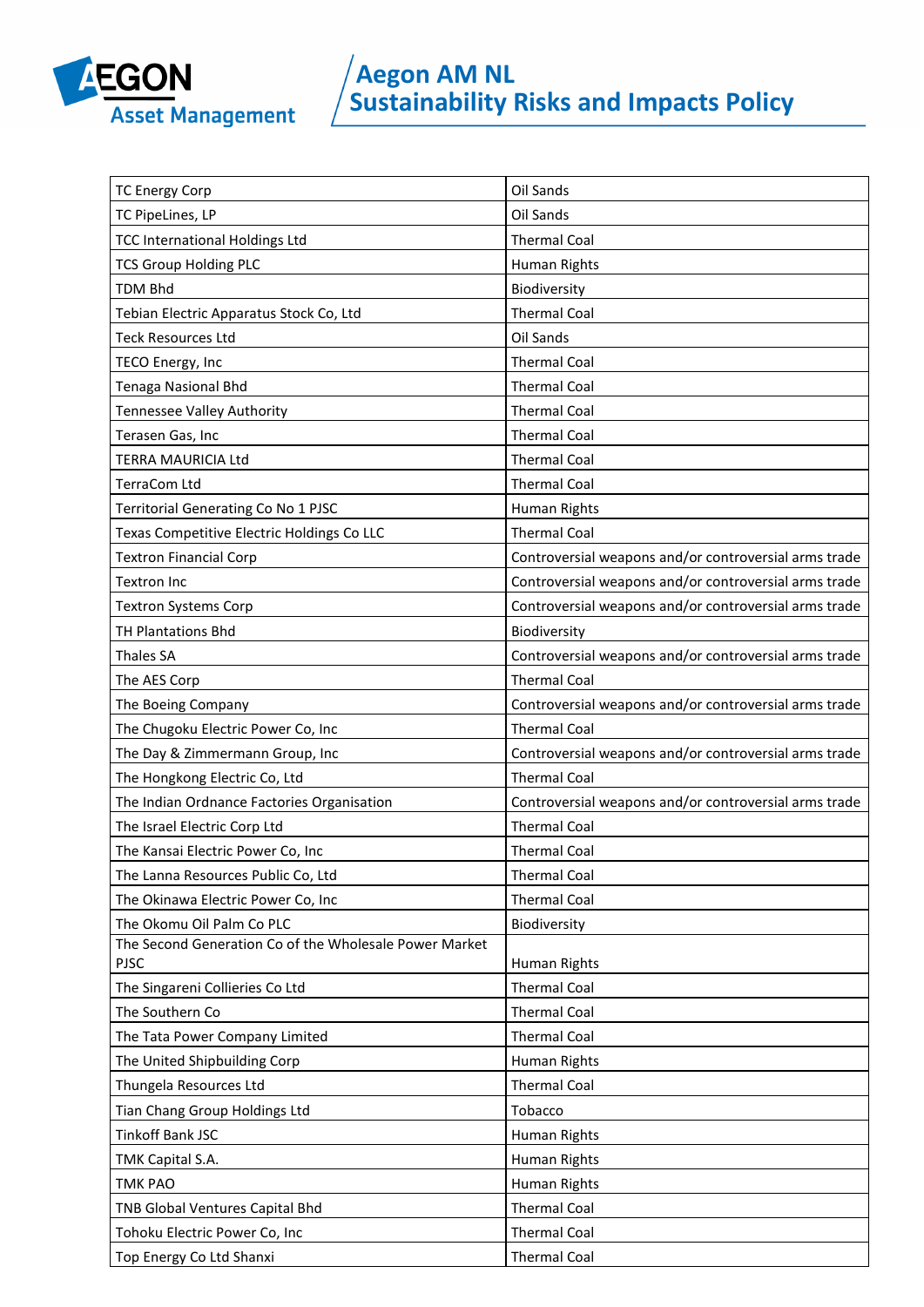

| <b>Torrent Power Ltd</b>                             | <b>Thermal Coal</b>                                   |
|------------------------------------------------------|-------------------------------------------------------|
| TPI Polene Power Public Co, Ltd                      | <b>Thermal Coal</b>                                   |
| TPI Polene Public Co Ltd                             | <b>Thermal Coal</b>                                   |
| Trailer KAMAZ, Inc.                                  | Human Rights                                          |
| TransAlta Corp                                       | <b>Thermal Coal</b>                                   |
| TransCanada PipeLines Ltd                            | Oil Sands                                             |
| TransCanada Trust                                    | Oil Sands                                             |
| <b>Transneft PJSC</b>                                | Human Rights                                          |
| Transsignalstroy OAO                                 | Human Rights                                          |
| Tri-State Generation & Transmission Association, Inc | <b>Thermal Coal</b>                                   |
| <b>TSH Resources Bhd</b>                             | Biodiversity                                          |
| Tucson Electric Power Co, Inc                        | <b>Thermal Coal</b>                                   |
| <b>Tupolev PJSC</b>                                  | Human Rights                                          |
| <b>Turkish Coal Enterprise</b>                       | <b>Thermal Coal</b>                                   |
| <b>Turning Point Brands Inc</b>                      | Tobacco                                               |
| Tutunski Kombinat AD Prilep                          | Tobacco                                               |
| UIE Plc                                              | Biodiversity                                          |
| Unicorn Capital Partners Ltd                         | <b>Thermal Coal</b>                                   |
| Union Electric Co                                    | <b>Thermal Coal</b>                                   |
| Union Electric Co (Old)                              | <b>Thermal Coal</b>                                   |
| Union Gas Ltd                                        | Oil Sands                                             |
| Union Investment Corp                                | Tobacco                                               |
| Union Tobacco & Cigarette Industries Co              | Tobacco                                               |
| Unipro PJSC                                          | Human Rights                                          |
| UNIS-Group doo                                       | Controversial weapons and/or controversial arms trade |
| United Aircraft Corp. PJSC                           | Human Rights                                          |
| United Co RUSAL Plc                                  | Human Rights                                          |
| United Malacca Bhd                                   | Biodiversity                                          |
| United Palm Oil Industry Public Co Ltd               | Biodiversity                                          |
| <b>United Plantations Bhd</b>                        | Biodiversity                                          |
| United Technologies Corp                             | Controversial weapons and/or controversial arms trade |
| Univanich Palm Oil Public Co, Ltd                    | Biodiversity                                          |
| Universal Coal PLC                                   | <b>Thermal Coal</b>                                   |
| Universal Corp                                       | Tobacco                                               |
| Uralkali PJSC                                        | Human Rights                                          |
| USBid, Inc                                           | Controversial weapons and/or controversial arms trade |
| <b>USM Holdings</b>                                  | Human Rights                                          |
| Vapor Group, Inc                                     | Tobacco                                               |
| <b>VEB Finance Plc</b>                               | Human Rights                                          |
| Vector Group Ltd                                     | Tobacco                                               |
| Vichitbhan Palmoil PCL                               | Biodiversity                                          |
| Viesgo Infraestructuras Energéticas SL               | <b>Thermal Coal</b>                                   |
| Vietnam Electricity Corp (EVN)                       | <b>Thermal Coal</b>                                   |
| Vinacomin - Mong Duong Coal JSC                      | <b>Thermal Coal</b>                                   |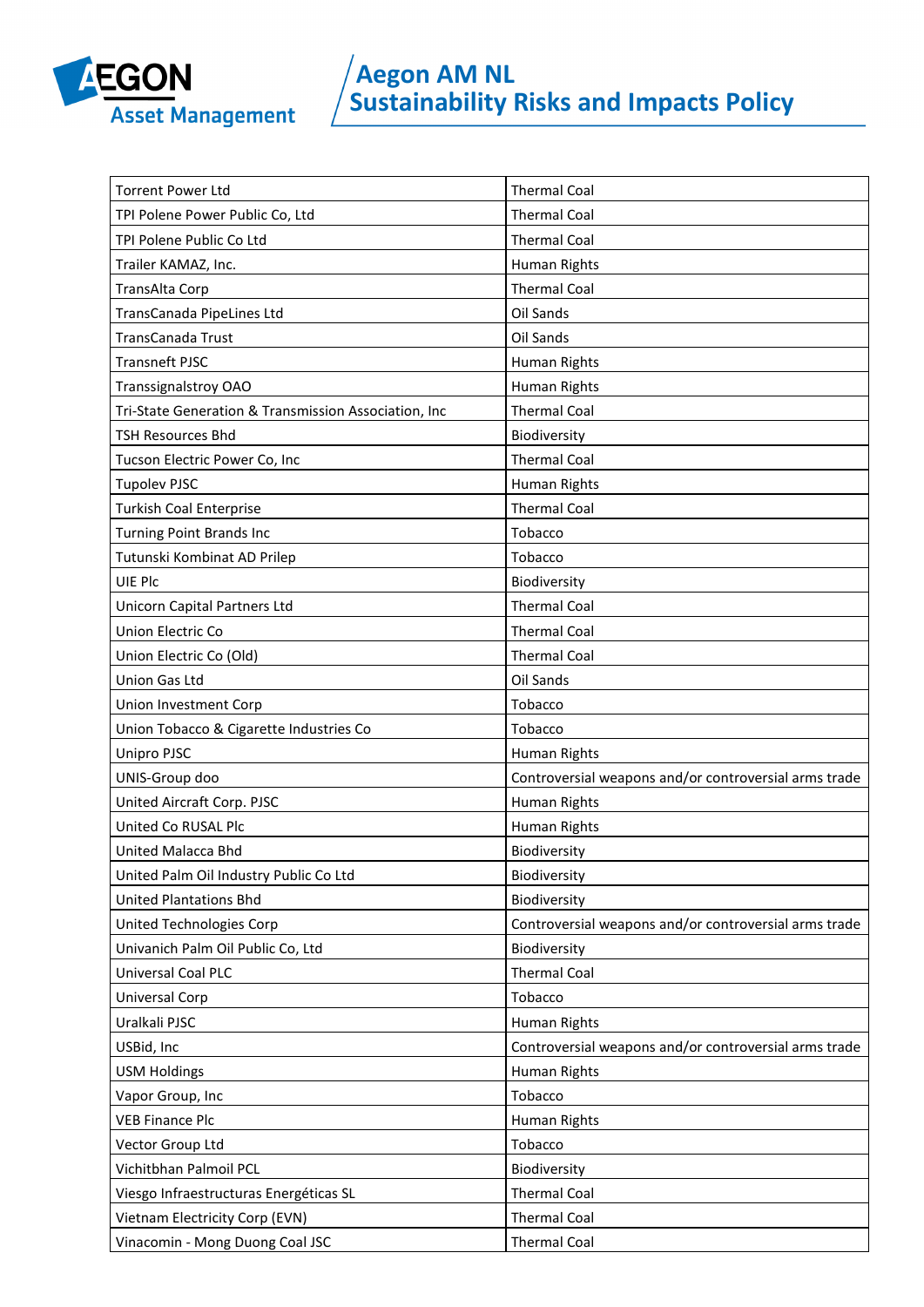

| Vinacomin - Vang Danh Coal JSC          | <b>Thermal Coal</b>                                   |
|-----------------------------------------|-------------------------------------------------------|
| Vinacomin Cao Son Coal JSC              | <b>Thermal Coal</b>                                   |
| Vinacomin Coc Sau Coal JSC              | <b>Thermal Coal</b>                                   |
| Vinacomin Deo Nai Coal JSC              | <b>Thermal Coal</b>                                   |
| Vinacomin Nui Beo Coal JSC              | <b>Thermal Coal</b>                                   |
| Vinacomin-Ha Tu Coal JSC                | <b>Thermal Coal</b>                                   |
| Virginia Electric & Power Co            | <b>Thermal Coal</b>                                   |
| Vistra Corp                             | <b>Thermal Coal</b>                                   |
| Vistra Operations Co LLC                | <b>Thermal Coal</b>                                   |
| VK Co., Ltd.                            | Human Rights                                          |
| Votkinsky Zavod JSC                     | Human Rights                                          |
| Vozrozhdenie Bank PJSC                  | Human Rights                                          |
| <b>VPR Brands LP</b>                    | Tobacco                                               |
| VSMPO-AVISMA Corp. PJSC                 | Human Rights                                          |
| VST Industries Ltd                      | Tobacco                                               |
| <b>VTB Bank PJSC</b>                    | Human Rights                                          |
| <b>VTB Capital SA</b>                   | Human Rights                                          |
| <b>VTB Eurasia DAC</b>                  | Human Rights                                          |
| Wah Industries Ltd                      | Controversial weapons and/or controversial arms trade |
| Walchandnagar Industries Ltd            | Controversial weapons and/or controversial arms trade |
| Washington H Soul Pattinson & Co Ltd    | <b>Thermal Coal</b>                                   |
| <b>Watawala Plantations PLC</b>         | Biodiversity                                          |
|                                         |                                                       |
| <b>WBParts, Inc</b>                     | Controversial weapons and/or controversial arms trade |
| WEC Energy Group, Inc                   | <b>Thermal Coal</b>                                   |
| <b>Wescoal Holdings Ltd</b>             | <b>Thermal Coal</b>                                   |
| West Indian Tobacco Co Ltd              | Tobacco                                               |
| Westcoast Energy, Inc                   | Oil Sands                                             |
| Western Coalfields Ltd                  | <b>Thermal Coal</b>                                   |
| Westmoreland Coal Co                    | Thermal Coal                                          |
| <b>Westmoreland Mining Holdings LLC</b> | <b>Thermal Coal</b>                                   |
| Weyerhaeuser Co                         | Biodiversity                                          |
| White Energy Co Ltd                     | <b>Thermal Coal</b>                                   |
| Whitehaven Coal Ltd                     | <b>Thermal Coal</b>                                   |
| Willamette Industries, Inc              | Biodiversity                                          |
| Wilmar International Limited            | Biodiversity                                          |
| Wintime Energy Co, Ltd                  | <b>Thermal Coal</b>                                   |
| Wisconsin Electric Power Co             | <b>Thermal Coal</b>                                   |
| <b>Wisconsin Energy Corp</b>            | <b>Thermal Coal</b>                                   |
| Wisconsin Power & Light Co              | <b>Thermal Coal</b>                                   |
| Wisconsin Public Service Corp           | <b>Thermal Coal</b>                                   |
| WTK Holdings Bhd                        | Biodiversity                                          |
| X5 Retail Group NV                      | Human Rights                                          |
| Xcel Energy Inc                         | <b>Thermal Coal</b>                                   |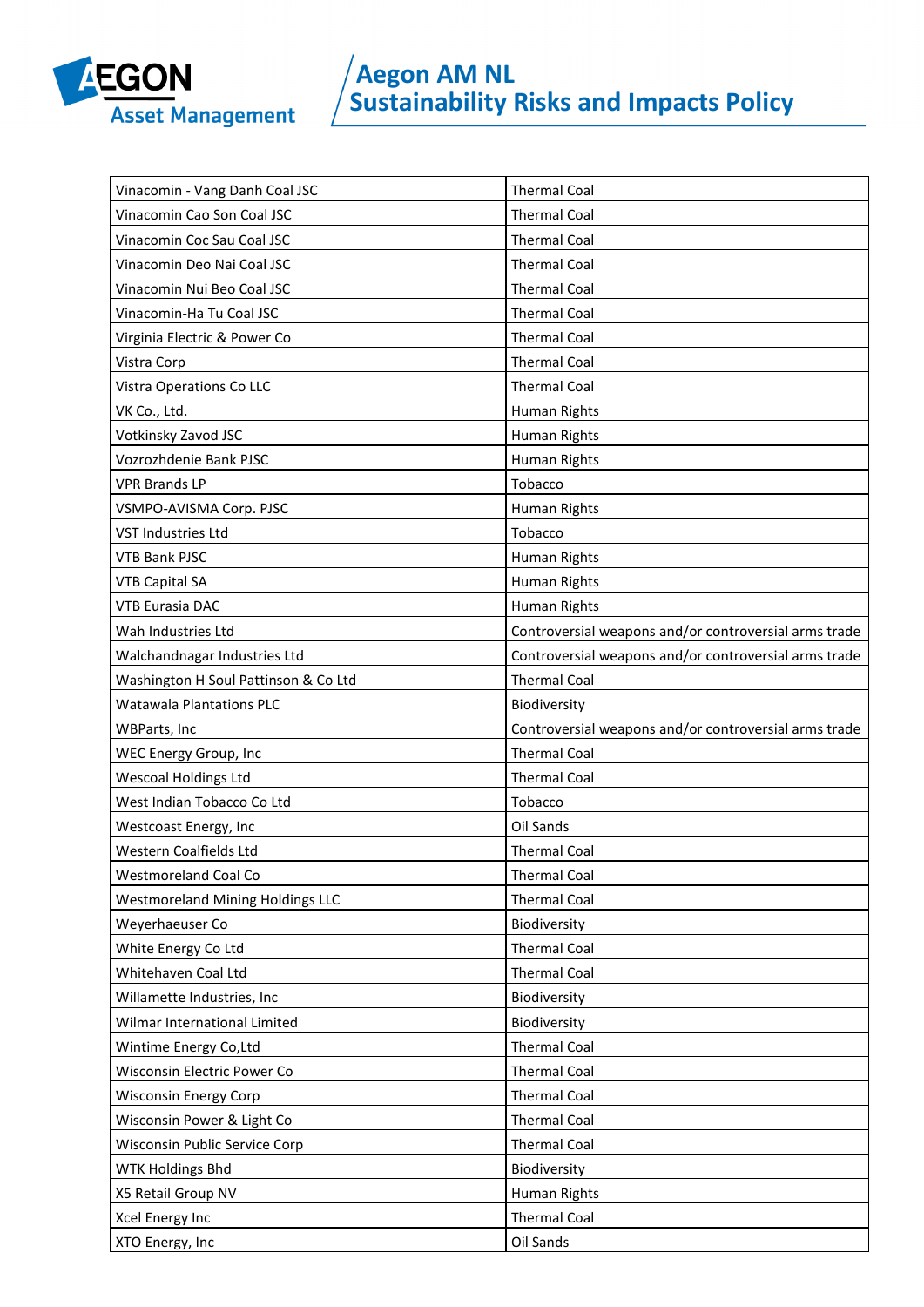

| Yancoal Australia Ltd                               | <b>Thermal Coal</b>                                   |
|-----------------------------------------------------|-------------------------------------------------------|
| Yancoal International Resources Development Co, Ltd | <b>Thermal Coal</b>                                   |
| Yandex N.V.                                         | Human Rights                                          |
| Yankuang Group Co, Ltd                              | <b>Thermal Coal</b>                                   |
| Yanzhou Coal Mining Co Ltd                          | <b>Thermal Coal</b>                                   |
| Yee Lee Corp Bhd                                    | Biodiversity                                          |
| Yorkshire Electricity Group Plc                     | <b>Thermal Coal</b>                                   |
| Yorkshire Power Finance Ltd                         | <b>Thermal Coal</b>                                   |
| Yugoimport-SDPR                                     | Controversial weapons and/or controversial arms trade |
| Zespol Elektrowni Patnow-Adamow-Konin SA            | <b>Thermal Coal</b>                                   |
| Zhejiang Energy Group Co, Ltd                       | <b>Thermal Coal</b>                                   |
| Zhejiang Hangmin Co, Ltd                            | <b>Thermal Coal</b>                                   |
| Zhejiang Provincial Energy Group Finance Co Ltd     | <b>Thermal Coal</b>                                   |
| Zhejiang Southeast Electric Power Co, Ltd           | <b>Thermal Coal</b>                                   |
| Zhejiang Zheneng Electric Power Co Ltd              | <b>Thermal Coal</b>                                   |
| Zhengzhou Coal Industry & Electric Power Co, Ltd    | <b>Thermal Coal</b>                                   |
| Zijin International Capital Co Ltd                  | Non-Compliance Global Standards                       |
| Zijin Mining Group Company Limited                  | Non-Compliance Global Standards                       |
| Zodiac Aerospace SA                                 | Controversial weapons and/or controversial arms trade |

### Excluded Countries (Sovereign bonds and other government debt)

1. Belarus

- 2. Central African Republic
- 3. Democratic Republic of Congo
- 4. Eritrea
- 5. Iran
- 6. Libya
- 7. Myanmar
- 8. North Korea
- 9. Russia
- 10. Somalia
- 11. Sudan
- 12. South Sudan
- 13. Syria
- 14. Venezuela
- 15. Zimbabwe